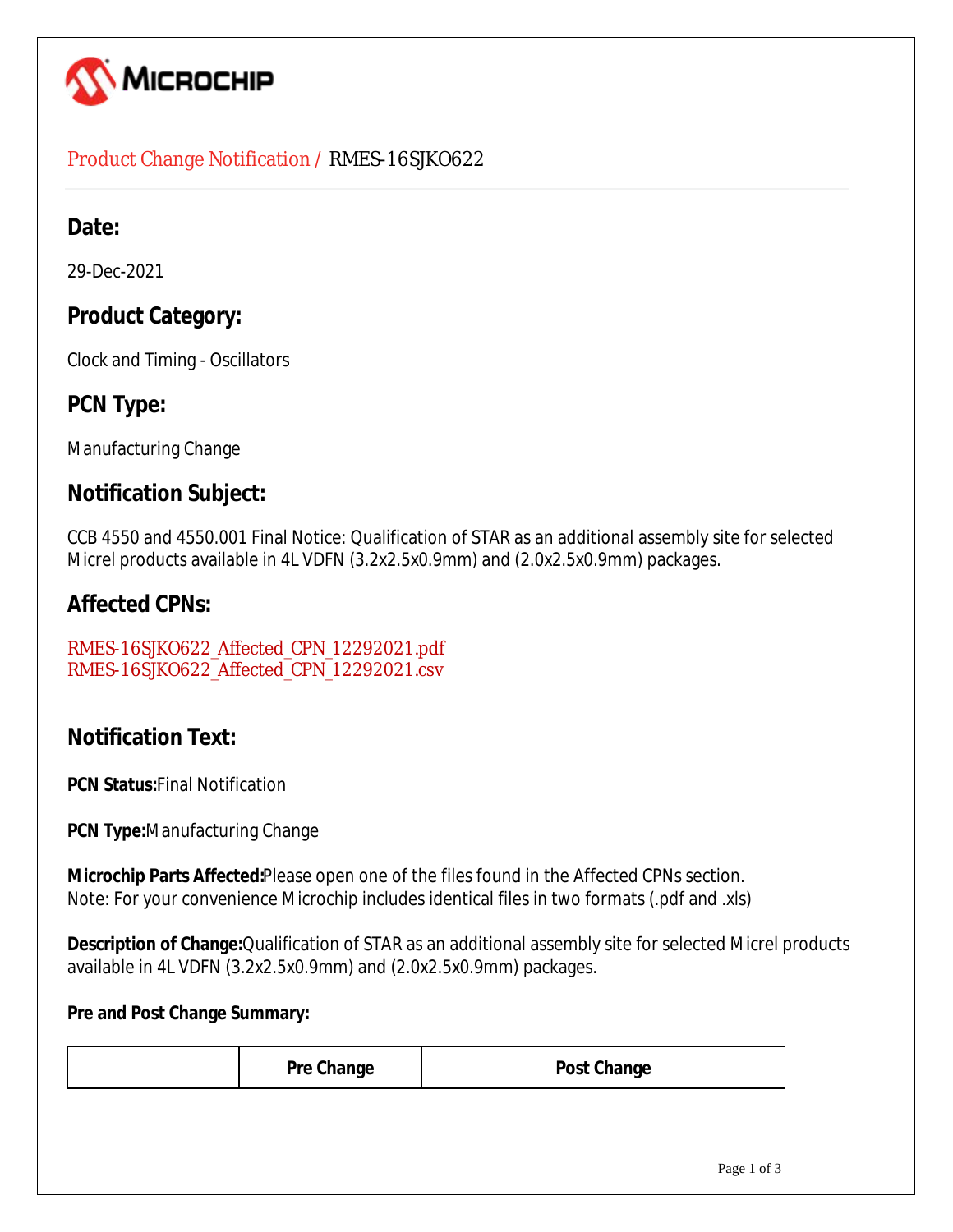| <b>Assembly Site</b>                | <b>UTAC Thai Limited</b><br>(NSEB) | <b>UTAC Thai Limited</b><br>(NSEB) | <b>Star Microelectronics</b><br>(Thailand) Public<br><b>Company Limited</b><br>(STAR) |  |  |
|-------------------------------------|------------------------------------|------------------------------------|---------------------------------------------------------------------------------------|--|--|
| Wire material                       | Au                                 | Au                                 | Au                                                                                    |  |  |
| HR-5104<br>Die attach material      |                                    | HR-5104                            | HR-5104                                                                               |  |  |
|                                     | Non-Conductive (DAF)               | Non-Conductive (DAF)               |                                                                                       |  |  |
| Die attach material                 | 2200D                              | 2200D                              | 2200D                                                                                 |  |  |
|                                     | Conductive                         | Conductive                         | Conductive                                                                            |  |  |
| Die Coat                            | <b>JCR6109</b>                     | <b>JCR6109</b>                     | <b>JCR6109</b>                                                                        |  |  |
| <b>Molding compound</b><br>material | G700                               | G700                               | G700                                                                                  |  |  |
| Leadframe material                  | A194                               | A194                               | A194                                                                                  |  |  |
| Lead Lock (Locking<br>Hole)         | No                                 | <b>No</b>                          | No                                                                                    |  |  |

#### **Impacts to Data Sheet:**None

#### **Change Impact**None

**Reason for Change:**To improve manufacturability and on-time delivery performance by qualifying STARS as an additional assembly site.

#### **Change Implementation Status:**In Progress

#### **Estimated First Ship Date:**January 30, 2022 (date code: 2206)

Note: Please be advised that after the estimated first ship date customers may receive pre and post change parts.

#### **Time Table Summary:**

|                                    | February 2021 |    |        | > | December 2021 |   |   | January 2022 |   |        |   |   |  |  |   |
|------------------------------------|---------------|----|--------|---|---------------|---|---|--------------|---|--------|---|---|--|--|---|
| Workweek                           | 06            | 07 | O<br>8 |   |               | 4 | 5 | ხ            | b | 5<br>3 | ⌒ | っ |  |  | h |
| Initial PCN Issue<br>Date          |               |    |        | Λ |               |   |   |              |   |        |   |   |  |  |   |
| <b>Qual Report</b><br>Availability |               |    |        |   |               |   |   |              |   | Χ      |   |   |  |  |   |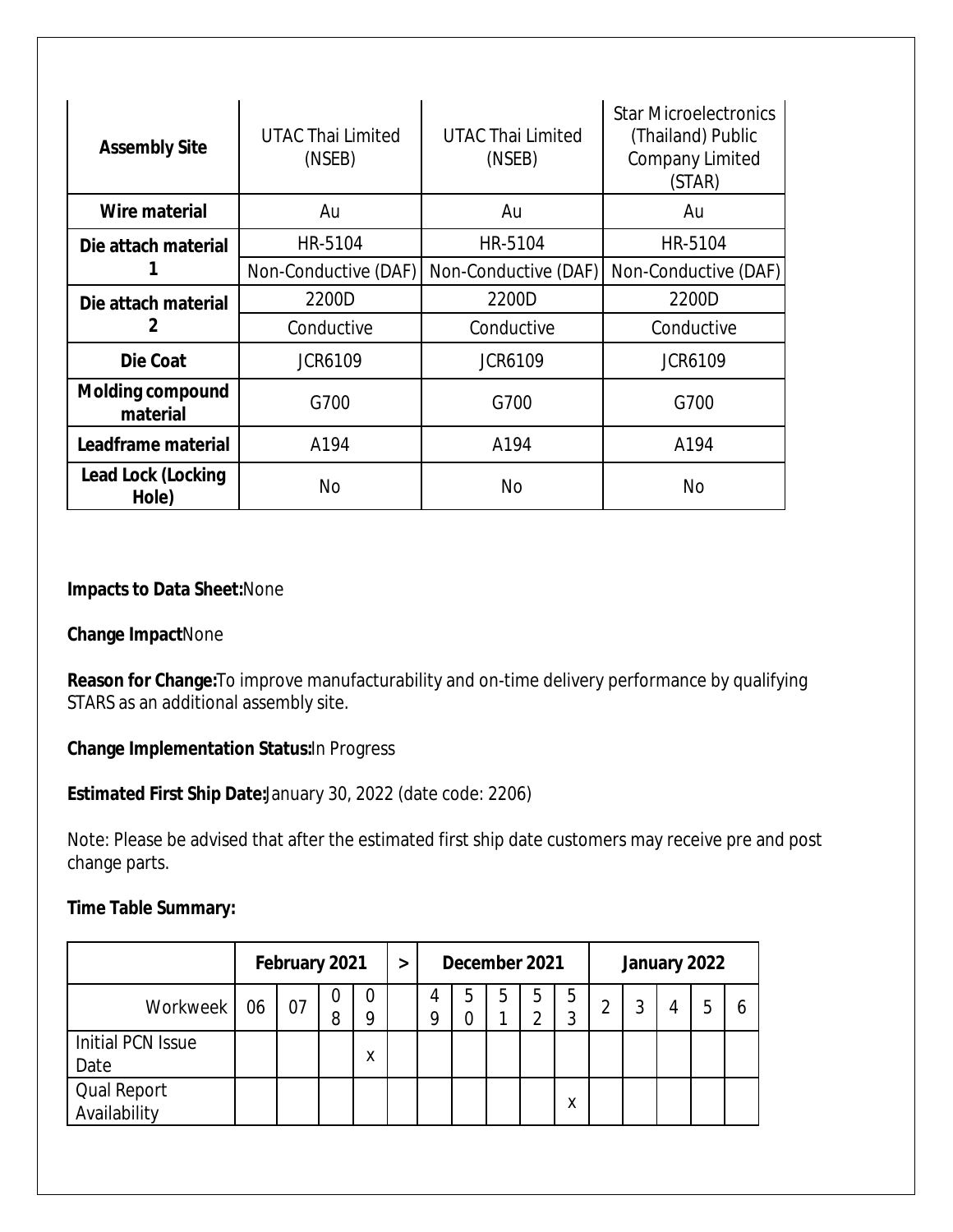| Final PCN Issue<br>Date               |  |  |  |  | $\checkmark$<br>Λ |  |  |                   |
|---------------------------------------|--|--|--|--|-------------------|--|--|-------------------|
| Estimated<br>' Implementation<br>Date |  |  |  |  |                   |  |  | $\checkmark$<br>⋏ |

#### **Method to Identify Change:**Traceability code

**Qualification Report:**Please open the attachments included with this PCN labeled as PCN\_#\_Qual\_Report.

**Revision History:**February 23, 2021: Issued initial notification. December 29, 2021: Issued final notification. Attached the Qualification Report. Provided estimated first ship date to be on January 30, 2022.

The change described in this PCN does not alter Microchip's current regulatory compliance regarding the material content of the applicable products.

### **Attachments:**

PCN\_RMES-16SJKO622\_Pre and Post Change Summary.pdf PCN\_RMES-16SJKO622 Qual Report.pdf

Please contact your local Microchip sales office with questions or concerns regarding this notification.

#### **Terms and Conditions:**

If you wish to receive Microchip PCNs via email please register for our PCN email service at our PCN home page select register then fill in the required fields. You will find instructions about registering for Microchips PCN email service in the PCN FAQ section.

If you wish to change your PCN profile, including opt out, please go to the PCN home page select login and sign into your myMicrochip account. Select a profile option from the left navigation bar and make the applicable selections.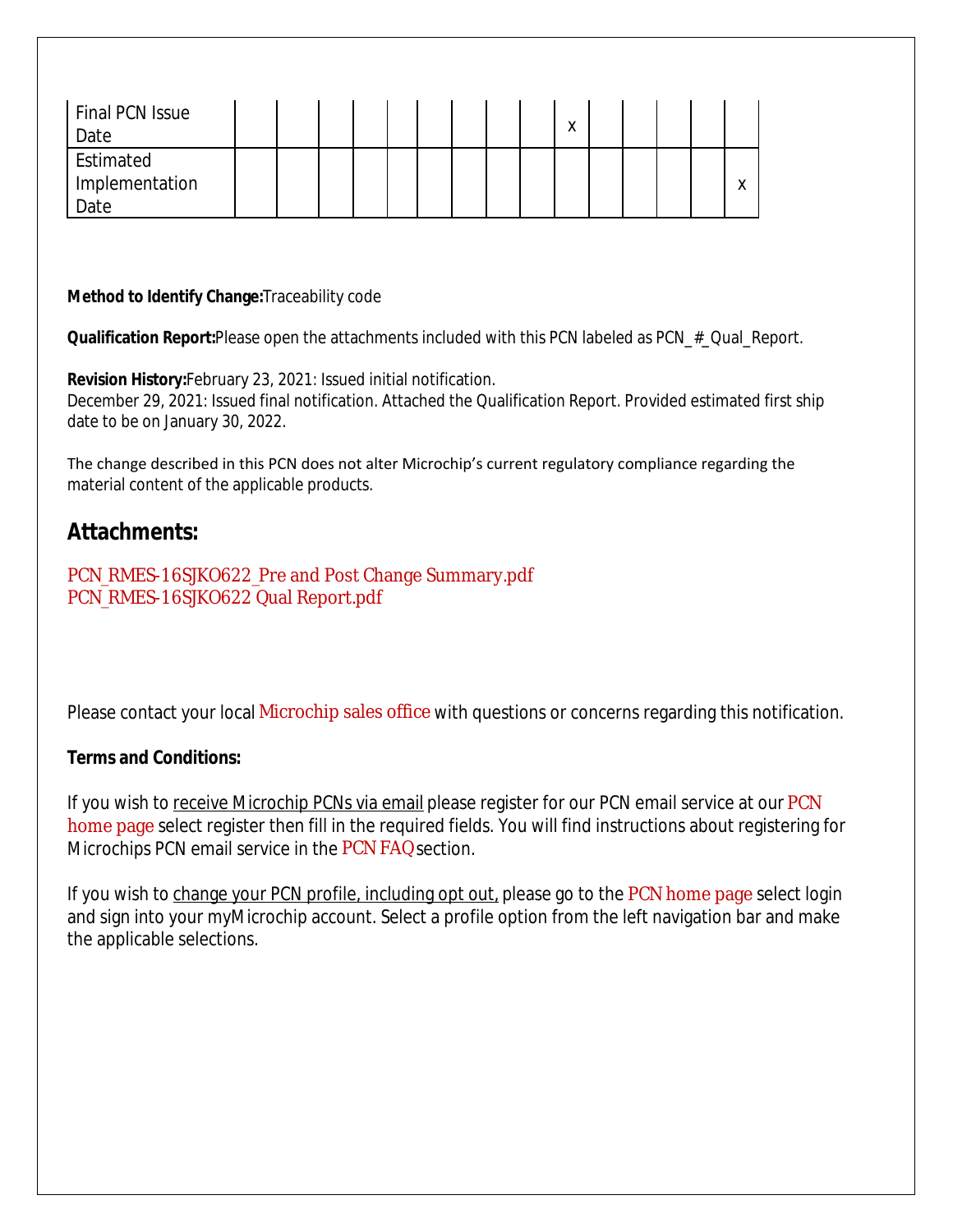

# **QUALIFICATION REPORT SUMMARY**

# **PCN #: RMES-16SJKO622**

**Date: December 16, 2021**

**Qualification of STAR as an additional assembly site for selected Micrel products available in 4L VDFN (3.2x2.5x0.9mm) and (2.0x2.5x0.9mm) packages.**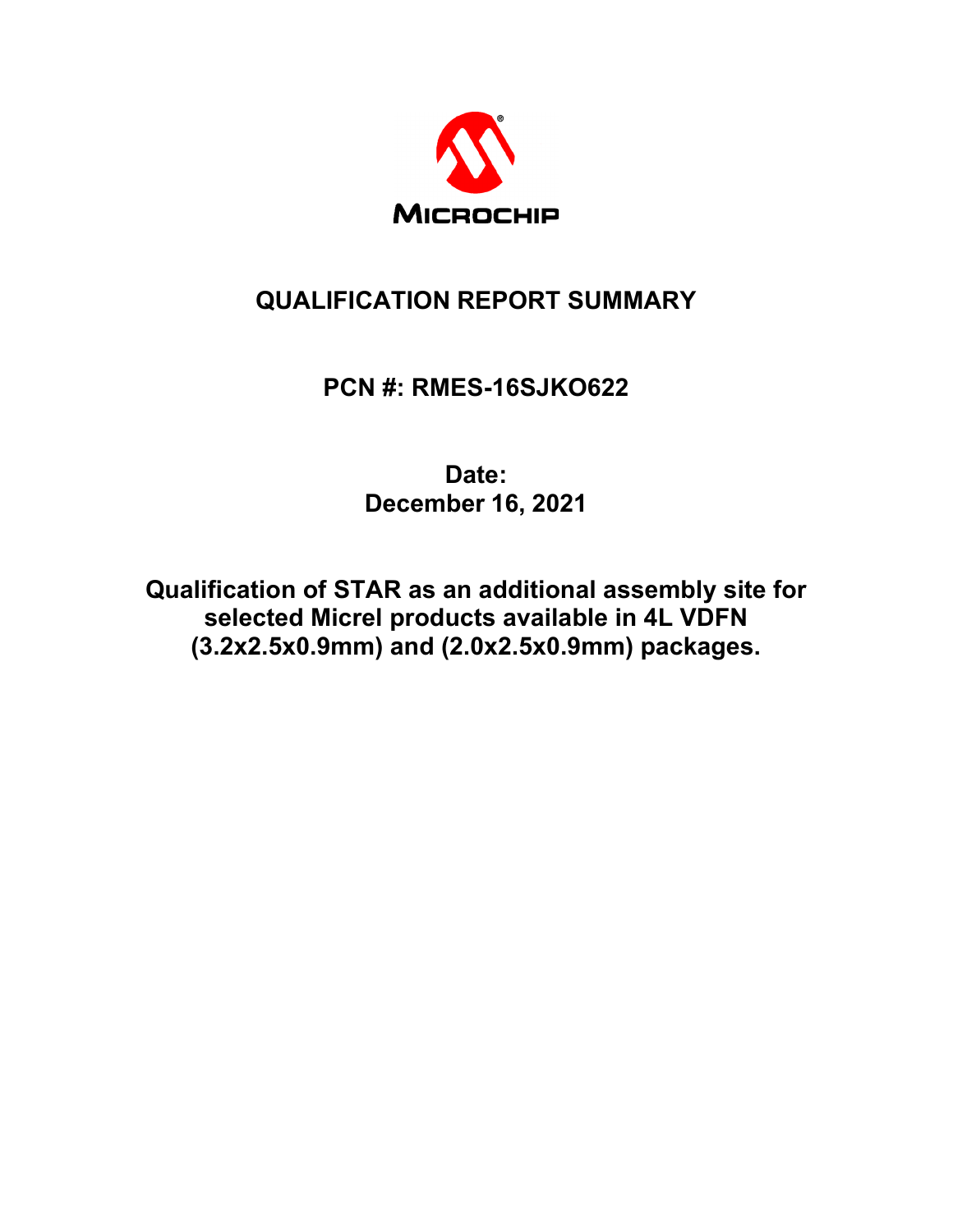

| <b>Purpose</b>             | Qualification of STAR as an additional assembly site for selected Micrel products<br>available in 4L VDFN (3.2x2.5x0.9mm) and (2.0x2.5x0.9mm) packages. |
|----------------------------|---------------------------------------------------------------------------------------------------------------------------------------------------------|
| <b>CCB</b>                 | 4550 & 4550.001                                                                                                                                         |
| <b>CN</b>                  | ES356860                                                                                                                                                |
| <b>QUAL ID</b>             | R2100889 Rev. A                                                                                                                                         |
| <b>MP CODE</b>             | 3610R9H4A003                                                                                                                                            |
| Part No.                   | D4BC-L3                                                                                                                                                 |
| <b>Bonding No.</b>         | BDM-002830 Rev. A                                                                                                                                       |
| Package                    |                                                                                                                                                         |
| <b>Type</b>                | <b>4L VDFN</b>                                                                                                                                          |
| Package size               | $3.2 \times 2.5 \times 0.9$ mm                                                                                                                          |
| <b>Lead Frame</b>          |                                                                                                                                                         |
| <b>Paddle size</b>         | 79 x 110 mils                                                                                                                                           |
| <b>Material</b>            | A194                                                                                                                                                    |
| <b>Surface</b>             | Roughen NiPdAu                                                                                                                                          |
| <b>Process</b>             | Etched                                                                                                                                                  |
| <b>Lead Lock</b>           | No                                                                                                                                                      |
| <b>Part Number</b>         | MLEP00004MIC-T                                                                                                                                          |
| <b>Material</b>            |                                                                                                                                                         |
| <b>Epoxy</b>               | Die 1: HR-5104 / Die2: 2200D (Conductive)                                                                                                               |
| <b>Die Coating</b>         | <b>JCR6109</b>                                                                                                                                          |
| Wire                       | Au wire                                                                                                                                                 |
| <b>Mold Compound</b>       | G700LTD                                                                                                                                                 |
| <b>Plating Composition</b> | <b>NiPdAu</b>                                                                                                                                           |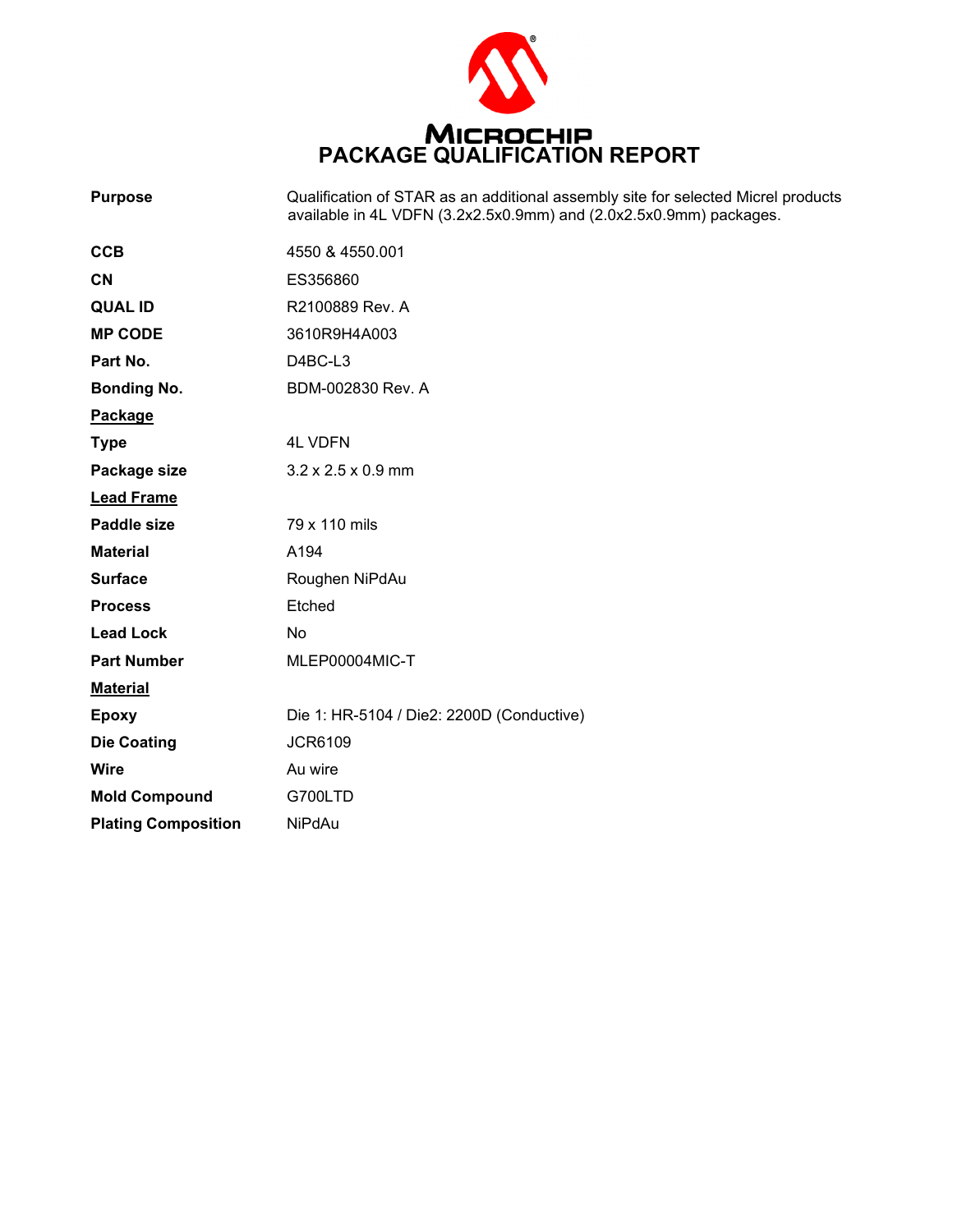

#### **Manufacturing Information**

| <b>Assembly Lot No.</b> | Wafer Lot No.     | <b>Date Code</b> |
|-------------------------|-------------------|------------------|
| STAR220600012.000       | GF35921267205.100 | 2118MM3          |
| STAR220600013.000       | GF35921267205.100 | 2118MMK          |
| STAR220600014.000       | GF35921267205.100 | 2118MMS          |

**Result**  $\boxed{\text{X}}$  Pass  $\boxed{\text{Fail}}$ 

4L VDFN (3.2x2.5x0.9 mm) assembled by STAR pass reliability test per QCI-39000. This package was qualified the Moisture/Reflow Sensitivity Classification Level 1 at 260°C reflow temperature per IPC/JEDEC J-STD-020E standard.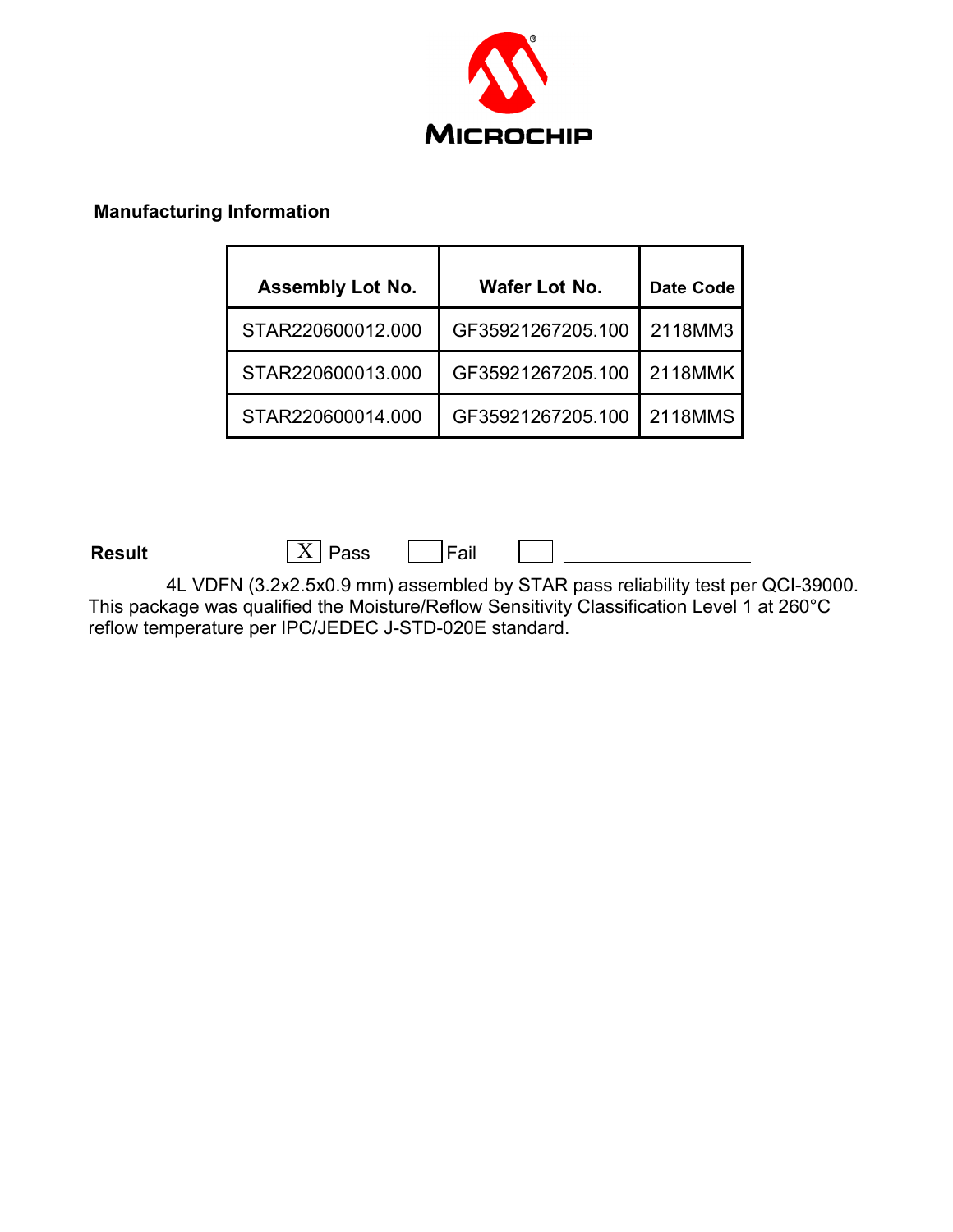|                                                                        | <b>PACKAGE QUALIFICATION REPORT</b>                                                                |                          |                |        |        |                        |
|------------------------------------------------------------------------|----------------------------------------------------------------------------------------------------|--------------------------|----------------|--------|--------|------------------------|
| <b>Test Number</b><br>(Reference)                                      | <b>Test Condition</b>                                                                              | Standard/<br>Method      | Qty.<br>(Acc.) | Def/SS | Result | <b>Remarks</b>         |
| <b>Precondition</b><br><b>Prior Perform</b>                            | <b>Electrical Test:</b> $+25^{\circ}$ C, 105 $^{\circ}$ C and -40 $^{\circ}$ C<br>System: D10X TCG | JESD22-<br>A113          | 693(0)         | 693    |        | Good<br><b>Devices</b> |
| <b>Reliability Tests</b><br>(At MSL Level 1)                           | Bake 150°C, 24 hrs<br>System: CHINEE                                                               | JIP/<br><b>IPC/JEDEC</b> |                | 693    |        |                        |
| 85°C/85%RH Moisture Soak 168 hrs.<br>System: TABAI ESPEC Model PR-3SPH |                                                                                                    | J-STD-020E               |                | 693    |        |                        |
|                                                                        | 3x Convection-Reflow 265°C max                                                                     |                          |                | 693    |        |                        |
|                                                                        | System: Vitronics Soltec MR1243                                                                    |                          |                |        |        |                        |
|                                                                        | <b>Electrical Test: +25 °C and 105 °C</b><br>System: D10X TCG                                      |                          |                | 0/693  | Pass   |                        |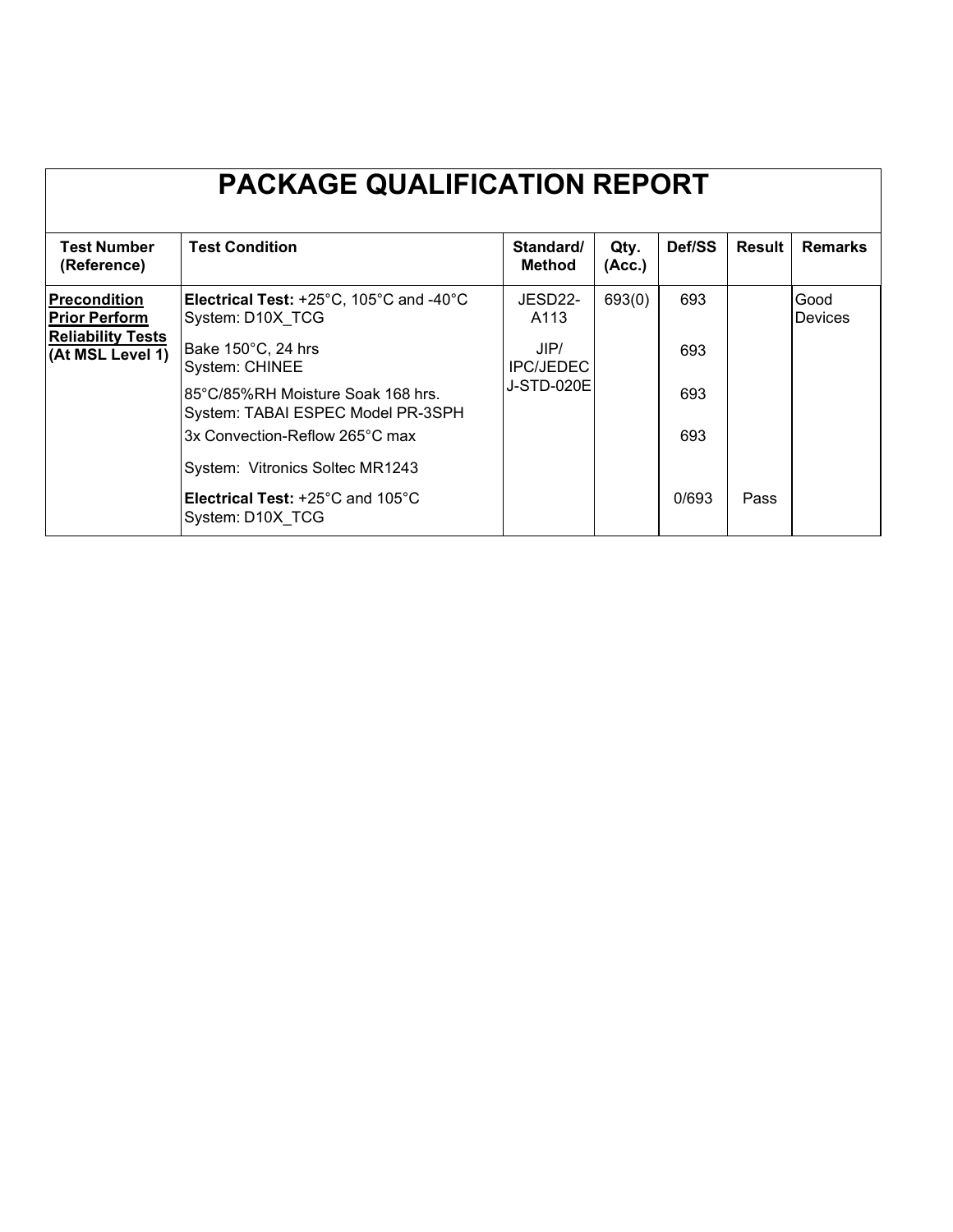|                                   | <b>PACKAGE QUALIFICATION REPORT</b>                                                          |                            |                |       |      |                                               |
|-----------------------------------|----------------------------------------------------------------------------------------------|----------------------------|----------------|-------|------|-----------------------------------------------|
| <b>Test Number</b><br>(Reference) | <b>Test Condition</b>                                                                        | Standard/<br><b>Method</b> | Qty.<br>(Acc.) |       |      | Def/SS. Result Remarks                        |
|                                   | <b>Stress Condition:</b><br>-65°C to +150°C, 500 Cycles<br>System: TABAI ESPEC TSA-70H       | JESD22-<br>A104            |                | 231   |      | Parts had been<br>pre-conditioned at<br>260°C |
| <b>Temp Cycle</b>                 | Electrical Test: +105°C<br>System: D10X TCG                                                  |                            | 231(0)         | 0/231 | Pass | 77 units / lot                                |
|                                   | <b>Bond Strength:</b><br>Wire Pull (> 2.5 grams)                                             |                            | 30(0)          | 0/30  | Pass |                                               |
|                                   | <b>Stress Condition:</b><br>+130°C/85%RH, 96 hrs.<br>System: HAST 6000X                      | JESD22-<br>A118            |                | 231   |      | Parts had been<br>pre-conditioned at<br>260°C |
|                                   | <b>UNBIASED-HAST Electrical Test: +25°C</b><br>System: D10X_TCG                              |                            | 231(0)         | 0/231 | Pass | 77 units / lot                                |
|                                   | <b>Bond Strength:</b><br>Wire Pull (> 2.5 grams)                                             |                            | 30(0)          | 0/30  | Pass |                                               |
|                                   | <b>Stress Condition:</b><br>+130°C/85%RH, 96 hrs. Bias Volt: 3.3 Volts<br>System: HAST 6000X | JESD22-<br>A110            |                | 231   |      | Parts had been<br>pre-conditioned at<br>260°C |
| <b>HAST</b>                       | Electrical Test: +25°C and 105°C<br>System: D10X_TCG                                         |                            | 231(0)         | 0/231 | Pass | 77 units / lot                                |
|                                   | <b>Bond Strength:</b><br>Wire Pull (> 2.5 grams)                                             |                            | 15(0)          | 0/15  | Pass |                                               |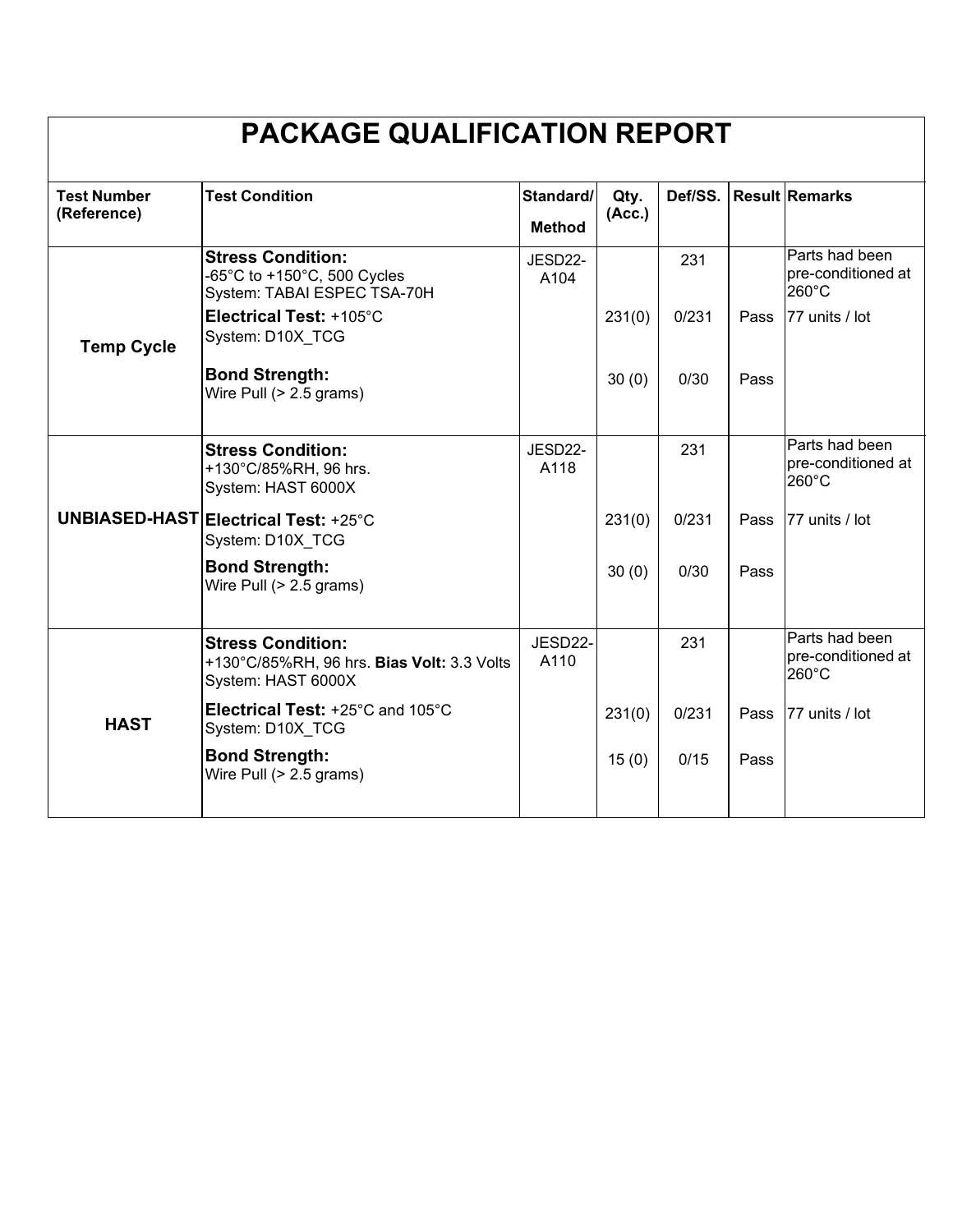|                                                   | <b>PACKAGE QUALIFICATION REPORT</b>                                                                                                                         |                       |                |            |      |                        |
|---------------------------------------------------|-------------------------------------------------------------------------------------------------------------------------------------------------------------|-----------------------|----------------|------------|------|------------------------|
| <b>Test Number</b><br>(Reference)                 | <b>Test Condition</b>                                                                                                                                       | Standard/<br>Method   | Qty.<br>(Acc.) |            |      | Def/SS. Result Remarks |
| High<br><b>Temperature</b><br><b>Storage Life</b> | <b>Stress Condition:</b><br>Bake 150°C, 500 hrs<br>System: SHEL LAB                                                                                         | JESD22-<br>A103       |                | 45         |      | 45 units               |
|                                                   | Electrical Test: +25°C and 105°C<br>System: D10X TCG                                                                                                        |                       | 45(0)          | 0/45       | Pass |                        |
| Solderability                                     | Steam Aging: Temp 93°C,8Hrs<br>System: SAS-3000                                                                                                             | J-STD-002             | 22(0)          | 22         |      |                        |
| Temp 245°C                                        | Solder Dipping: Solder Temp. 245°C<br>Solder material: Pb Free Sn 95.5Ag3.9 Cu0.6<br>System: ERSA RA 2200D<br>Visual Inspection: External Visual Inspection |                       |                | 22<br>0/22 | Pass |                        |
| <b>Physical</b>                                   | Physical Dimension,                                                                                                                                         | JESD22-<br>B100/B108  | 30(0)<br>Units | 0/30       | Pass |                        |
| <b>Dimensions</b>                                 | 10 units from 1 lot                                                                                                                                         |                       |                |            |      |                        |
| <b>Bond Strength</b>                              | Wire Pull $(> 2.50$ grams)                                                                                                                                  | Mil. Std.<br>883-2011 | 30(0)<br>Wires | 0/30       | Pass |                        |
| <b>Data Assembly</b>                              | Bond Shear (> 15.00 grams)                                                                                                                                  | CDF-AEC-<br>Q100-001  | 30(0)<br>bonds | 0/30       | Pass |                        |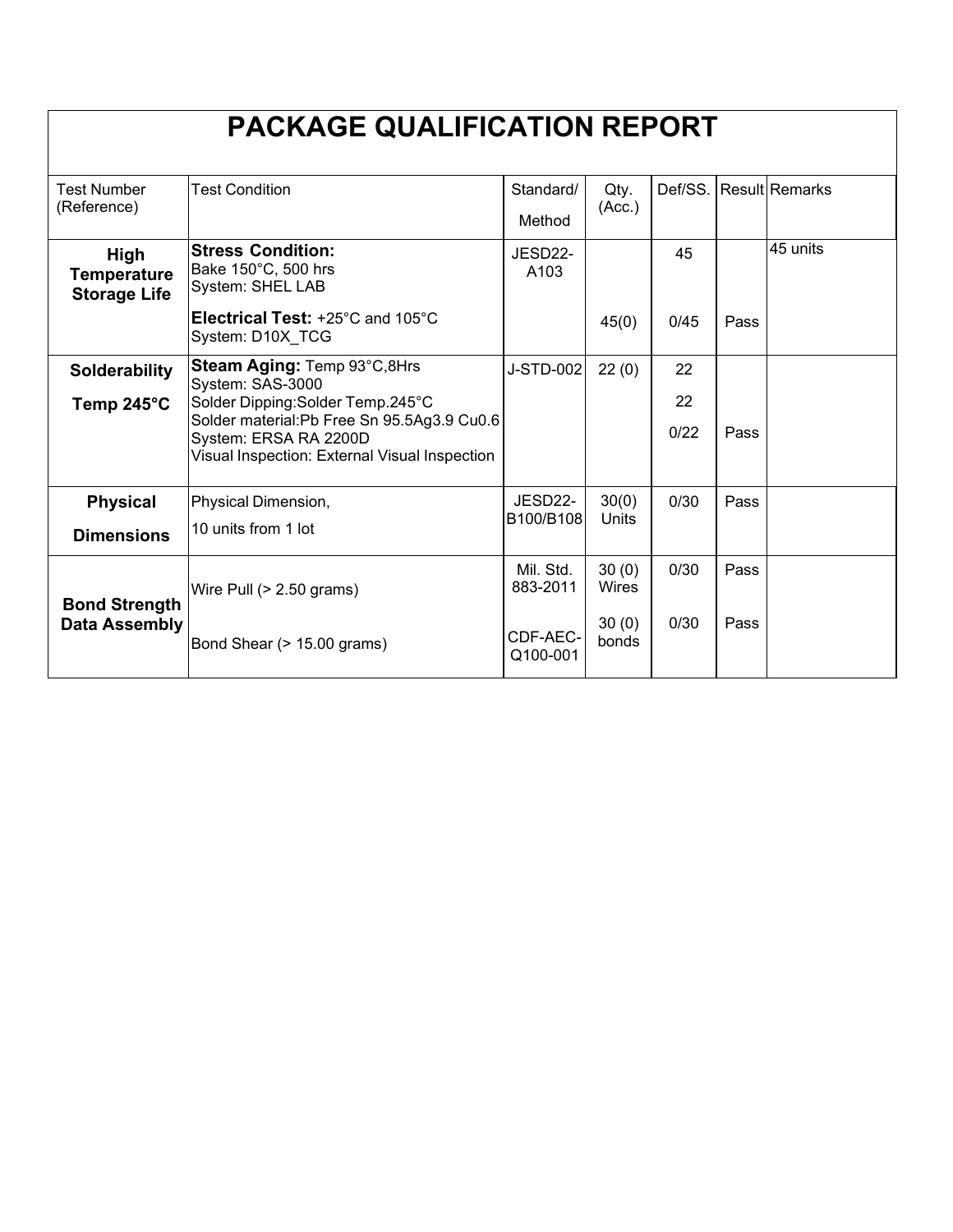# **CCB 4550 and 4550.001 Pre and Post Change Summary PCN #: RMES-16SJKO622**



A Leading Provider of Smart, Connected and Secure Embedded Control Solutions



**Qualification of STAR as an additional assembly site for selected Micrel products available in 4L VDFN (3.2x 2.5 x 0.9 mm) and (2.0 x2.5 x0.9 mm) packages.**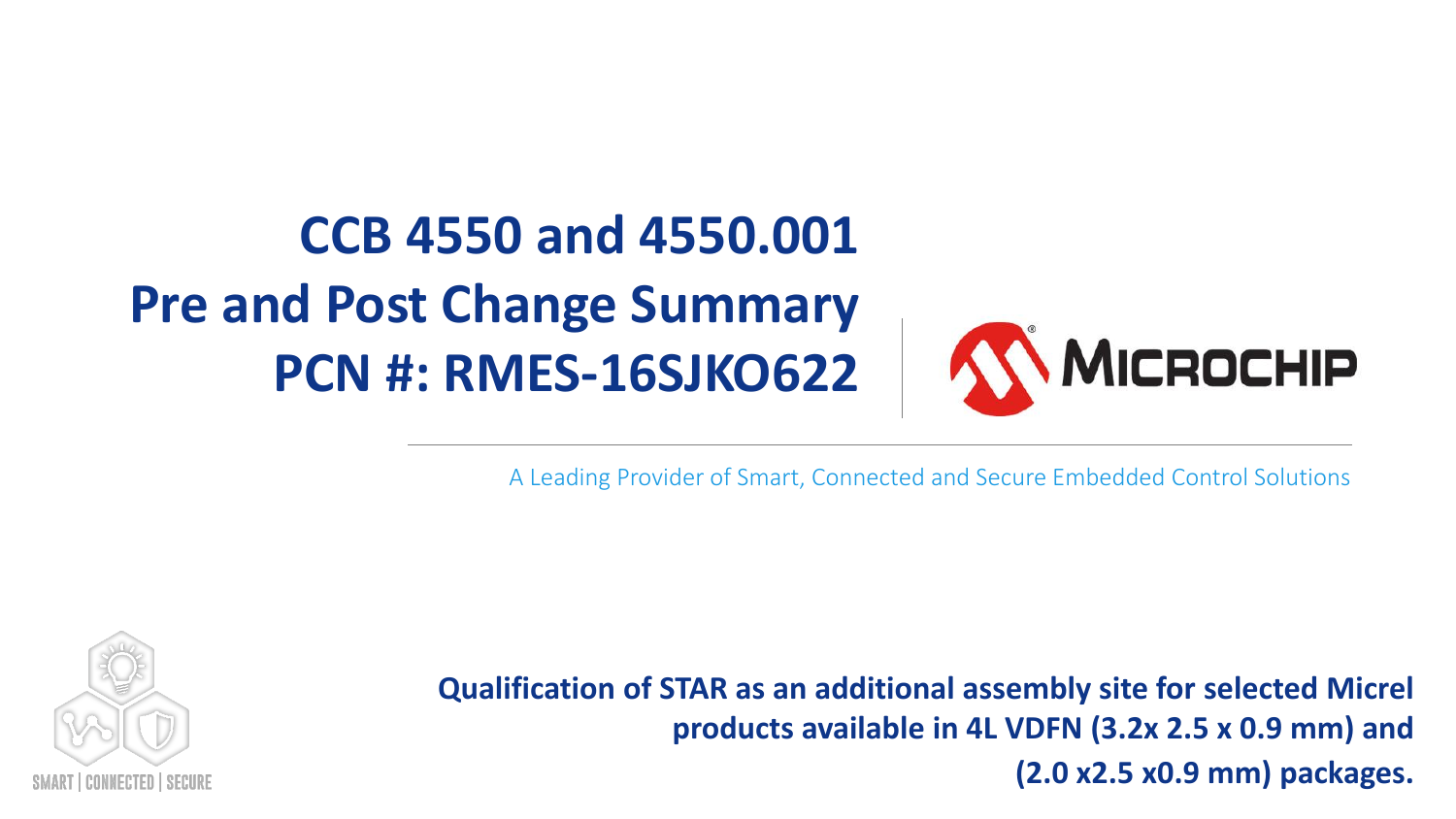# **LEAD FRAME COMPARISON**

# **NSEB STAR**



| <b>Leadframe Material</b>          | A194   |
|------------------------------------|--------|
| <b>Lead Lock</b><br>(Locking Hole) | N٥     |
| <b>Lead Plating</b>                | NiPdAu |



| Leadframe Material                 | A194   |
|------------------------------------|--------|
| <b>Lead Lock</b><br>(Locking Hole) | N٥     |
| <b>Lead Plating</b>                | NiPdAu |
|                                    |        |

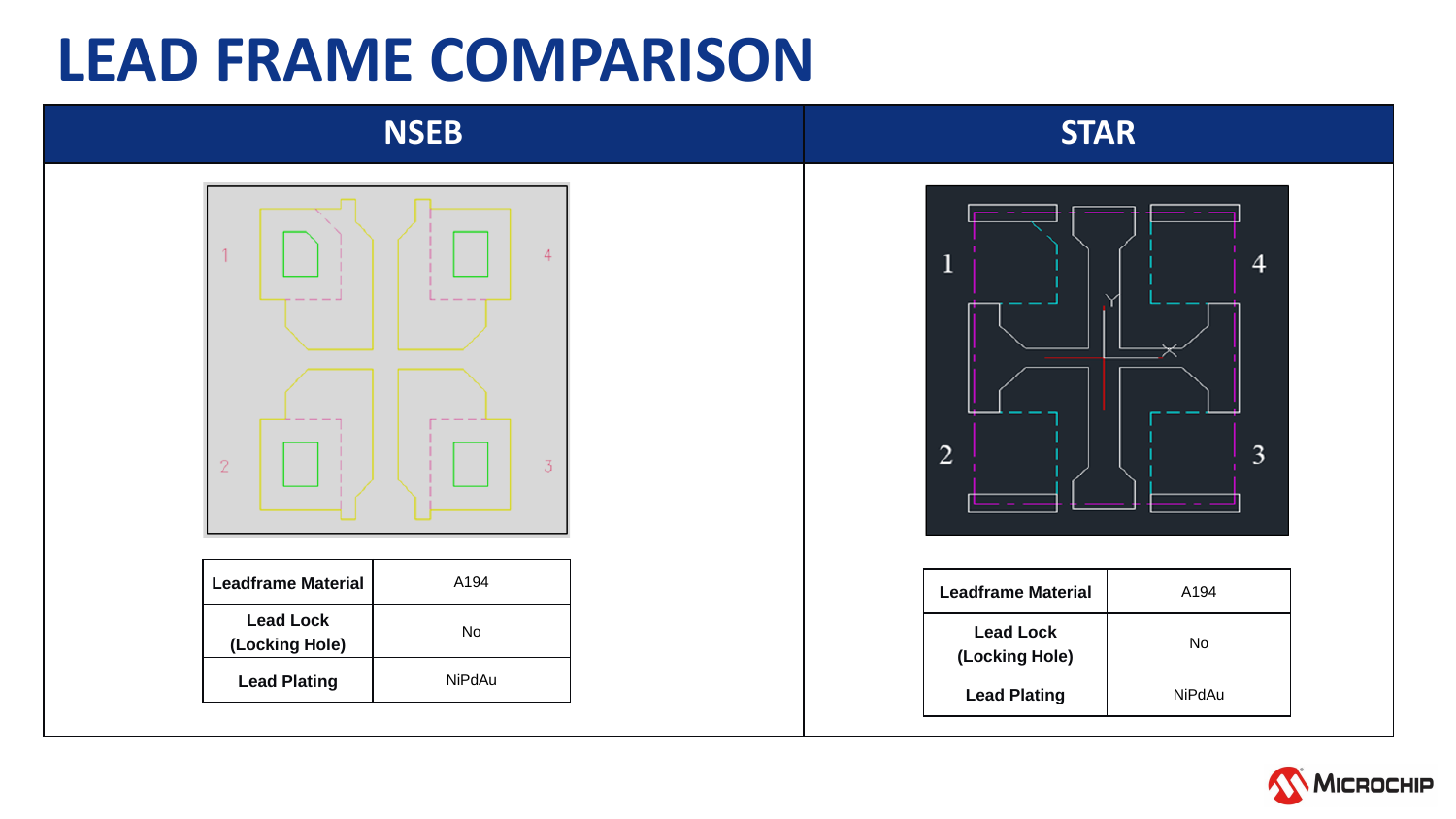Affected Catalog Part Numbers (CPN)

DSC1001DI1-005.0000 DSC1001DI1-004.0000 DSC1001DI1-010.0000 DSC1001DI1-012.0000 DSC1001DI1-013.3333 DSC1001DI1-014.7456 DSC1001DI1-016.3840 DSC1001DI1-020.0000 DSC1001DI1-024.0000 DSC1001DI1-008.0000 DSC1001DI1-025.0000 DSC1001DI1-026.0000 DSC1001DI1-024.5760 DSC1001DI1-033.3300 DSC1001DI1-033.3330 DSC1001DI1-033.3333 DSC1001DI1-048.0000 DSC1001DI1-050.0000 DSC1001DI1-072.0000 DSC1001DI1-098.3040 DSC1001DI1-100.0000 DSC1001DI1-125.0000 DSC1001DI1-133.0000 DSC1001DI2-001.0000 DSC1001DI2-003.6864 DSC1001DI2-005.0196 DSC1001DI2-005.3125 DSC1001DI2-008.0000 DSC1001DI2-009.6000 DSC1001DI2-012.0000 DSC1001DI2-014.7456 DSC1001DI2-016.0000 DSC1001DI2-019.2000 DSC1001DI2-020.0000 DSC1001DI2-024.0000 DSC1001DI2-024.5760 DSC1001DI2-025.0000 DSC1001DI2-026.0000 DSC1001DI2-027.0000 DSC1001DI2-032.0000 DSC1001DI2-033.3300 DSC1001DI2-033.3333 DSC1001DI2-037.1250 DSC1001DI2-022.0000 DSC1001DI2-038.4000 DSC1001DI2-048.0000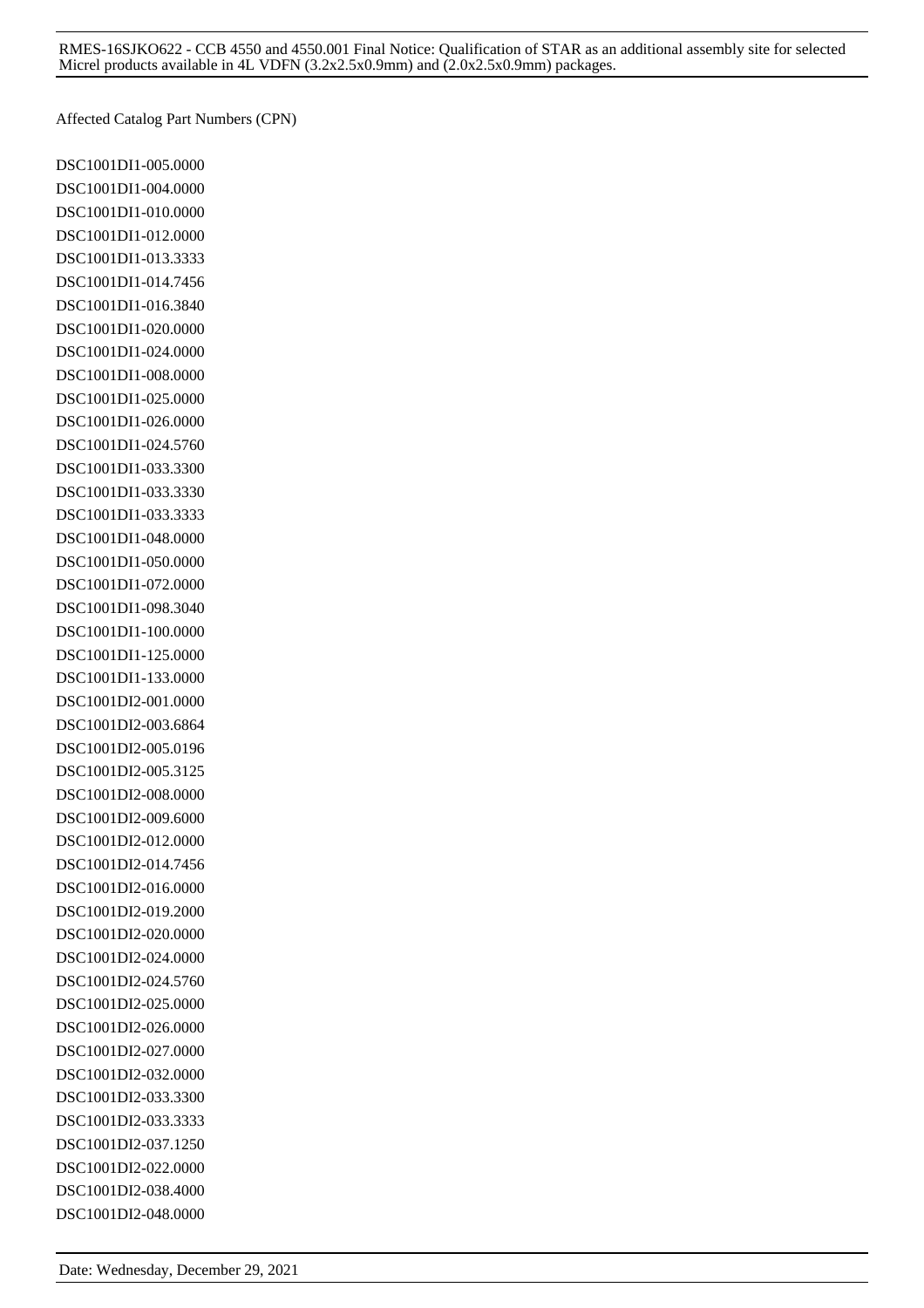DSC1001DI2-024.5455 DSC1001DI2-050.0000 DSC1001DI2-066.6600 DSC1001DI2-022.5792 DSC1001DI2-080.0000 DSC1001DI2-086.4000 DSC1001DI2-100.0000 DSC1001DI2-125.0000 DSC1001DI2-040.0000 DSC1001DI5-002.4576 DSC1001DI5-007.3728 DSC1001DI5-012.0000 DSC1001DI5-016.0000 DSC1001DI5-019.2000 DSC1001DI5-020.0000 DSC1001DI5-025.0000 DSC1001DI5-026.0000 DSC1001DI5-027.0000 DSC1001DI2-072.0000 DSC1001DI2-074.2500 DSC1001DI5-032.2500 DSC1001DI5-033.3333 DSC1001DI5-038.4000 DSC1001DI5-100.0000 DSC1001DI5-125.0000 DSC1001DI5-133.0000 DSC1001DI5-150.0000 DSC1004DI1-024.0000 DSC1004DI2-025.0000 DSC1001DI5-002.0480 DSC1001DI2-047.3885 DSC1001DI1-038.4000 DSC1001DI2-026.6000 DSC1001DI1-066.0000 DSC1001DI5-008.0000 DSC1001DI5-047.3885 DSC1001DI5-013.3333 DSC1001DI5-022.5792 DSC1001DI5-030.0000 DSC1001DI2-024.5454 DSC1001DI2-029.5000 DSC1001DI5-033.0000 DSC1004DI2-012.0000 DSC1003DI2-024.5760 DSC1001DI1-033.0000 DSC1001DI1-030.0000 DSC1001DI5-004.0000 DSC1004DI2-010.0000 DSC1001DI1-032.0000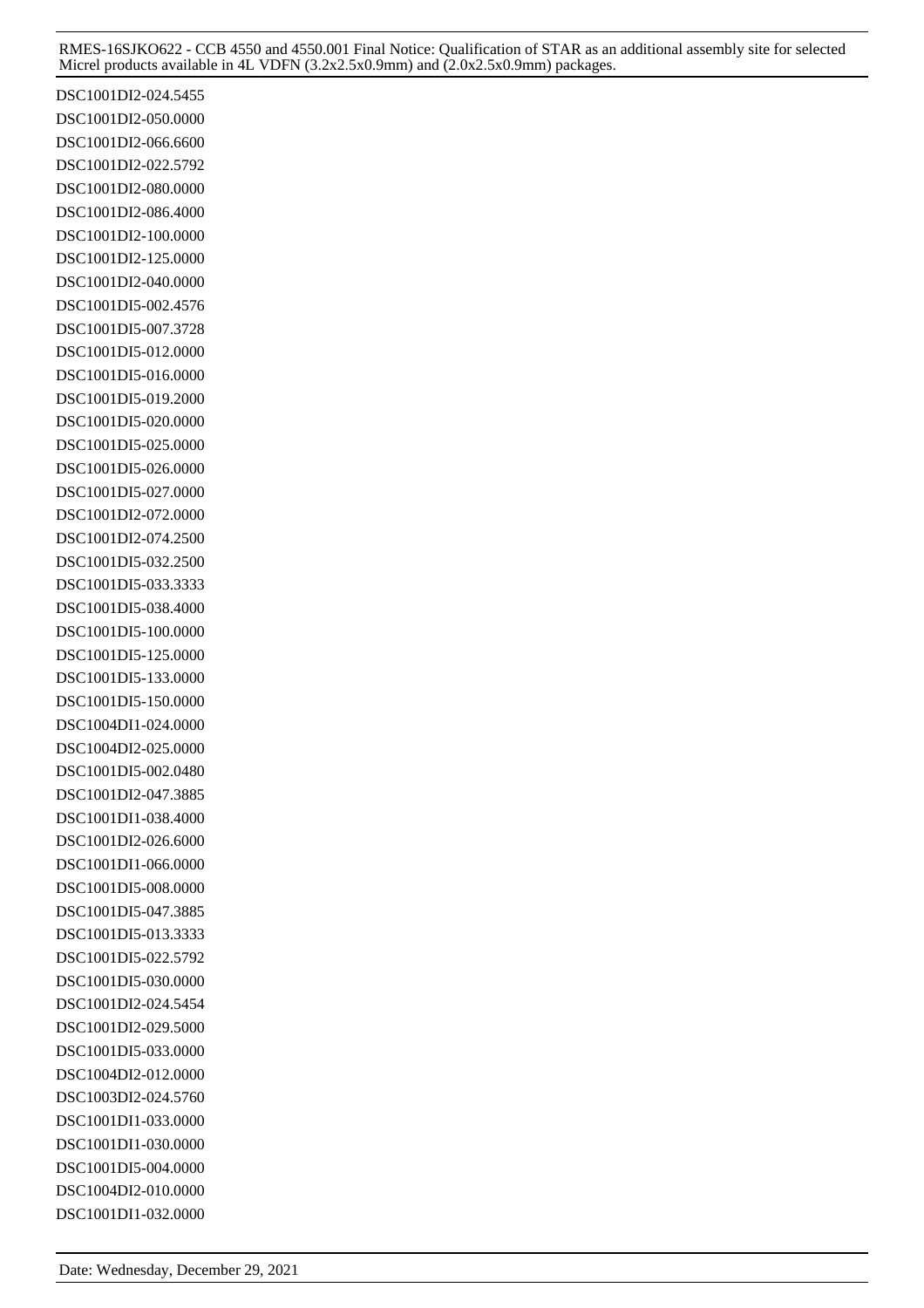DSC1003DI2-100.0000 DSC1001DI2-028.6363 DSC1001DI2-031.2500 DSC1004DI2-016.0000 DSC8003DI2 DSC1001DI1-012.8000 DSC1003DI5-024.5760 DSC1004DI2-100.0000 DSC1004DI2-048.0000 DSC1004DI2-060.0000 DSC1004DI2-072.0000 DSC1004DI2-086.4000 DSC1004DI5-025.0000 DSC1004DI5-066.4860 DSC1004DI5-066.5800 DSC1001DI5-010.0000 DSC8001DI1 DSC8001DI2 DSC8001DI5 DSC1001DI1-019.2000 DSC1001DI5-024.0000 DSC1001DI5-024.5760 DSC1001DI5-033.3330 DSC1001DI5-001.8432 DSC1001DI2-018.0000 DSC1001DI5-044.0000 DSC1001DI5-048.0000 DSC1001DI5-050.0000 DSC1001DI5-060.0000 DSC1001DI5-075.0000 DSC1001DI5-080.0000 DSC1001DI1-074.2500 DSC1001CL2-004.0000 DSC1001CL5-020.0000 DSC1001CL5-025.0000 DSC1001CL5-026.0000 DSC1001CL5-027.0000 DSC1001CL5-027.1200 DSC1001CL5-032.0000 DSC1001CL5-033.3330 DSC1001CL5-040.0000 DSC1001CL5-125.0000 DSC1001CL5-008.0000 DSC1001CL5-150.0000 DSC1001CL5-28.63636 DSC1001CL5-012.0000 DSC1001CL5-024.0000 DSC1004CE1-050.0000 DSC1004CE2-072.0000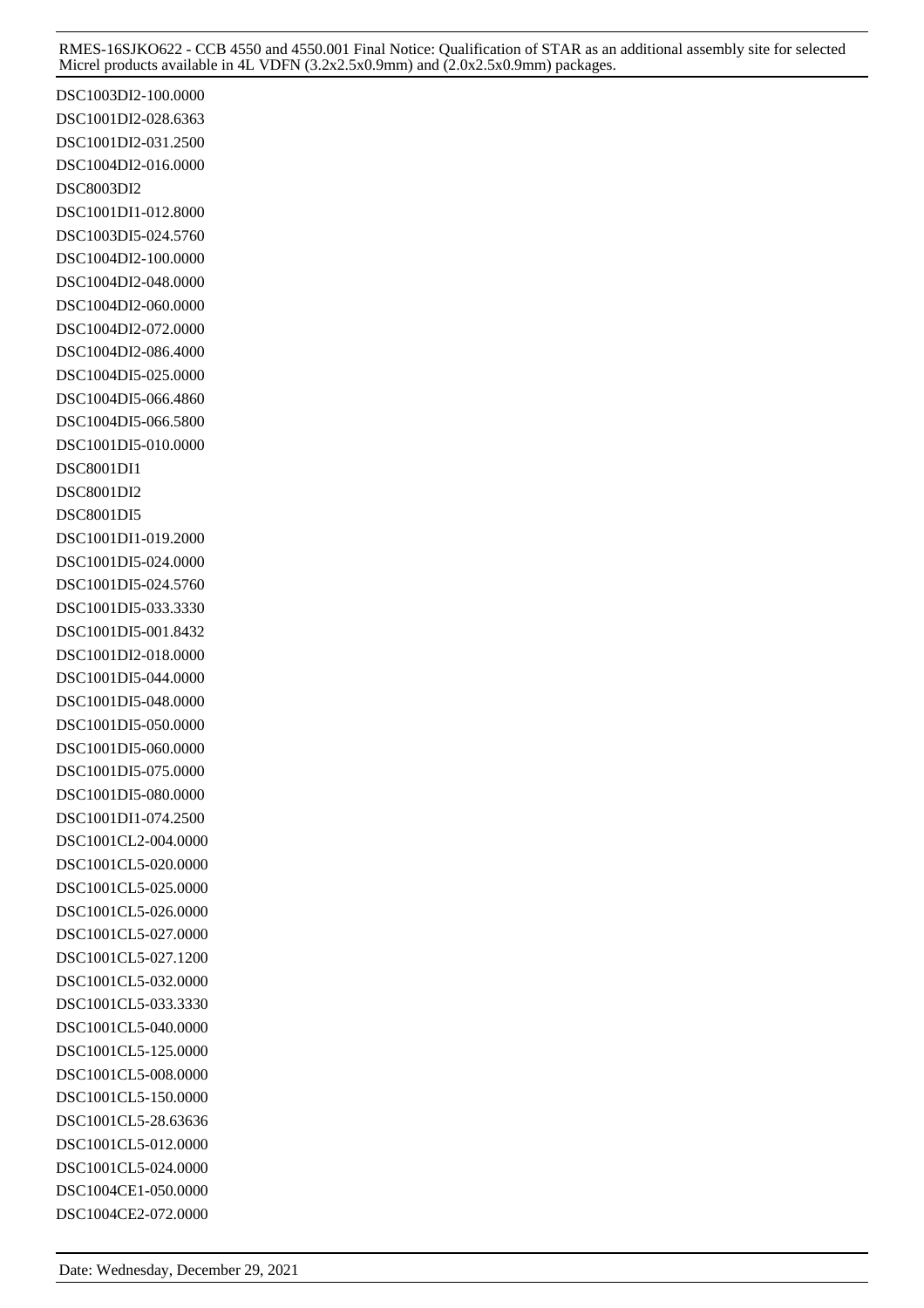DSC8001CL2 DSC8001CL5 DSC1001CL5-050.0000 DSC1001CL5-033.0000 DSC1001CL5-060.0000 DSC1001CL5-114.0000 DSC1001CL1-100.0000 DSC1001CL5-014.7456 DSC1001CL5-016.0000 DSC1001CL5-014.3181 DSC1001CL5-010.0000 DSC1001CE1-125.0000 DSC1001CE5-148.0000 DSC1001CE2-032.1100 DSC1001CE1-022.1184 DSC1001CL2-040.0000 DSC1003CL2-066.0000 DSC1001CL5-080.0000 DSC1001CL5-100.0000 DSC1001CE2-012.2880 DSC1001CE2-003.5800 DSC1001CL1-001.6000 DSC1001CE1-027.0000 DSC1001CE5-148.5000 DSC1001CE2-022.5792 DSC1001CL1-033.3333 DSC1001CL1-048.0000 DSC1001CE1-066.6666 DSC1001CE2-012.0000 DSC1001CL1-024.0000 DSC1001CL2-030.0000 DSC1001CE1-019.2000 DSC1001CL1-003.2500 DSC1001CL2-008.0000 DSC1001CL2-025.5760 DSC1001CE1-083.3300 DSC1001CE2-032.0000 DSC1001CE1-050.0000 DSC1001CL5-006.7700 DSC1001CL5-006.7900 DSC1001CL5-013.5400 DSC1001CL5-013.5800 DSC1001CL5-050.3500 DSC1001CL5-001.6000 DSC1001CL5-025.6000 DSC1001CL5-011.0592 DSC1001CE2-018.4320 DSC1001CL5-012.8000 DSC1001CL2-100.0000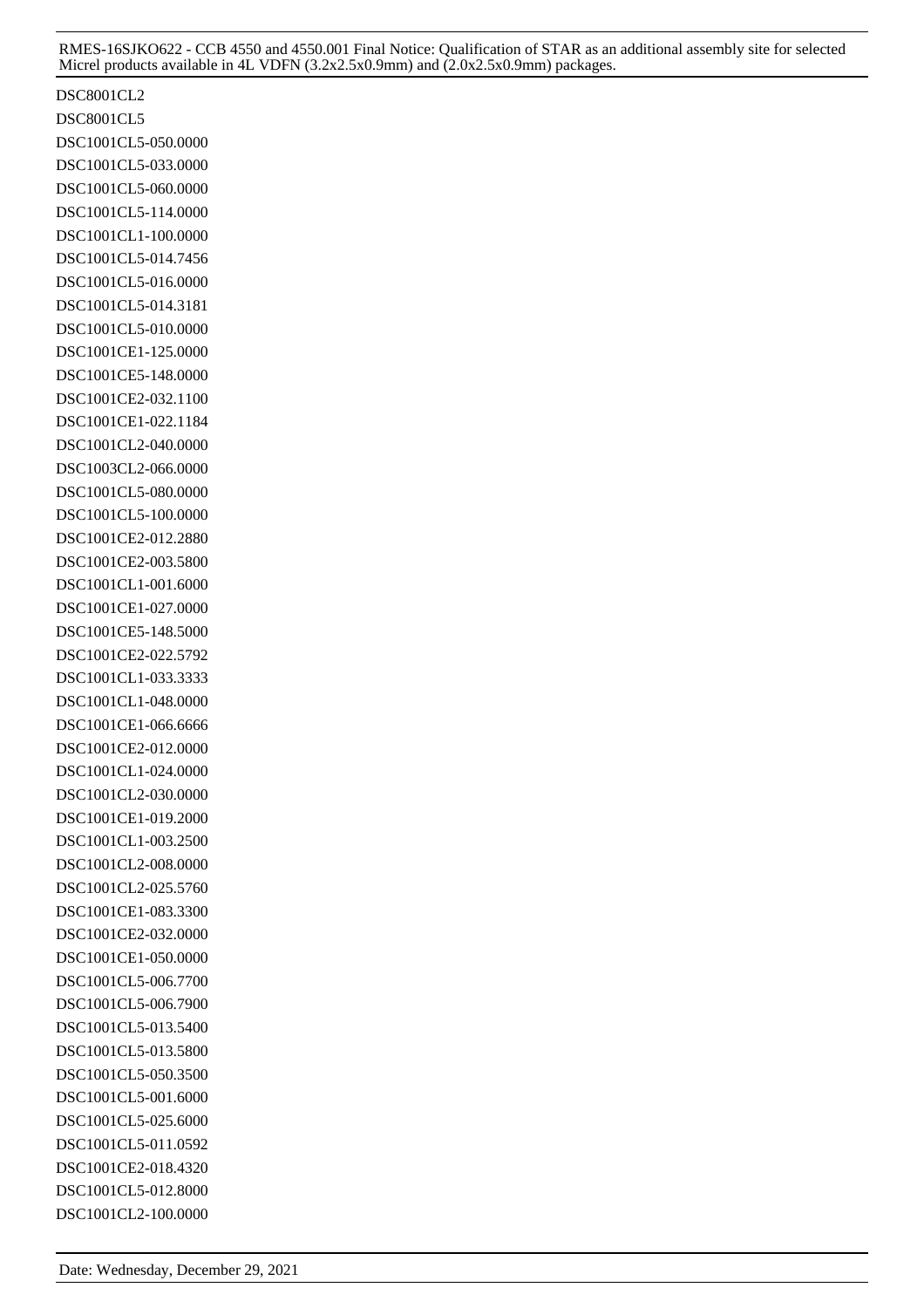DSC1001CL2-054.0000 DSC1004CE1-033.3333 DSC1003CL2-025.0000 DSC1001DL5-040.0000T DSC1001DE1-019.2000T DSC1001DL2-007.3728T DSC1001DL5-072.0000T DSC1003DL2-080.0000T DSC1001DL5-012.2880T DSC1003DL1-027.0000T DSC1004DL1-027.0000T DSC1001DE2-038.4000T DSC1001DE1-013.0000T DSC1001DL2-012.2880T DSC1001DL2-125.0000T DSC1001DL2-004.0000T DSC1001DL1-016.0000T DSC1001DL2-023.0000T DSC1001DE1-020.0000T DSC1001DL2-026.6500T DSC1001DL5-014.3181T DSC1001DE2-008.0000T DSC1001DE2-012.0000T DSC1001DE2-027.0000T DSC1001DE2-025.0000T DSC1001DL5-016.7722T DSC1004DL1-025.0000T DSC1004DL1-033.0000T DSC1001DL2-048.0000T DSC1001DL2-066.6700T DSC1001DE1-024.3050T DSC1001DL2-002.0000T DSC1001DL1-004.0960T DSC1001DL2-049.1520T DSC1001DL2-045.1584T DSC1001DE5-037.4000T DSC1001DL5-096.0000T DSC1001DL2-066.0000T DSC1003DL5-019.2000T DSC1001DE5-012.0000T DSC1001DL2-026.0000T DSC1001DL2-019.2000T DSC1003DL1-033.3333T DSC1003DL1-024.5454T DSC1004DL2-072.0000T DSC1001DL1-033.3300T DSC1001DE2-120.0000T DSC1004DL2-025.0000T DSC1000DL3-PROGT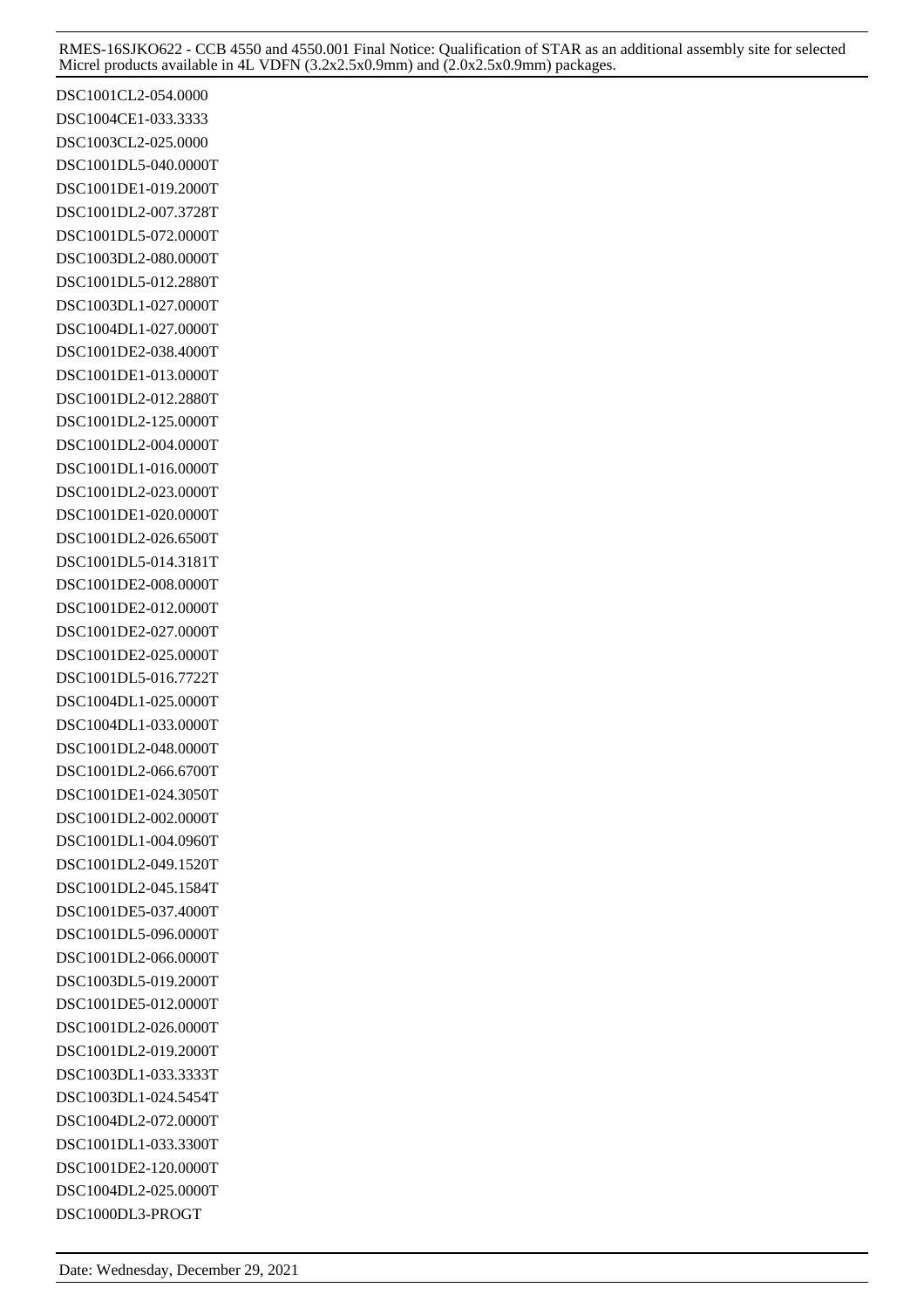DSC1000DL5-PROGT DSC1001DL2-054.0000T DSC1001DL3-027.0000T DSC1001DL3-024.0000T DSC1001DL5-016.3840T DSC1001DL2-016.3690T DSC1001DL2-061.2500T DSC1003DL2-033.3333T DSC1001DL5-018.4320T DSC1001DL5-033.3333T DSC1001DL2-003.6864T DSC1001DL5-003.6864T DSC1001DE2-001.0000T DSC1001DE2-090.0000T DSC1004DL5-025.0000T DSC1001DE2-022.0000T DSC1001DL5-037.1250T DSC1001DL5-150.0000T DSC1001DL2-033.3300T DSC1001DE5-025.0000T DSC1001DE1-024.5760T DSC1001DL5-047.0016T DSC1001DL1-005.0196T DSC1001DL2-005.0196T DSC1001DL5-005.0196T DSC1001DE3-080.0000T DSC1001DL1-150.0000T DSC1001DE3-008.0000T DSC1001DE5-150.0000T DSC1003DL1-025.0000T DSC1003DL1-016.0000T DSC1003DL1-050.0000T DSC1003DL1-048.0000T DSC1003DL2-024.0000T DSC1004DE1-026.0000T DSC1001DL1-050.0000T DSC1001DE5-049.1520T DSC1001DE5-045.1584T DSC1001DL1-040.0000T DSC1001DL5-064.0000T DSC1004DE2-025.0000T DSC1001DL5-028.6363T DSC1001DL5-006.0000T DSC1001DL1-033.3330T DSC1001DL5-029.4912T DSC1001DL1-004.0000T DSC1001DL2-100.0000T DSC1001CI1-007.5000T DSC1001CI1-008.0000T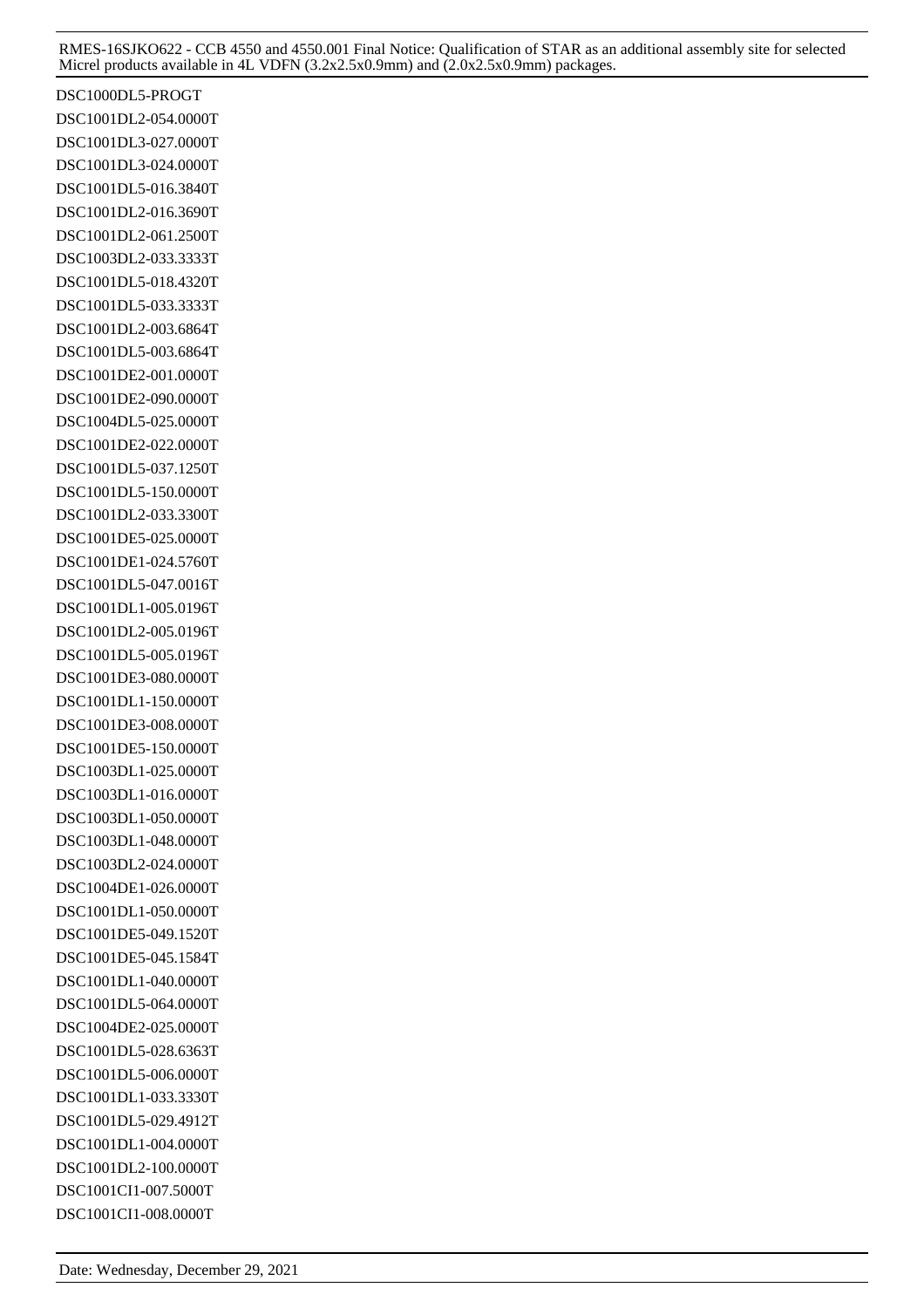DSC1001CI1-010.0000T DSC1001CI1-001.0000T DSC1001CI1-013.5600T DSC1001CI1-014.7456T DSC1001CI1-016.0000T DSC1001CI1-019.2000T DSC1001CI1-020.0000T DSC1001CI1-024.0000T DSC1001CI1-024.5760T DSC1001CI1-025.0000T DSC1001CI1-026.0000T DSC1001CI1-027.0000T DSC1001CI1-030.0000T DSC1001CI2-004.0000T DSC1001CI2-008.0000T DSC1001CI1-033.3333T DSC1001CI1-047.3333T DSC1001CI2-018.4320T DSC1001CI1-050.0000T DSC1001CI1-076.0686T DSC1001CI2-014.3181T DSC1001CI2-001.0000T DSC1001CI2-002.0480T DSC1001CI2-003.5795T DSC1001CI2-022.5792T DSC1001CI2-006.1400T DSC1001CI2-011.0592T DSC1001CI2-012.0000T DSC1001CI2-012.2880T DSC1001CI2-014.7456T DSC1001CI2-016.0000T DSC1001CI2-024.0000T DSC1001CI2-024.5760T DSC1001CI2-025.0000T DSC1001CI2-026.0000T DSC1001CI2-027.0000T DSC1001CI2-027.6000T DSC1001CI2-028.6363T DSC1001CI2-080.0000T DSC1001CI2-032.7680T DSC1001CI2-033.0000T DSC1001CI2-033.3300T DSC1001CI2-033.3333T DSC1001CI2-034.3000T DSC1001CI2-036.0000T DSC1001CI5-032.7680T DSC1001CI2-037.1250T DSC1001CI2-040.0000T DSC1001CI2-048.0000T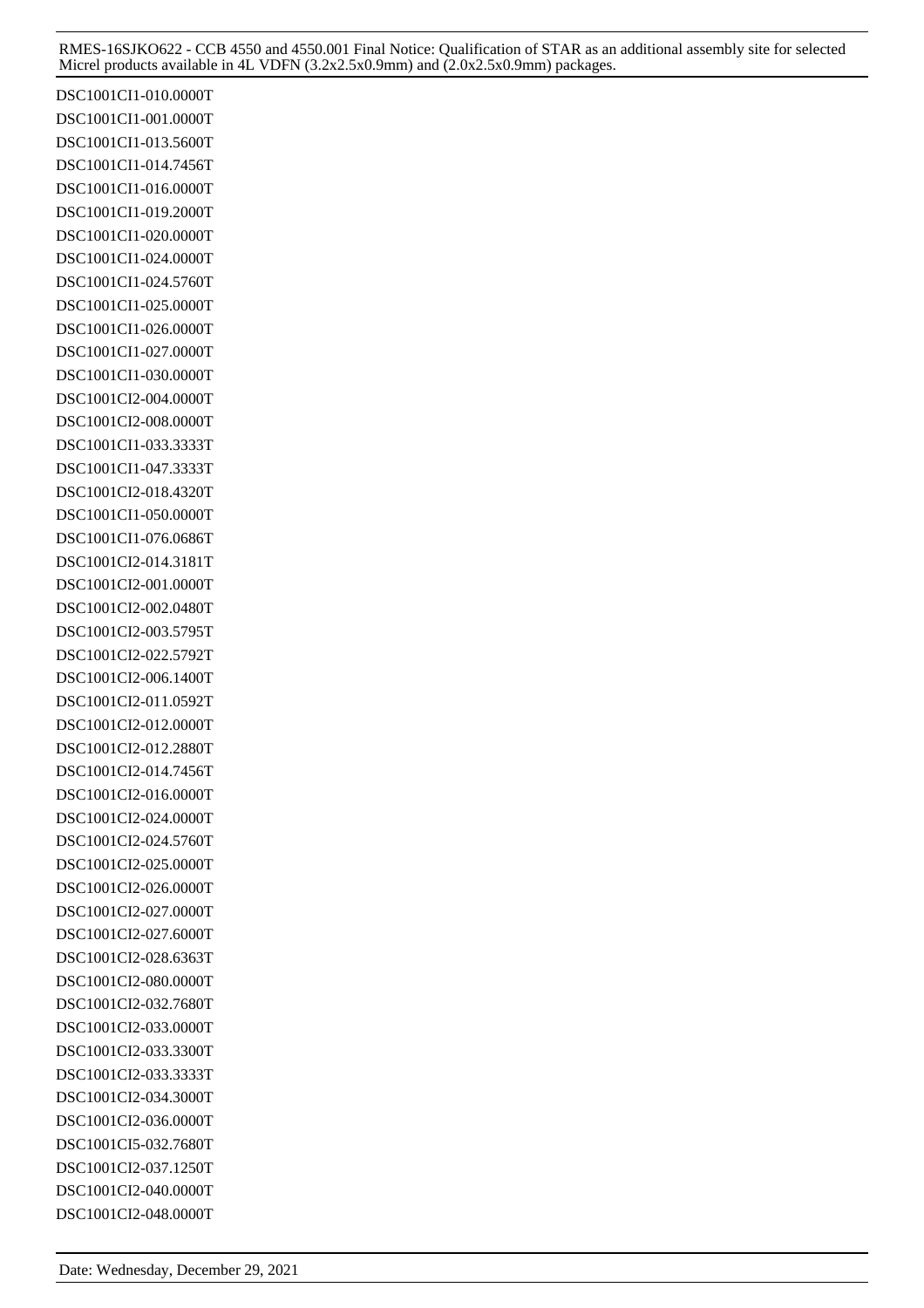DSC1001CI2-050.0000T DSC1001CI2-054.0000T DSC1001CI2-060.0000T DSC1003CI5-020.0000T DSC1001CI2-066.6660T DSC1001CI2-066.6666T DSC1001CI2-074.2500T DSC1003CI1-050.0000T DSC1001CI2-100.0000T DSC1001CI2-125.0000T DSC1001CI4-002.0480T DSC1001CI4-049.1520T DSC1001CI4-054.0000T DSC1001CI5-004.0000T DSC1001CI5-004.9152T DSC1001CI5-008.0000T DSC1001CI5-010.0000T DSC1001CI5-012.0000T DSC1001CI5-012.2880T DSC1001CI5-016.0000T DSC1001CI5-018.4320T DSC1001CI5-019.2000T DSC1001CI5-020.0000T DSC1001CI5-024.0000T DSC1001CI5-024.5760T DSC1001CI5-025.0000T DSC1001CI5-026.0000T DSC1001CI5-027.0000T DSC1001CI5-030.0000T DSC1001CI1-003.6864T DSC1001CI2-012.5000T DSC1001CI5-009.6000T DSC1001CI1-100.0000T DSC1001CI2-020.0000T DSC1001CI2-006.0000T DSC1001CI5-040.0000T DSC1001CI5-044.0000T DSC1001CI5-019.0000T DSC1001CI5-060.0000T DSC1001CI1-033.0000T DSC1001CI1-048.0000T DSC1001CI5-011.0592T DSC1001CI2-031.2500T DSC1001CI2-049.1520T DSC1001CI2-032.0000T DSC1001CI2-096.0000T DSC1001CI2-100.0000B DSC1001CI5-133.3330T DSC1001CI5-070.4550T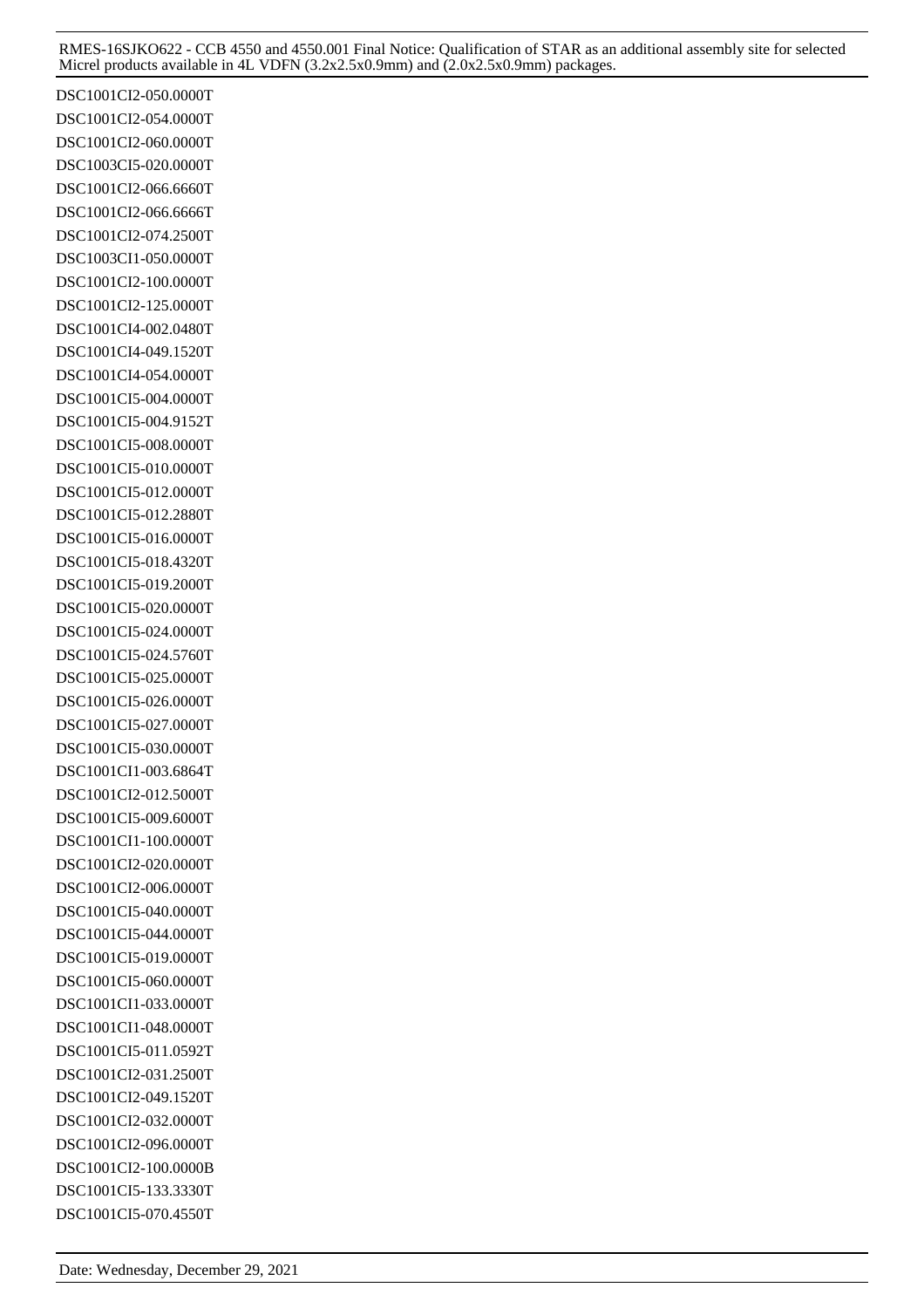DSC1001CI2-008.1920T DSC1001CI2-010.4857T DSC8001CI5T DSC1001CI1-011.0592T DSC1001CI2-001.9521T DSC8003CI2T DSC1001CI2-019.4400T DSC1001CI2-026.000T DSC1001CI2-133.0000T DSC1001CI5-016.3840T DSC1001CI5-033.3333T DSC1001CI5-032.0000T DSC1001CI5-033.0000T DSC1001CI5-033.3330T DSC1001CI2-030.0000T DSC1001CI5-048.0000T DSC1001CI5-050.0000T DSC1001CI5-064.0000T DSC1001CI5-100.0000T DSC1001CI5-125.0000T DSC1001CI5-150.0000T DSC1004CI2-027.0000T DSC1004CI2-033.0000T DSC1004CI2-054.0000T DSC1001CI5-080.0000T DSC1004CI5-050.0000T DSC1004CI5-125.0000T DSC8001CI2T DSC1001CI1-060.0000T DSC1001CI2-007.3728T DSC1001CI2-044.2360T DSC1003CI5-025.0000T DSC1001CI1-033.3330T DSC1001CI2-066.6666B DSC1004CI5-016.0000T DSC1001CI2-072.0000T DSC1001CI2-028.3220T DSC1001CI2-108.0000T DSC1001CI2-043.0000T DSC1001CI1-012.0000T DSC1001CI2-019.2000T DSC1001CI2-038.4000T DSC1001CI2-052.0000T DSC1001CI2-025.0000B DSC1003CI2-025.0000T DSC1003CI2-050.0000T DSC1001CI2-001.9512T DSC1001CI2-033.3330T DSC1001CI5-024.3050T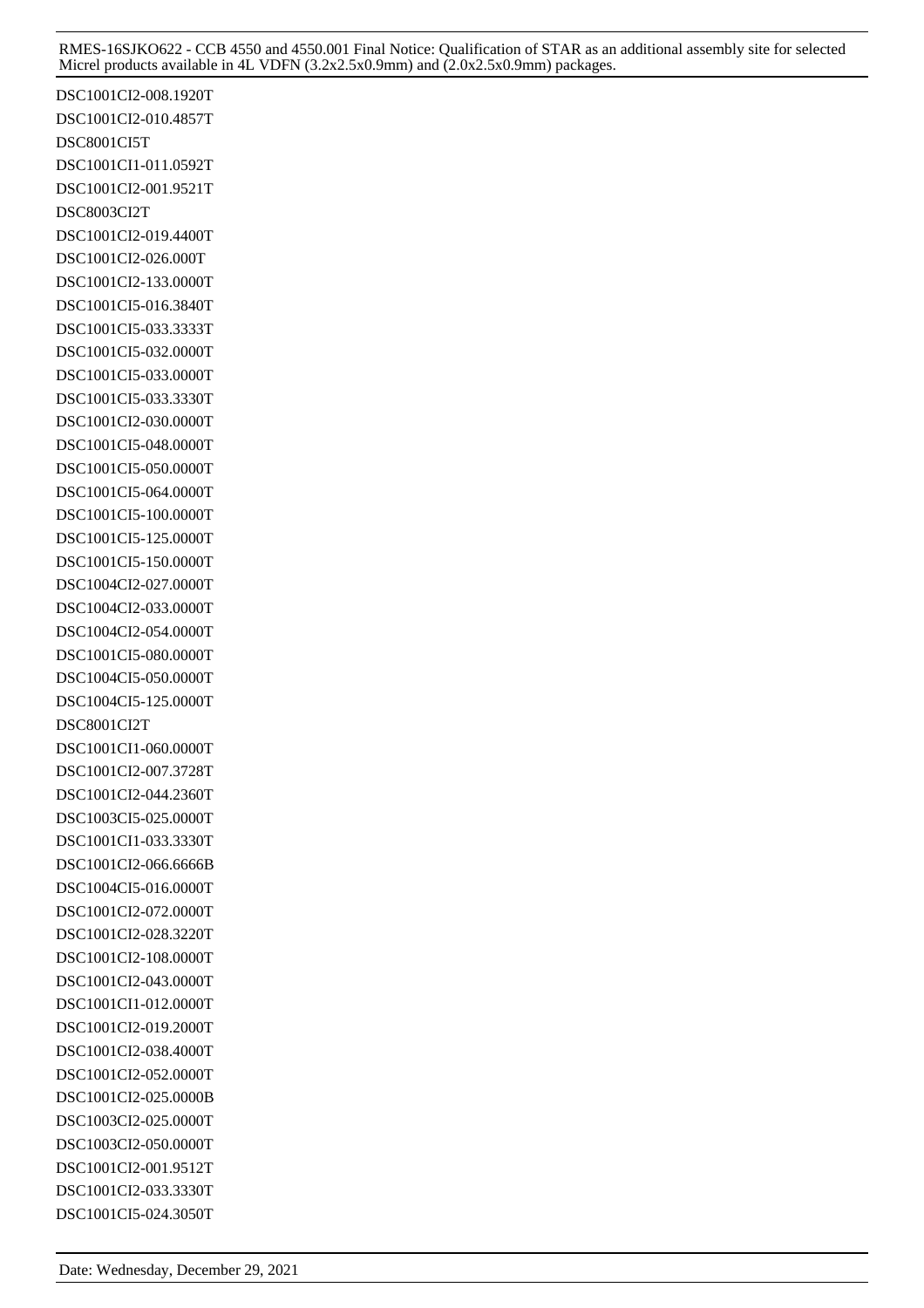DSC1001CI5-033.3300T DSC1001CI5-014.3181T DSC1001CI5-026.8000T DSC1001DL5-032.0000 DSC1001DI1-054.0000 DSC1001DI1-027.0000 DSC1001DI2-054.0000 DSC1001DI5-047.3385 DSC1001DI1-060.0000 DSC1001DI2-006.7800 DSC1001DI2-004.0960 DSC1001DI2-030.0000 DSC1001DI2-001.8432 DSC1001DI2-066.0000 DSC1001DI5-133.3330 DSC1004DI1-006.7800 DSC1001DI5-018.4320 DSC1001DI1-018.4320 DSC1001DI2-004.0000 DSC1001DI1-004.9152 DSC1001DI2-045.1584 DSC1001DI2-049.1520 DSC1001DI2-011.0592 DSC1003DI2-027.1200 DSC1001DI2-032.7680 DSC1001DI1-016.6666 DSC1001DI5-087.0655 DSC1001DI1-045.1584 DSC1001DI5-025.6000 DSC1001DI1-045.5840 DSC1001DI1-013.3300 DSC1001DI2-003.0720 DSC1001DI2-057.2727 DSC1003DI2-013.5288 DSC1001DI2-096.0000 DSC1001DI2-023.0000 DSC1001DI5-054.0000 DSC1001DI1-029.4912 DSC1001DI5-013.5288 DSC1004DI2-133.0000 DSC1004DI1-050.0000 DSC1001DI1-007.3728 DSC1001DI1-080.0000 DSC1001DI1-002.0000 DSC1001DI2-064.0000 DSC1001DI3-024.0000 DSC1003DI2-024.5670 DSC1001DI5-032.7680 DSC1001DI1-011.0592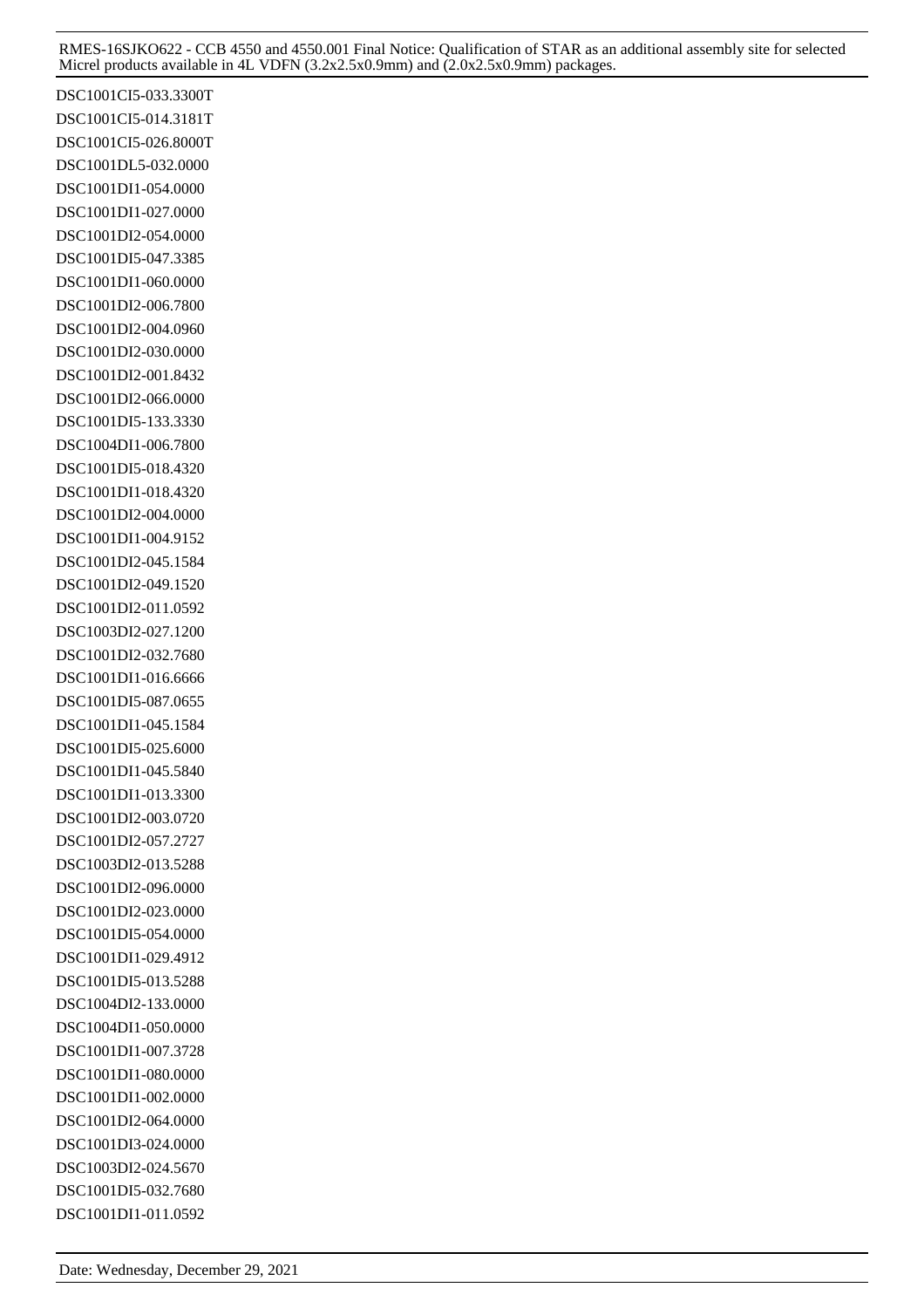DSC1001DI3-012.0000 DSC1001DI2-033.0000 DSC1003DI5-025.0000 DSC1001DI5-011.0592 DSC1001DI2-133.0000 DSC1003DI1-012.0000 DSC1001DI2-002.0970 DSC1001DI3-100.0000 DSC1001DI3-133.0000 DSC1001DI1-064.0000 DSC1001DI5-019.6800 DSC1001DI1-025.0008 DSC1001DI5-090.0000 DSC1001DI5-014.3181 DSC1001DI1-116.6666 DSC1001DI2-066.6670 DSC1003DI2-050.0000 DSC1004DI2-050.0000 DSC1003DI1-052.0000 DSC1001DI5-009.2160 DSC1001DI2-060.0000 DSC1001DI5-005.0196 DSC1001DI5-037.4000 DSC1001DI1-028.6363 DSC1001DI3-012.2880 DSC1004DI5-024.0000 DSC1004DI5-016.0000 DSC1001DI3-040.0000 DSC1004DI1-026.0000 DSC1001DI2-070.0000 DSC1001DI3-060.0000 DSC1001DI5-057.5580 DSC1003DI2-024.0000 DSC1003DI2-033.3333 DSC1004DI2-076.0000 DSC1001DI1-036.0000 DSC1001DI1-038.0000 DSC1001DI5-030.7200 DSC1001DI3-027.0000 DSC1001DI2-014.3181 DSC1001DI5-040.0000 DSC1001DI1-069.1200 DSC1001DI5-032.4000 DSC1001DI5-041.1420 DSC1001DI5-014.7456 DSC1001DI2-036.0000 DSC1001DI2-024.0004 DSC1003DI5-050.0000 DSC1001DI2-033.3330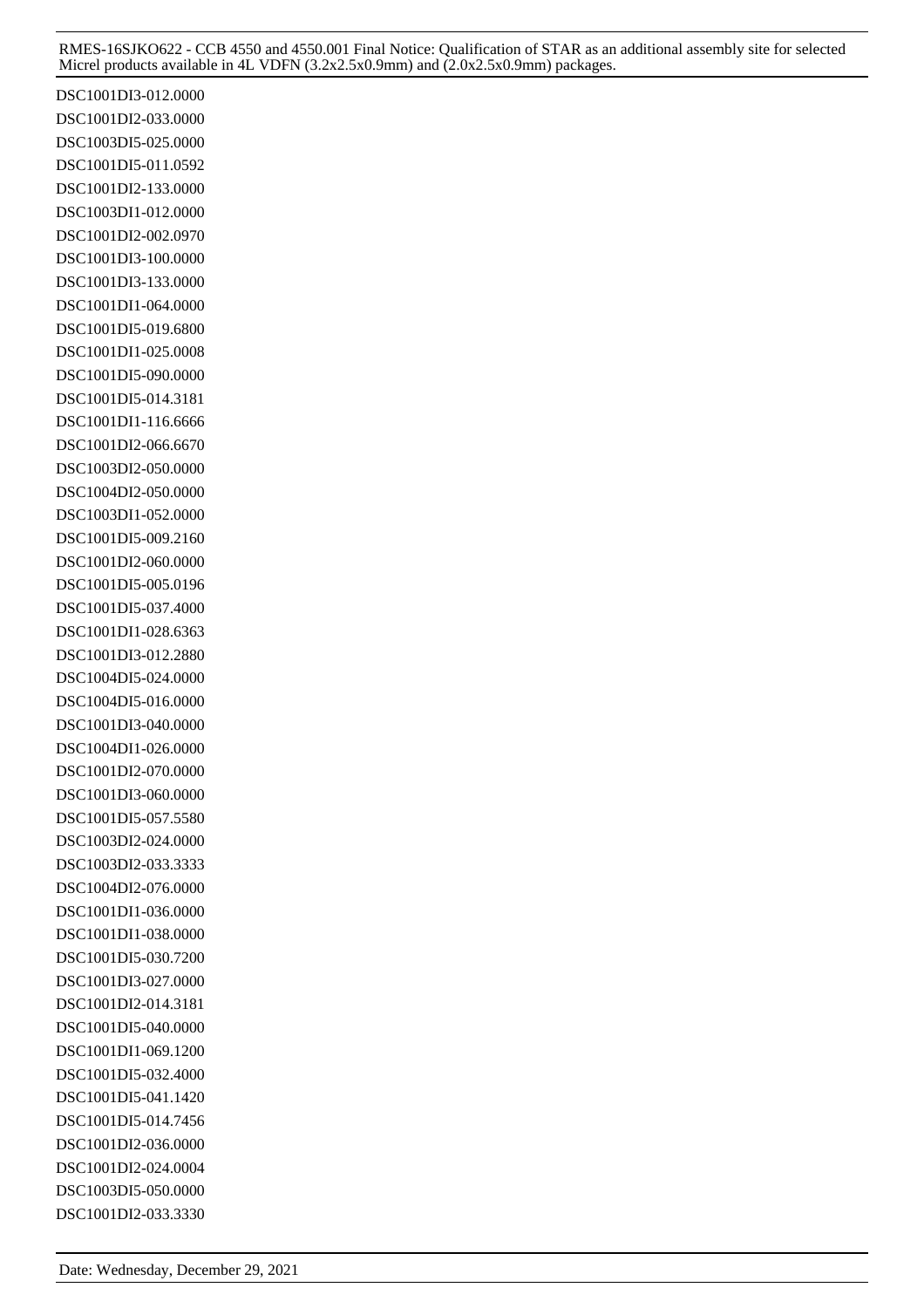DSC1001DI1-028.6360 DSC1001DI2-019.6608 DSC1001DI5-038.8800 DSC1001DI2-001.2000 DSC1001DI2-085.0000 DSC1001DI1-044.0000 DSC1001DI1-150.0000 DSC1001DI2-006.1400 DSC1001DI1-040.0000 DSC1001DI3-025.0000 DSC1001DE1-018.4320 DSC1001DE1-019.6608 DSC1001DE1-024.0000 DSC1001DE1-027.0000 DSC1001DE1-048.0000 DSC1001DE1-074.2500 DSC1001DE1-100.0000 DSC1001DE1-125.0000 DSC1001DE2-016.0000 DSC1001DE2-050.0000 DSC1001DE2-032.0000 DSC1001DE5-016.0000 DSC1001DE5-019.2000 DSC1001DL1-008.0000 DSC8003DL2 DSC8003DL5 DSC1001DE2-024.0000 DSC1001DL1-027.0000 DSC1001DL1-025.0000 DSC1001DL2-001.0000 DSC1001DL2-001.4850 DSC1001CL2-125.0000 DSC1001CL5-003.6864 DSC1001CL3-080.0000 DSC1001CL3-033.0000 DSC1001CE1-004.0960 DSC1001CL5-044.0000 DSC1001CL1-016.6400 DSC1003CL2-050.0000 DSC1001CE1-100.0000 DSC1001CE1-110.0000 DSC1001CE1-032.0000 DSC1001CL3-024.0000 DSC1001CL3-072.0000 DSC1001CE2-019.2000 DSC1001CE2-108.0000 DSC1001CE3-005.0000 DSC1001CL2-048.0000 DSC1001CL2-090.0000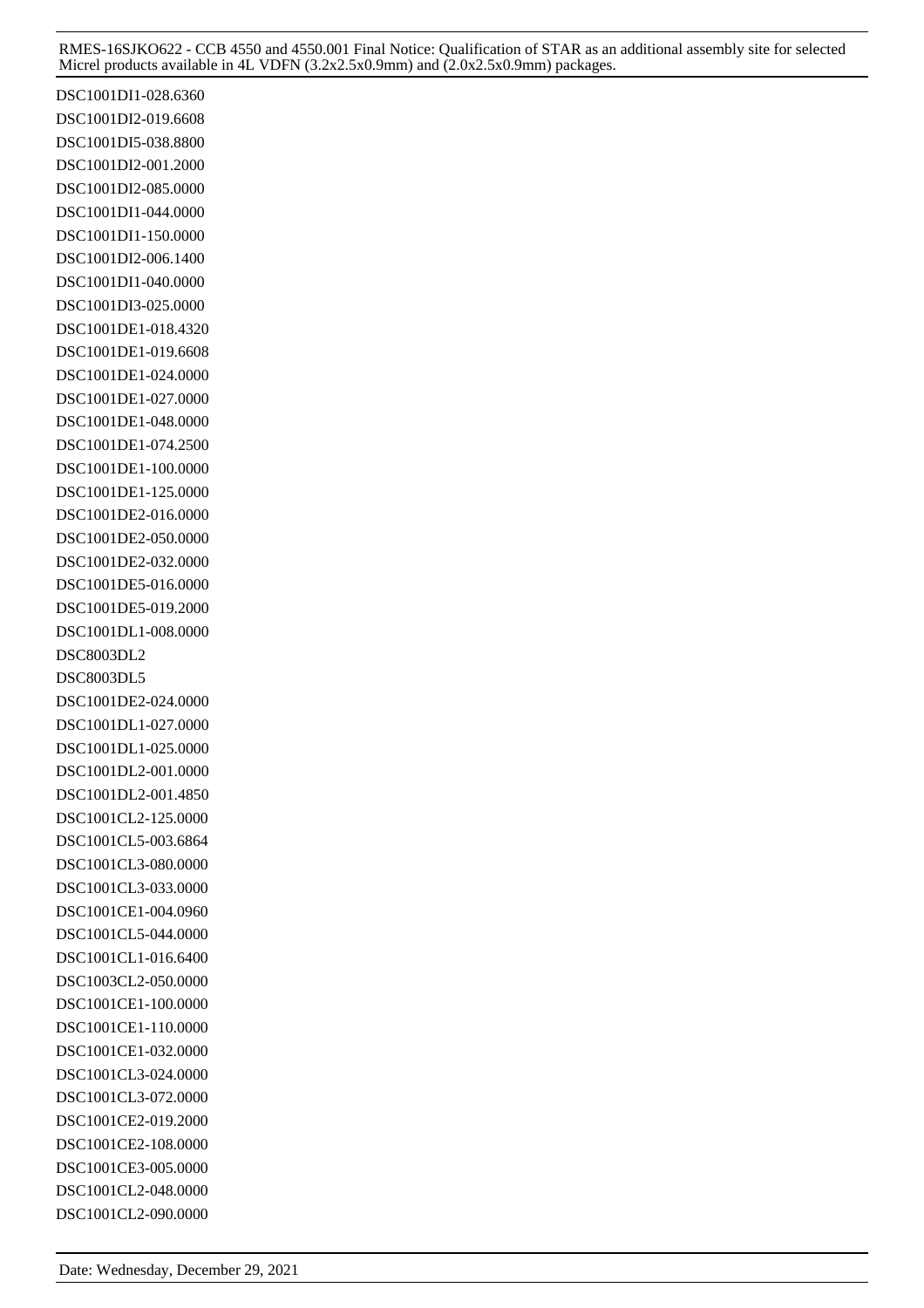DSC1001CE2-064.0000 DSC1001CL3-008.0000 DSC1001CL1-012.0000 DSC1001CL2-022.5792 DSC1001CL5-007.3728 DSC1001CL5-028.0000 DSC1004CL2-003.2768 DSC1001CL1-008.0000 DSC1001CL2-026.0000 DSC1001CL5-064.0000 DSC1001CE2-013.5600 DSC1001CE5-032.2123 DSC1001CE1-048.0000 DSC1001CL2-006.0052 DSC1001CL1-040.0000 DSC1003CL1-020.0000 DSC1001CL1-006.0053 DSC1001CL3-025.0000 DSC1001CL2-006.0053 DSC1001CE2-033.3333 DSC1001CL3-040.0000 DSC1004CL2-030.0000 DSC1001DL5-064.0000 DSC1004DE2-025.0000 DSC1001DL5-028.6363 DSC1001DL5-006.0000 DSC1001DL1-033.3330 DSC1001DL5-029.4912 DSC1001DL1-004.0000 DSC1001DL2-100.0000 DSC1001DL5-032.4000 DSC1001DL5-049.5000 DSC1001DL2-012.5000 DSC1001DL1-012.5000 DSC1001DL3-125.0000 DSC1001DL5-006.4000 DSC1001DL1-007.3728 DSC1003DL3-020.0000 DSC1003DL3-025.0000 DSC1001DL2-011.2896 DSC1001DL5-026.5980 DSC1001DL5-120.0000 DSC1001DL5-087.0655 DSC1001DE1-024.0000T DSC1001DE1-026.0000T DSC1001DE1-027.0000T DSC1001DE1-048.0000T DSC1001DE1-054.0000T DSC1001DE1-100.0000T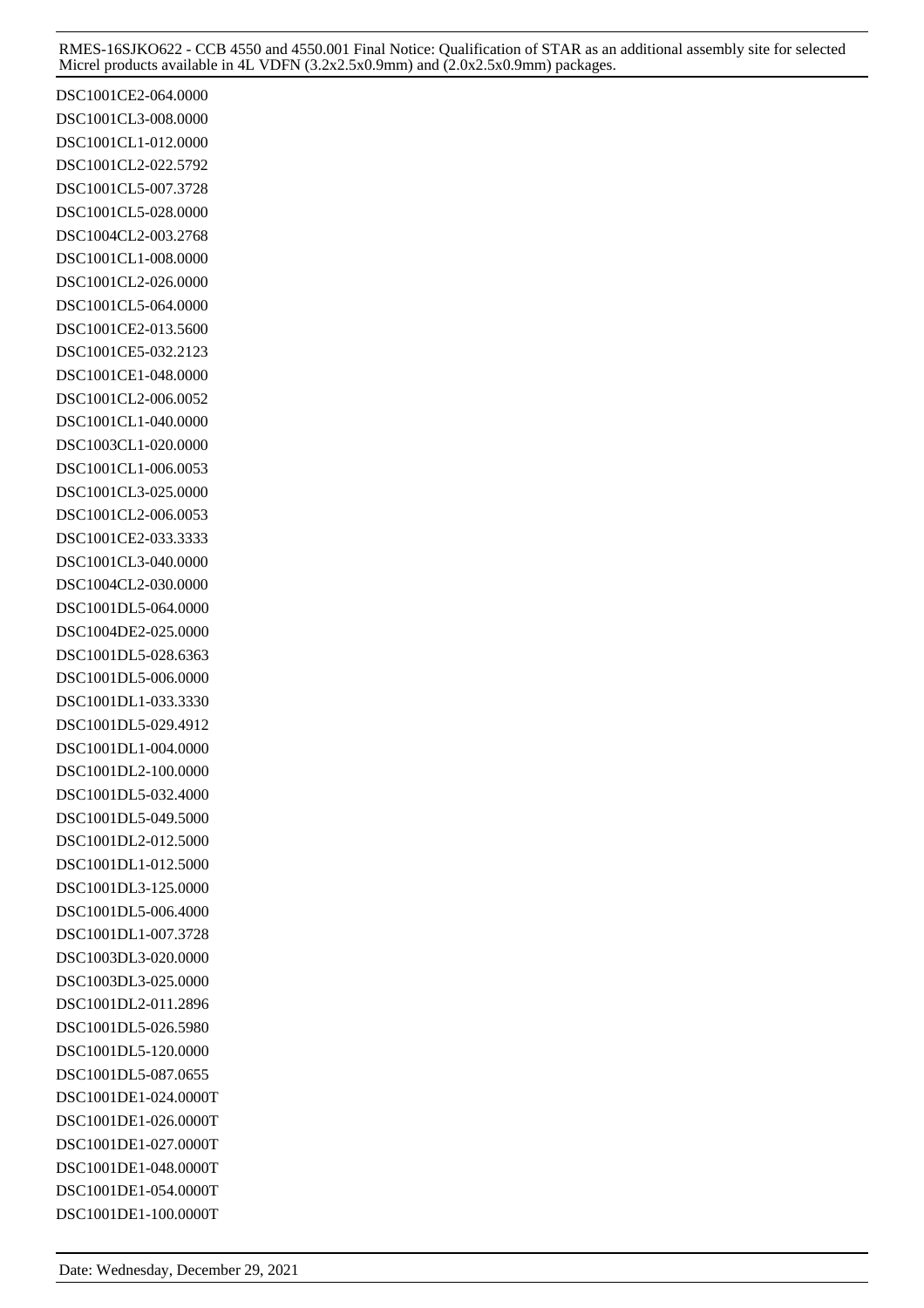DSC1001DE1-125.0000T DSC1001DE2-020.0000T DSC1001DE2-024.0000T DSC1001DE2-050.0000T DSC1001DL1-008.0000T DSC1001DE5-019.2000T DSC1001DL1-025.0000T DSC1001DL1-027.0000T DSC1001DL2-012.0000T DSC1001DL2-008.0000T DSC1001DL2-020.0000T DSC1001DL2-025.0000T DSC1001DL2-027.0000T DSC1001DL2-030.0000T DSC1001DL2-032.0000T DSC1001DL2-050.0000T DSC1001DL5-001.8432T DSC1001DL5-002.0000T DSC1001DL5-007.3728T DSC1001DL5-008.0000T DSC1001DL5-010.0000T DSC1001DL1-033.3300 DSC1001DE2-120.0000 DSC1004DL2-025.0000 DSC1000DL3-PROG DSC1000DL5-PROG DSC1001DL2-054.0000 DSC1001DL3-027.0000 DSC1001DL3-024.0000 DSC1001DL5-016.3840 DSC1001DL2-016.3690 DSC1001DL2-061.2500 DSC1003DL2-033.3333 DSC1001DL5-018.4320 DSC1001DL5-033.3333 DSC1001DL2-003.6864 DSC1001DL5-003.6864 DSC1001DE2-001.0000 DSC1001DE2-090.0000 DSC1004DL5-025.0000 DSC1001DE2-022.0000 DSC1001DL5-037.1250 DSC1001DL5-150.0000 DSC1001DL2-033.3300 DSC1001DE5-025.0000 DSC1001DE1-024.5760 DSC1001DL5-047.0016 DSC1001DL1-005.0196 DSC1001DL2-005.0196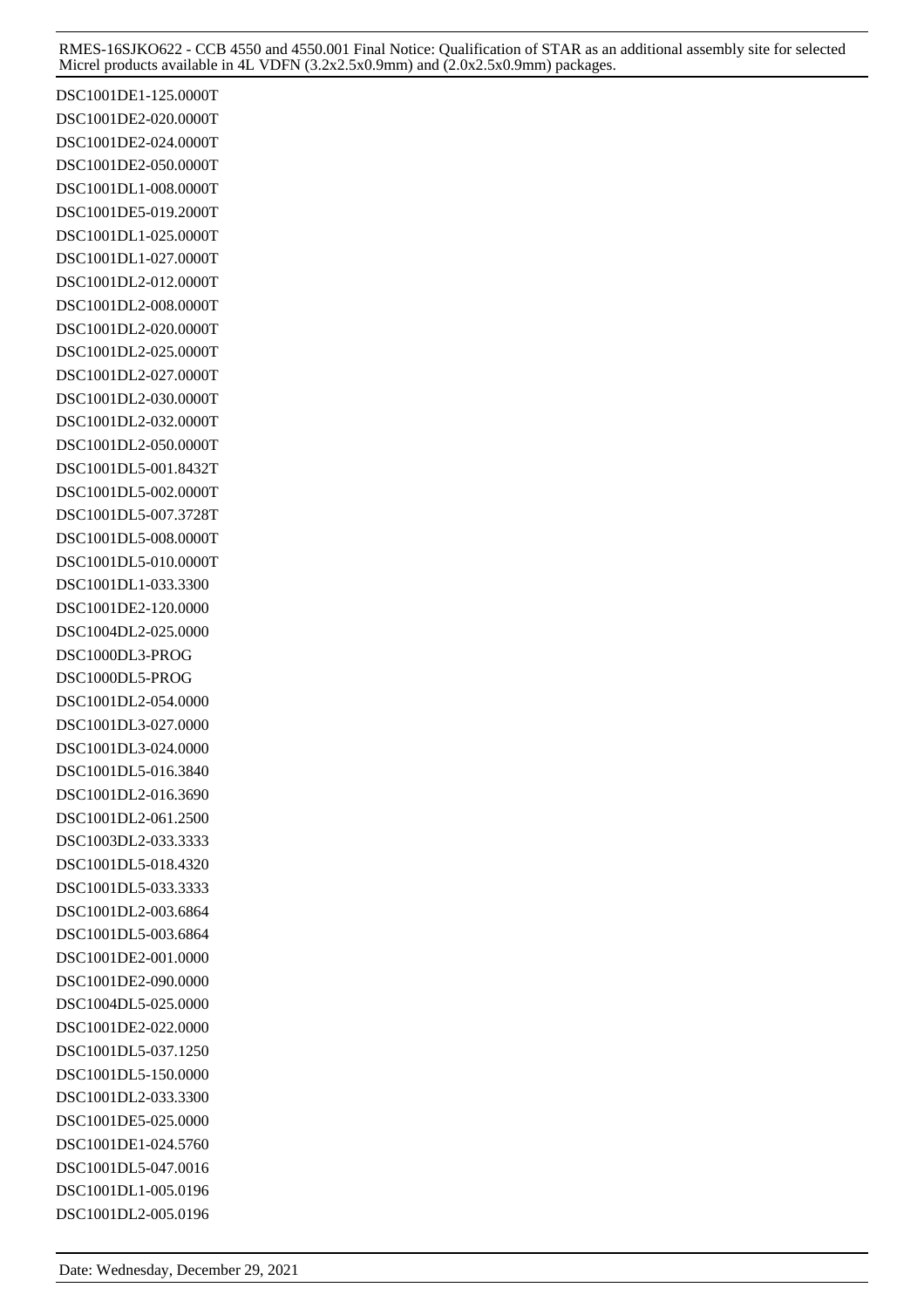DSC1001DL5-005.0196 DSC1001DE3-080.0000 DSC1001DL1-150.0000 DSC1001DE3-008.0000 DSC1001DE5-150.0000 DSC1003DL1-025.0000 DSC1003DL1-016.0000 DSC1003DL1-050.0000 DSC1003DL1-048.0000 DSC1003DL2-024.0000 DSC1004DE1-026.0000 DSC1001DL1-050.0000 DSC1001DE5-049.1520 DSC1001DE5-045.1584 DSC1001DL1-040.0000 DSC1003DI2-033.3333T DSC1004DI2-076.0000T DSC1001DI1-036.0000T DSC1001DI1-038.0000T DSC1001DI5-030.7200T DSC1001DI3-027.0000T DSC1001DI2-014.3181T DSC1001DI5-040.0000T DSC1001DI1-069.1200T DSC1001DI5-032.4000T DSC1001DI5-041.1420T DSC1001DI5-014.7456T DSC1001DI2-036.0000T DSC1001DI2-024.0004T DSC1003DI5-050.0000T DSC1001DI2-033.3330T DSC1001DI1-028.6360T DSC1001DI2-019.6608T DSC1001DI5-038.8800T DSC1001DI2-001.2000T DSC1001DI2-085.0000T DSC1001DI1-044.0000T DSC1001DI1-150.0000T DSC1001DI2-006.1400T DSC1001DI1-040.0000T DSC1001DI3-025.0000T DSC1001CI1-027.0000 DSC1001CI1-020.0000 DSC1001CI1-033.3333 DSC1001CI1-047.3333 DSC1001CI1-048.0000 DSC1001CI1-050.0000 DSC1001CI2-002.0480 DSC1001CI2-004.0000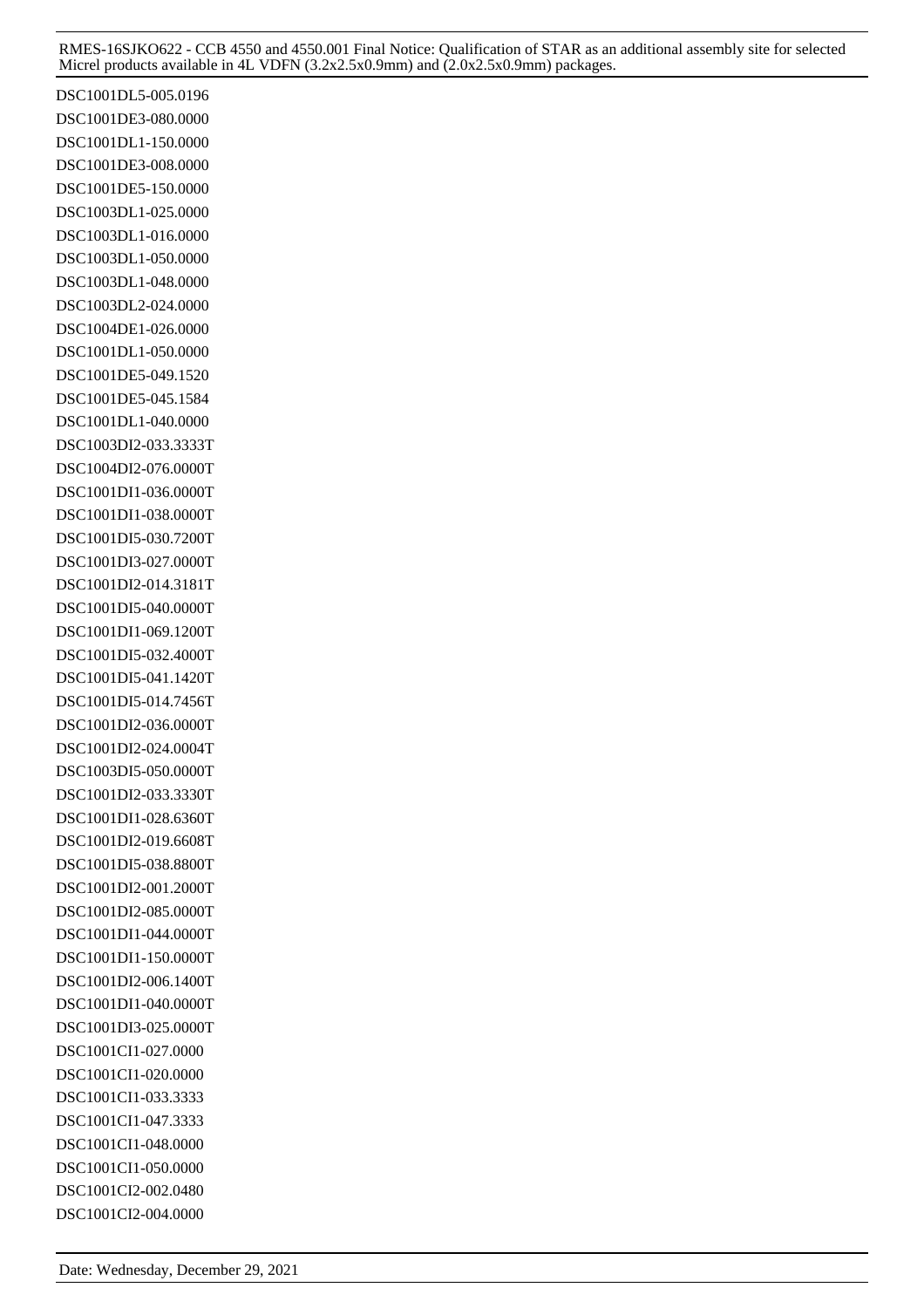DSC1001CI2-008.0000 DSC1001CI2-011.0592 DSC1001CI2-012.0000 DSC1001CI2-012.2880 DSC1001CI2-014.3181 DSC1001CI2-014.7456 DSC1001CI2-016.0000 DSC1001CI2-018.0000 DSC1001CI2-018.4320 DSC1001CI2-020.0000 DSC1001CI2-022.5792 DSC1001CI2-024.0000 DSC1001CI2-024.5760 DSC1001CI2-025.0000 DSC1001CI2-027.0000 DSC1001CI2-003.5795 DSC1001CI1-007.5000 DSC1001CI2-032.7680 DSC1001CI2-033.0000 DSC1001CI2-033.3300 DSC1001CI2-033.3333 DSC1001CI2-026.0000 DSC1001CI2-037.1250 DSC1001CI2-040.0000 DSC1001CI2-048.0000 DSC1001CI2-050.0000 DSC1001CI2-060.0000 DSC1001CI2-066.6666 DSC1001CI2-074.2500 DSC1001CI2-080.0000 DSC1001CI2-100.0000 DSC1001CI5-004.9152 DSC1001CI5-010.0000 DSC1001CI5-019.2000 DSC1001CI5-020.0000 DSC1001CI5-024.0000 DSC1001CI5-025.0000 DSC1001CI5-026.0000 DSC1001CI5-032.7680 DSC1001CI5-037.1250 DSC1001CI5-040.0000 DSC1001CI5-050.0000 DSC1001CI2-054.0000 DSC1001CI5-100.0000 DSC1003CI1-050.0000 DSC1003CI5-020.0000 DSC1003CI5-087.5000 DSC1001CI2-125.0000 DSC1001DL5-011.0592T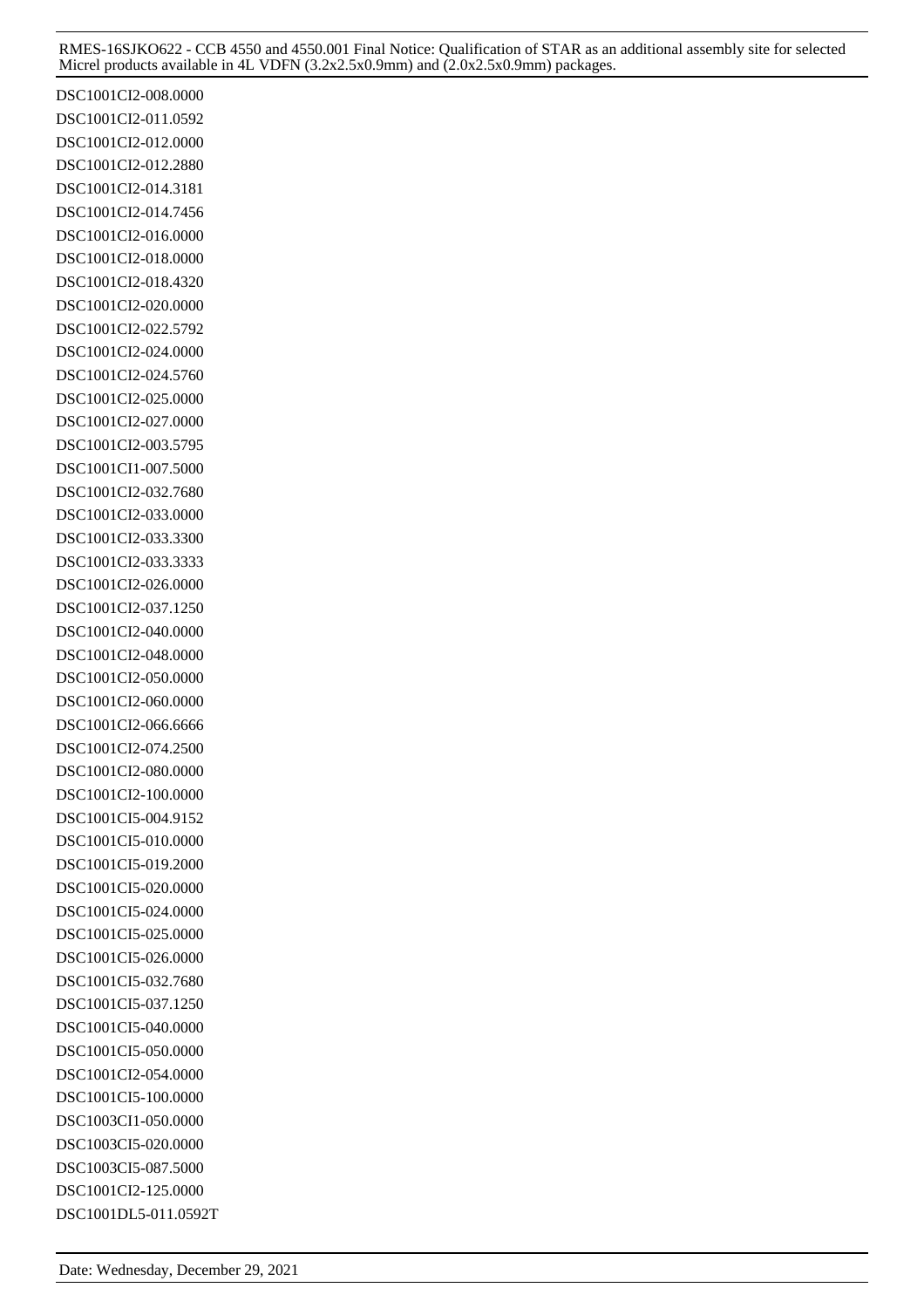DSC1001DL5-016.0000T DSC1001DL5-019.2000T DSC1001DL5-020.0000T DSC1001DL5-024.0000T DSC1001DL5-024.5760T DSC1001DL5-025.0000T DSC1001DL5-026.0000T DSC1001DL5-027.0000T DSC1001DL5-030.0000T DSC1001DL5-031.2500T DSC1001DL5-033.0000T DSC1001DL5-033.3330T DSC1001DL5-048.0000T DSC1001DL5-050.0000T DSC1001DL5-048.0000D DSC1003DL5-100.0000T DSC1001DL5-075.0000T DSC1001DL5-080.0000T DSC1001DL5-100.0000B DSC1001DL5-100.0000T DSC1001DL5-125.0000T DSC1003DL2-008.0000T DSC1003DL2-050.0000T DSC1003DL2-090.0000T DSC1003DL2-148.5000T DSC1003DL5-020.0000T DSC1003DL5-125.0000T DSC1001DE1-012.0000T DSC1001DL5-015.3600T DSC1003DL2-070.0000T DSC1001DL5-010.2000T DSC1001DL2-037.1250T DSC1001DE1-040.0000T DSC1001DE1-050.0000T DSC1001DL2-150.0000T DSC1001DL2-090.0000T DSC1001DL5-012.0000T DSC1001CC1-024.0000 DSC1001CC1-025.0000 DSC1001CC1-040.0000 DSC1001CC1-047.3333 DSC1001CC2-012.5000 DSC1001CC2-024.0000 DSC1001CC2-025.0000 DSC1001CC1-125.0000 DSC1001CC5-008.5920 DSC1001CC2-050.0000 DSC1001CC2-100.0000 DSC1001CC2-125.0000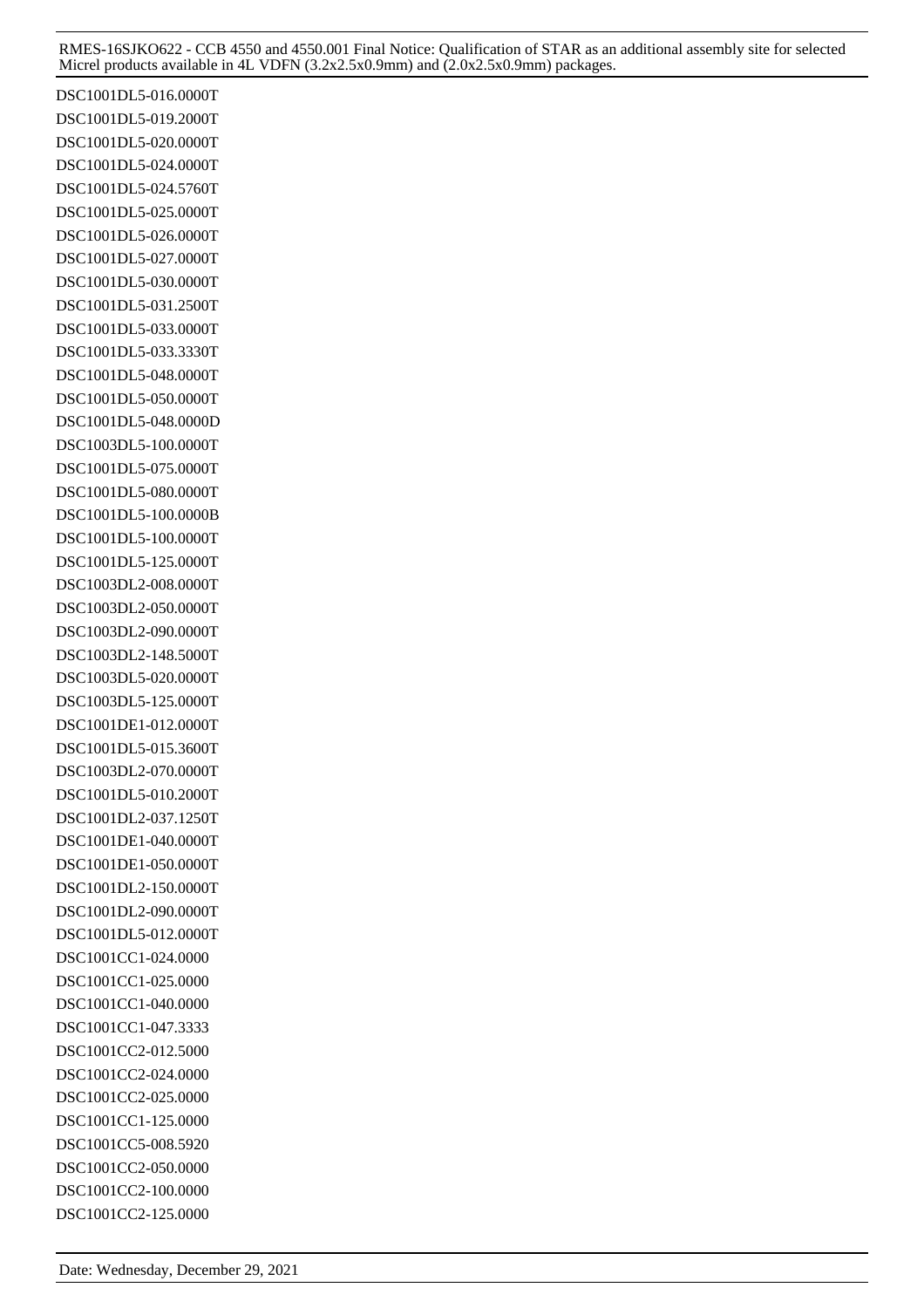DSC1001CC5-024.5760 DSC1001CC2-012.2880 DSC1001CC1-008.0000 DSC1001CC2-033.0000 DSC1001CC1-027.0000 DSC1001CI1-001.0000 DSC1001CI1-008.0000 DSC1001CI1-012.0000 DSC1001CI1-012.2880 DSC1001CI2-028.6363 DSC1001CI1-016.0000 DSC1001CI1-019.2000 DSC1001CI1-024.0000 DSC1001CI1-025.0000 DSC1001CI1-026.0000 DSC1001CI2-150.0000 DSC1001CI5-009.7280 DSC1001CI5-016.3840 DSC1001CI2-133.0000 DSC1001CI5-033.3333 DSC1003CI2-100.0000 DSC1001CI5-032.0000 DSC1001CI5-033.0000 DSC1001CI5-033.3330 DSC1001CI2-030.0000 DSC1001CI5-048.0000 DSC1001CI5-125.0000 DSC1004CI2-027.0000 DSC1004CI5-050.0000 DSC1001CI1-010.0000 DSC1001CI1-033.3330 DSC1004CI5-016.0000 DSC1001CI2-072.0000 DSC1001CI2-108.0000 DSC1001CI2-028.3220 DSC1001CI2-043.0000 DSC1001CI2-019.2000 DSC1001CI2-038.4000 DSC1001CI2-052.0000 DSC1003CI2-025.0000 DSC1003CI2-050.0000 DSC1001CI2-001.9512 DSC1001CI2-033.3330 DSC1001CI5-024.3050 DSC1001CI5-033.3300 DSC1001CI5-014.3181 DSC1001CI5-026.8000 DSC1001CI2-026.8000 DSC1001CI2-010.4858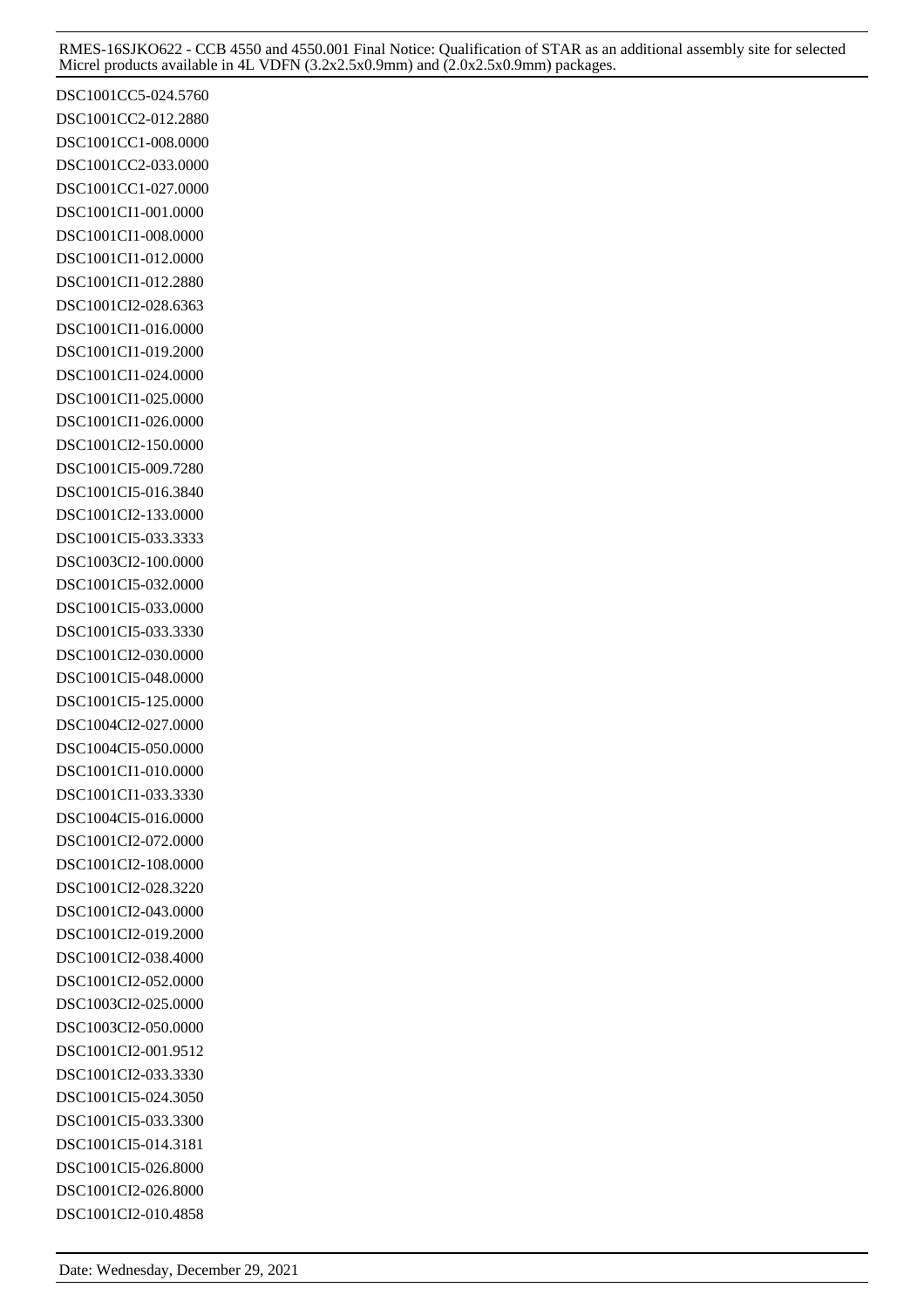DSC1004CI2-098.3040 DSC1001CI1-031.9488 DSC1003CI5-099.7200 DSC1001CI1-004.0000 DSC1001CI5-014.7456 DSC1001CI5-008.1920 DSC1001CI2-003.0720 DSC1003CI2-024.0000 DSC1003CI2-080.0000 DSC1003CI1-070.0000 DSC1001CI1-080.0000 DSC1001CI5-022.0000 DSC1001CI2-100.8000 DSC1003CI2-027.0000 DSC1001CI5-022.5792 DSC1001CI2-024.3050 DSC1001CI1-004.0960 DSC1001CI5-003.2768 DSC1001CI5-007.3728 DSC1001CI2-003.2768 DSC1001CI3-024.0000 DSC1001CI3-025.0000 DSC1001CI3-027.0000 DSC1001CI3-013.8240 DSC1001DL2-008.0000 DSC1001DL2-012.0000 DSC1001DL2-013.5600 DSC1001DL2-020.0000 DSC1001DL2-024.0000 DSC1001DL2-025.0000 DSC1001DL2-027.0000 DSC1001DL2-030.0000 DSC1001DL2-033.3333 DSC1001DL2-032.0000 DSC1001DL5-001.0000 DSC1001DL5-001.8432 DSC1001DL5-002.0000 DSC1001DL2-050.0000 DSC1001DL5-008.0000 DSC1001DL5-007.3728 DSC1001DL5-016.0000 DSC1001DL5-010.0000 DSC1001DL5-020.0000 DSC1001DL5-024.0000 DSC1001DL5-025.0000 DSC1001DL5-027.0000 DSC1001DL5-030.0000 DSC1001DL5-031.2500 DSC1001DL5-054.0000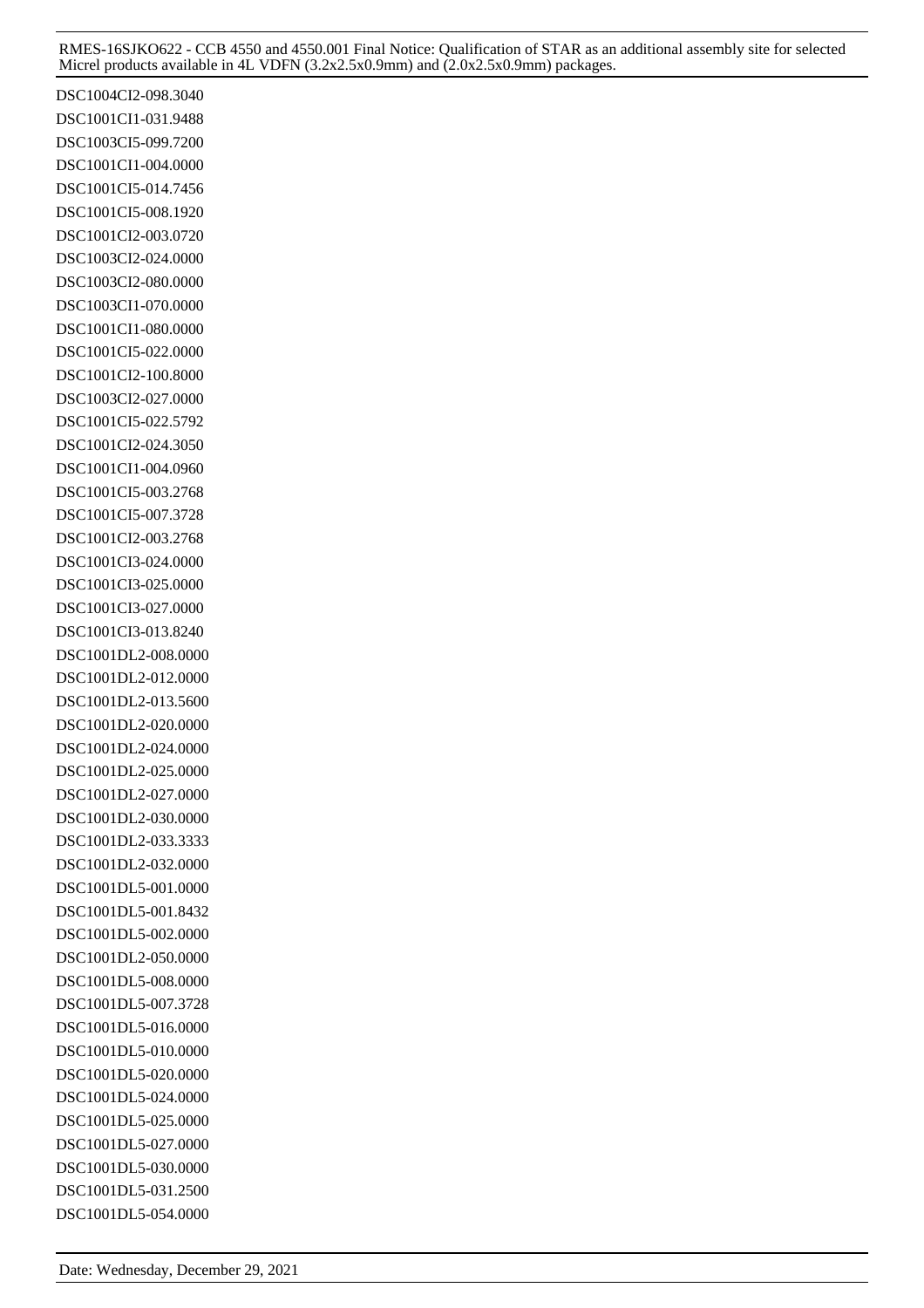DSC1001DL5-026.0000 DSC1001DL5-100.0000 DSC1003DE1-040.0000 DSC1001DL5-033.0000 DSC1003DL2-008.0000 DSC1001DL5-048.0000 DSC1001DL5-050.0000 DSC1003DL5-020.0000 DSC1003DL5-100.0000 DSC1003DL5-125.0000 DSC1003DL5-148.5000 DSC8001DL2 DSC8001DL5 DSC1001DL5-015.3600 DSC1003DL1-125.0000 DSC1003DL2-025.0000 DSC1003DL5-025.0000 DSC1001DL5-125.0000 DSC1001DL5-080.0000 DSC1001DE2-020.0000 DSC1001DE1-012.0000 DSC1003DL2-070.0000 DSC1001DL5-010.2000 DSC1001DL2-037.1250 DSC1001DE1-040.0000 DSC1001DE1-050.0000 DSC1001DL2-150.0000 DSC1001DL5-011.0592 DSC1001DL2-090.0000 DSC1001DL5-012.0000 DSC1001DL5-004.0000 DSC1001DE1-025.0000 DSC1001DL5-133.3330 DSC1001DL1-010.0000 DSC1001DL5-019.2000 DSC1001DL5-033.3330 DSC1001DL5-075.0000 DSC1001DL2-072.0000 DSC1003DL2-100.0000 DSC1001DL2-087.0655 DSC1001DE5-018.4320 DSC1001DL1-080.0000 DSC1001DL2-003.9000 DSC1001DL2-013.5000 DSC1001DL2-074.2500 DSC1001DL5-128.0000 DSC1003DE1-024.0000 DSC1001DL1-024.0000 DSC1001DL5-024.5760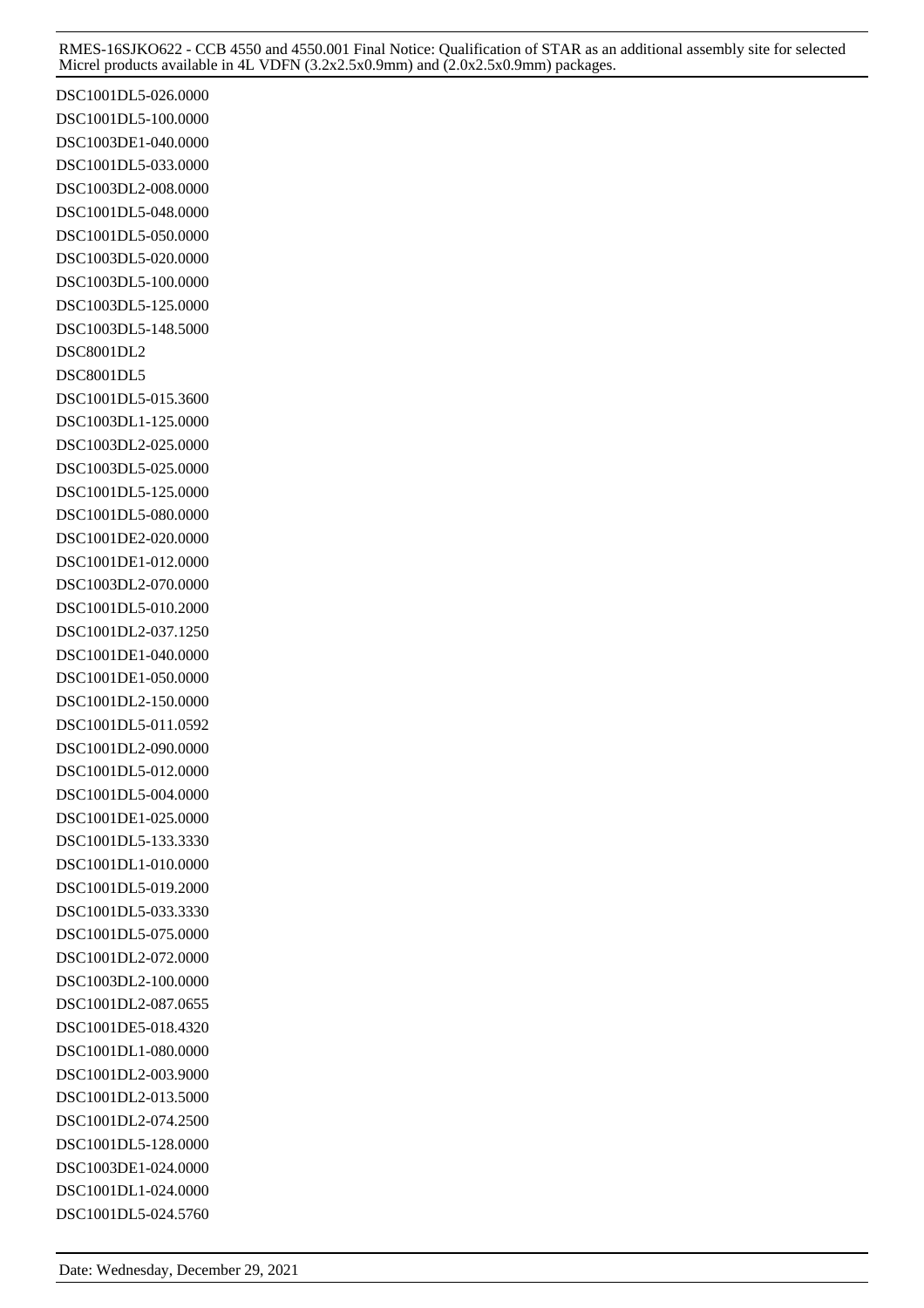DSC1001DL2-040.0000 DSC1001DL1-001.8432 DSC1001DL2-001.8432 DSC1001DL1-033.3333 DSC1001DE1-075.0000 DSC1001DE2-100.0000 DSC1001DL2-016.0000 DSC1001DL1-025.2000 DSC1004DL5-040.0000 DSC1001DE1-033.3333 DSC1001DL5-040.0000 DSC1001DE1-019.2000 DSC1001DL2-007.3728 DSC1001DL5-072.0000 DSC1003DL2-080.0000 DSC1001DL5-012.2880 DSC1003DL1-027.0000 DSC1004DL1-027.0000 DSC1001DE2-038.4000 DSC1001DE1-013.0000 DSC1001DL2-012.2880 DSC1001DL2-125.0000 DSC1001DL2-004.0000 DSC1001DL1-016.0000 DSC1001DL2-023.0000 DSC1001DE1-020.0000 DSC1001DL2-026.6500 DSC1001DL5-014.3181 DSC1001DE2-008.0000 DSC1001DE2-012.0000 DSC1001DE2-027.0000 DSC1001DE2-025.0000 DSC1001DL5-016.7722 DSC1004DL1-025.0000 DSC1004DL1-033.0000 DSC1001DL2-048.0000 DSC1001DL2-066.6700 DSC1001DE1-024.3050 DSC1001DL2-002.0000 DSC1001DL1-004.0960 DSC1001DL2-049.1520 DSC1001DL2-045.1584 DSC1001DE5-037.4000 DSC1001DL5-096.0000 DSC1001DL2-066.0000 DSC1003DL5-019.2000 DSC1001DE5-012.0000 DSC1001DL2-026.0000 DSC1001DL2-019.2000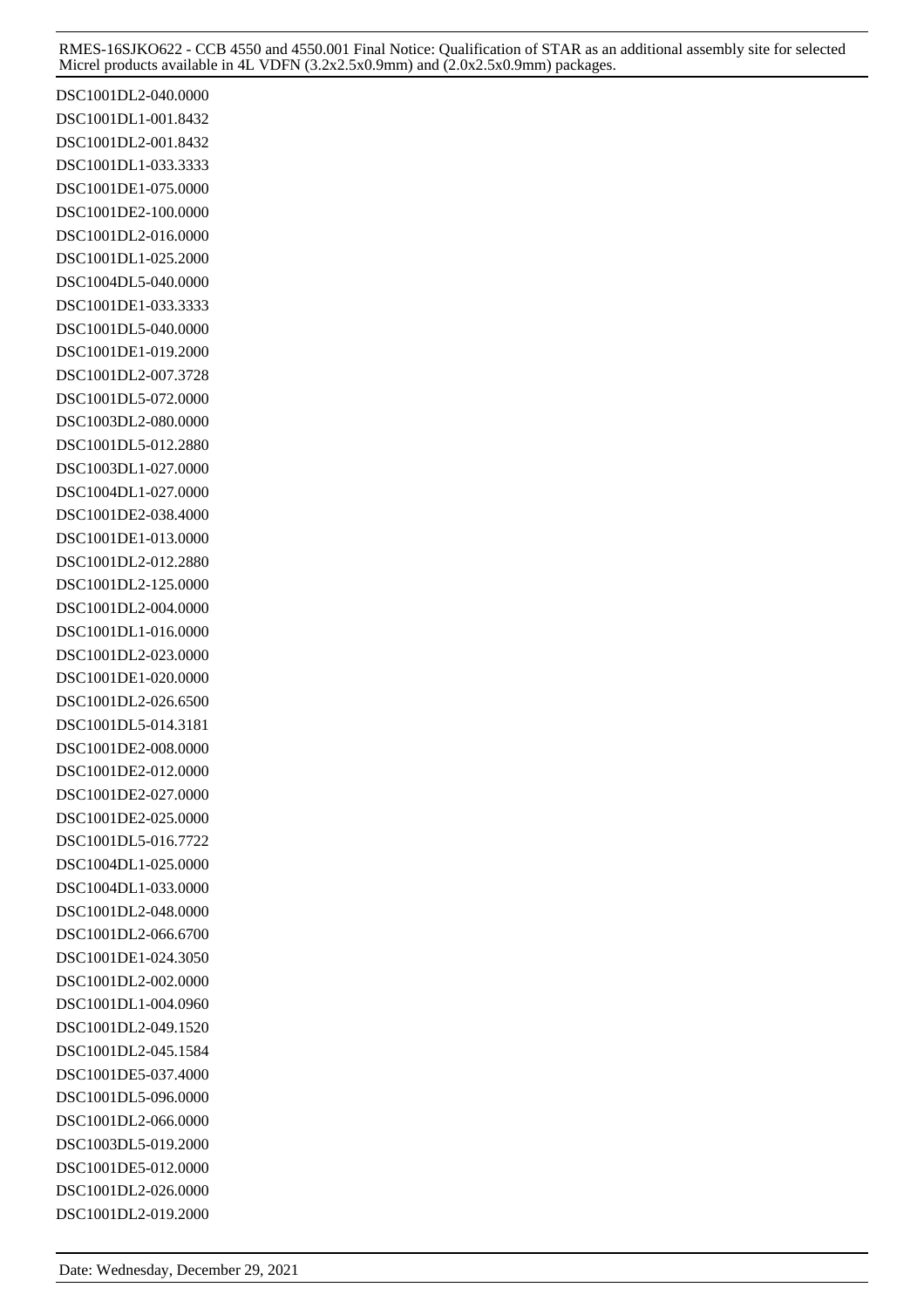DSC1003DL1-033.3333 DSC1003DL1-024.5454 DSC1004DL2-072.0000 DSC1001CI5-012.0000 DSC1004CI5-081.0000 DSC1001CI5-008.0000 DSC8001CI1 DSC8001CI2 DSC8001CI5 DSC1001CI5-012.2880 DSC8004CI2 DSC1001CI2-096.0000 DSC1003CI5-025.0000 DSC1001CI5-018.4320 DSC1001CI5-016.0000 DSC1001CI5-024.5760 DSC1001CI5-027.0000 DSC1001CI5-030.0000 DSC1001CI1-003.6864 DSC1001CI2-012.5000 DSC1001CI5-009.6000 DSC1001CI1-100.0000 DSC1001CI2-006.0000 DSC1001CI5-044.0000 DSC1001CI5-019.0000 DSC1001CI5-060.0000 DSC1001CI1-033.0000 DSC1001CI5-011.0592 DSC1001CI2-031.2500 DSC1001CI2-049.1520 DSC1001CI2-032.0000 DSC1001CI5-133.3330 DSC1001CI5-070.4550 DSC1001CI2-008.1920 DSC1001CI2-010.4857 DSC1001CI2-001.9521 DSC8003CI2 DSC1001CI2-007.3728 DSC1001CE5-016.0000 DSC1001CE1-008.0000 DSC1001CE5-025.0000 DSC1001CL5-048.0000 DSC1001CE1-080.0000 DSC1004CL5-016.0000 DSC1001CE1-033.3300 DSC1001CL2-024.5760 DSC1001CL1-050.0000 DSC1001CL2-014.7456 DSC1001CL2-148.5000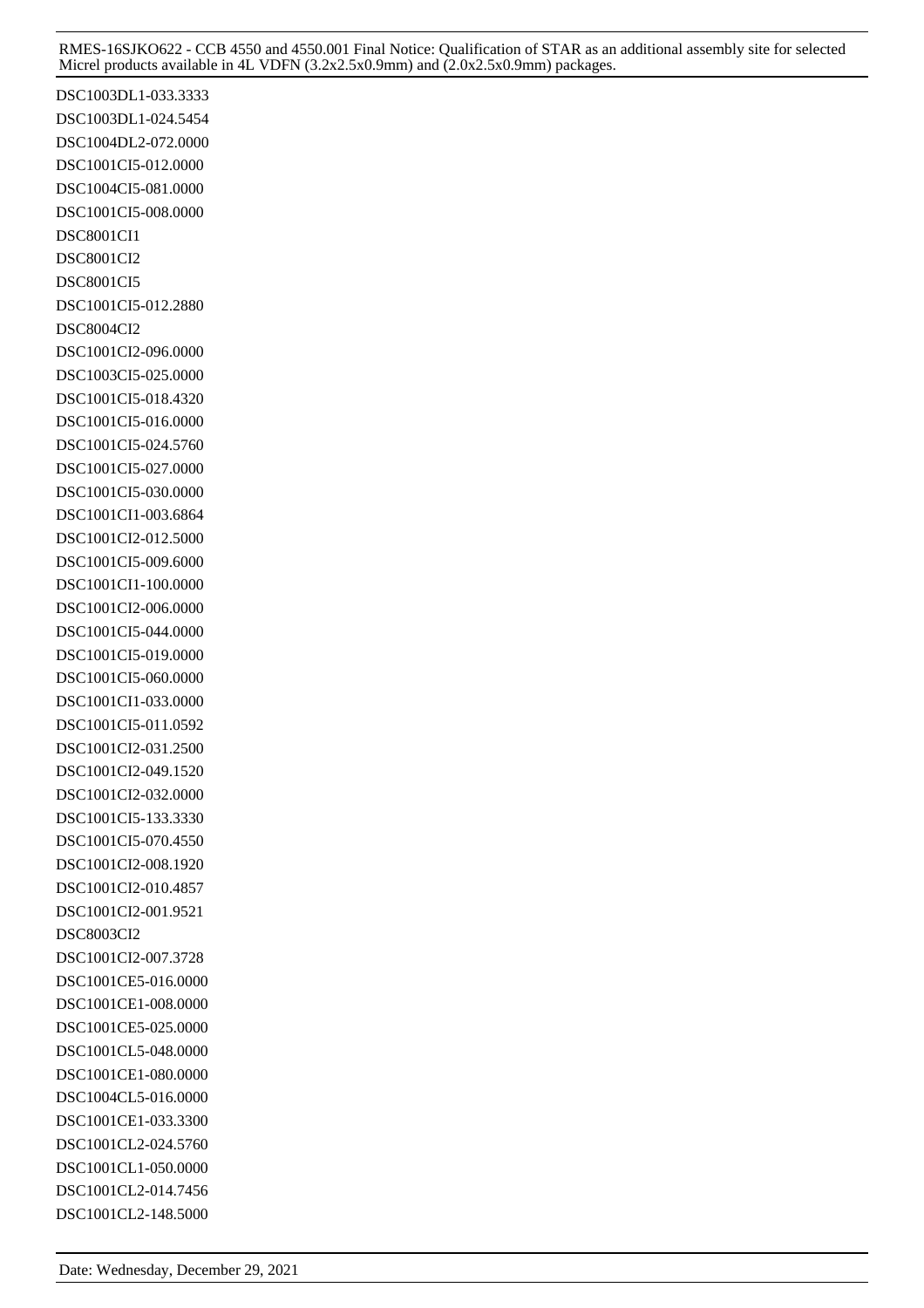DSC1001CL2-016.0000 DSC1001CE5-012.2880 DSC1003CL2-027.0000 DSC1004CL2-027.0000 DSC1001CL5-016.3840 DSC1001CE5-002.0000 DSC1001CE5-008.0000 DSC1001CE1-026.0000 DSC1004CE1-025.6000 DSC1001CL2-032.0000 DSC1001CL2-033.3300 DSC1001CL5-004.0000 DSC1001CE1-033.3333 DSC1001CL5-075.0000 DSC1003CL5-050.0000 DSC1003CL2-024.0000 DSC1001CE1-006.1760 DSC1001CE1-007.3728 DSC1001CE1-008.1920 DSC1001CE2-060.0000 DSC1001CL1-002.0000 DSC1000CL3-PROG DSC1000CL5-PROG DSC1001CL5-018.4320 DSC1001CL3-012.2880 DSC1001CL5-029.4912 DSC1001CL2-064.0000 DSC1001CL2-003.1250 DSC1001CL2-029.4912 DSC1001CL2-066.6660 DSC1001DL5-032.4000T DSC1001DL5-049.5000T DSC1001DL2-012.5000T DSC1001DL1-012.5000T DSC1001DL3-125.0000T DSC1001DL5-006.4000T DSC1001DL1-007.3728T DSC1003DL3-020.0000T DSC1003DL3-025.0000T DSC1001DL2-011.2896T DSC1001DL5-026.5980T DSC1001DL5-120.0000T DSC1001DL5-087.0655T DSC1001DC1-025.0000T DSC1001DC1-050.0000T DSC1001DC1-072.0000T DSC1001DC1-074.2500T DSC1001DC5-038.8800T DSC1004DC1-050.0000T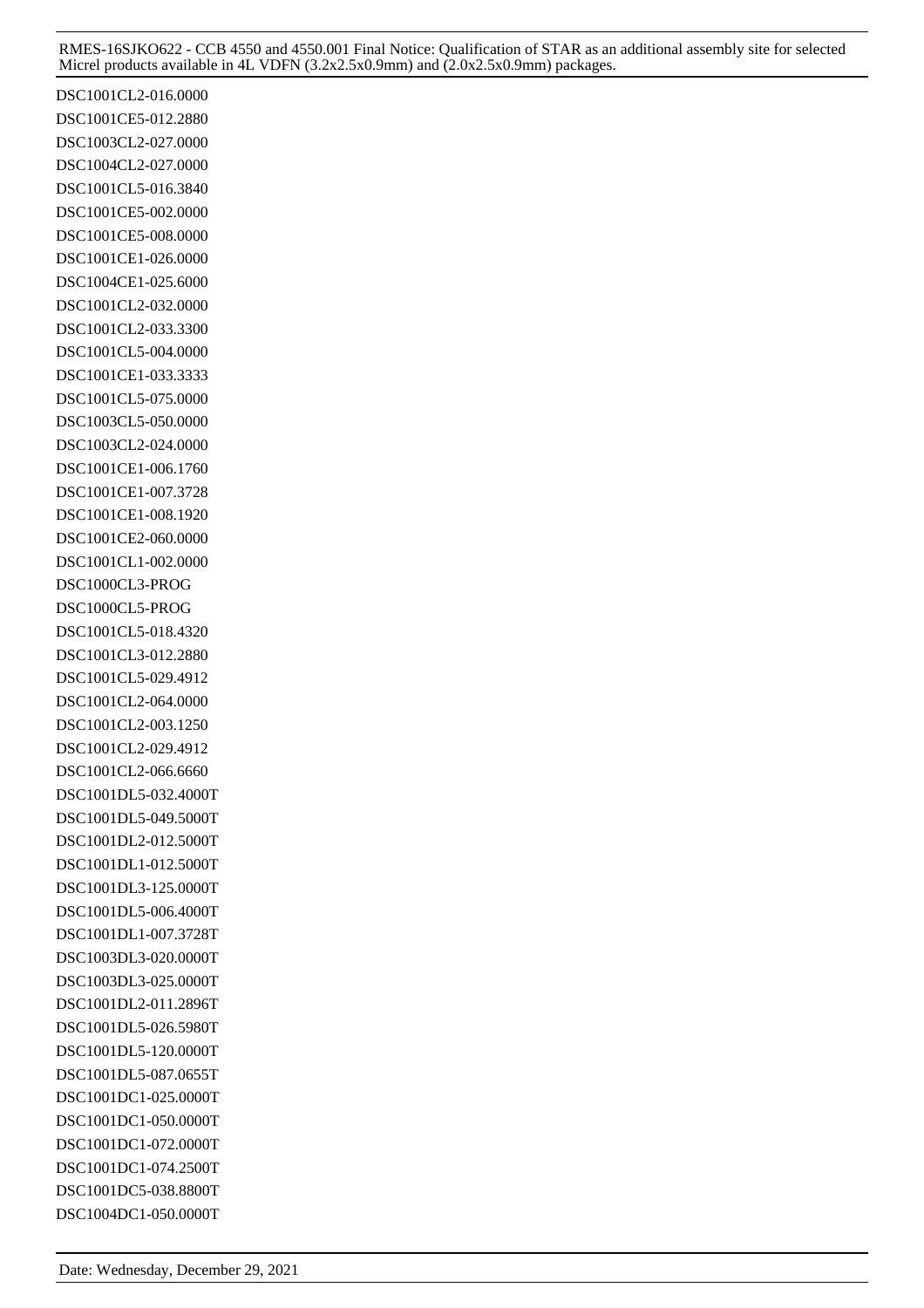DSC1001DC5-037.4000T DSC1004DC1-020.0000T DSC1001DC5-012.8000T DSC1001DC1-100.0000T DSC1001DI1-001.8432T DSC1001DI1-003.6864T DSC1001DI1-004.0000T DSC1001DI1-005.0000T DSC1001DI1-005.0196T DSC1001DI1-008.0000T DSC1001DI1-010.0000T DSC1001DI1-012.0000T DSC1001DI1-014.7456T DSC1001DI1-016.0000T DSC1001DI1-016.3840T DSC1001DI1-019.2000T DSC1001DI1-020.0000T DSC1001DI1-024.0000T DSC1001DI1-024.5760T DSC1001DI1-025.0000T DSC1001DI1-026.0000T DSC1001DI1-027.0000T DSC1001DI1-033.3000T DSC1001DI1-133.0000T DSC1001DI1-033.3330T DSC1001DI1-033.3333T DSC1001DI1-048.0000T DSC1001DI1-125.0000T DSC1001DI1-050.0000T DSC1001DI1-033.3300T DSC1001DI1-098.3040T DSC1001DI2-009.6000T DSC1001DI2-001.0000T DSC1001DI2-003.6864T DSC1001DI2-004.0960T DSC1001DI2-005.0196T DSC1001DI2-008.0000T DSC1001DI2-010.0000T DSC1001DI2-012.0000T DSC1001DI2-012.2880T DSC1001DI2-016.0000T DSC1001DL5-001.0000T DSC1001DI2-033.3300T DSC1001DI2-019.2000T DSC1001DI2-020.0000T DSC1001DI2-022.0000T DSC1001DI2-022.5792T DSC1001DI2-024.0000T DSC1001DI2-024.5455T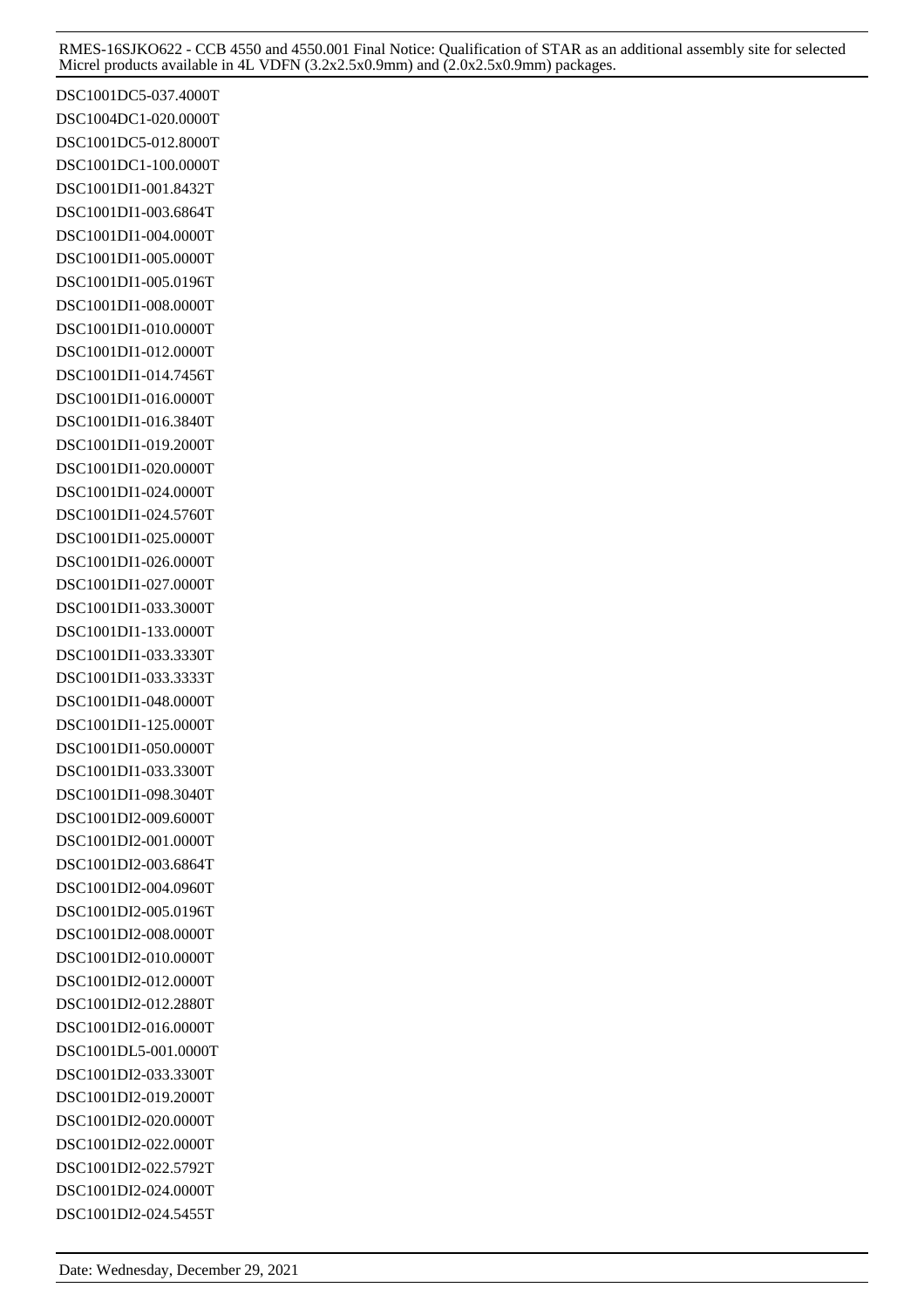DSC1001DI2-024.5760B DSC1001DI2-024.5760T DSC1001DI2-025.0000T DSC1001DI2-026.0000T DSC1001DI2-027.0000T DSC1001DI2-028.3220T DSC1001DI2-029.5000T DSC1001DI2-032.0000T DSC1001DI2-066.6600T DSC1001DI2-033.3333T DSC1001DI2-036.8182T DSC1001DI2-037.1250T DSC1001DI5-002.4576T DSC1001DI2-038.4000T DSC1001DI2-040.0000T DSC1001DI2-048.0000T DSC1001DI2-049.0909T DSC1001DI2-050.0000T DSC1001DI2-072.0000T DSC1001DI2-074.1758T DSC1001DI2-074.2500T DSC1001DI2-080.0000T DSC1001DI2-100.0000T DSC1001DI2-125.0000T DSC1001DI2-128.0000T DSC1001DI4-010.0000T DSC1001DI4-010.0503T DSC1001DI4-010.0587T DSC1001DI4-059.7800T DSC1001DI4-060.0700T DSC1001DI4-066.4860T DSC1001DI4-066.5800T DSC1004DI2-025.0000T DSC1001DI5-002.0480T DSC1001DI2-047.3885T DSC1001DI1-038.4000T DSC1001DI2-026.6000T DSC1001DI1-066.0000T DSC1001DI5-008.0000T DSC1001DI5-047.3885T DSC1001DI5-013.3333T DSC1001DI5-022.5792T DSC1001DI5-030.0000T DSC1001DI2-024.5454T DSC1001DI5-033.0000T DSC1001DI1-100.0000T DSC1004DI2-012.0000T DSC1003DI2-024.5760T DSC1001DI1-033.0000T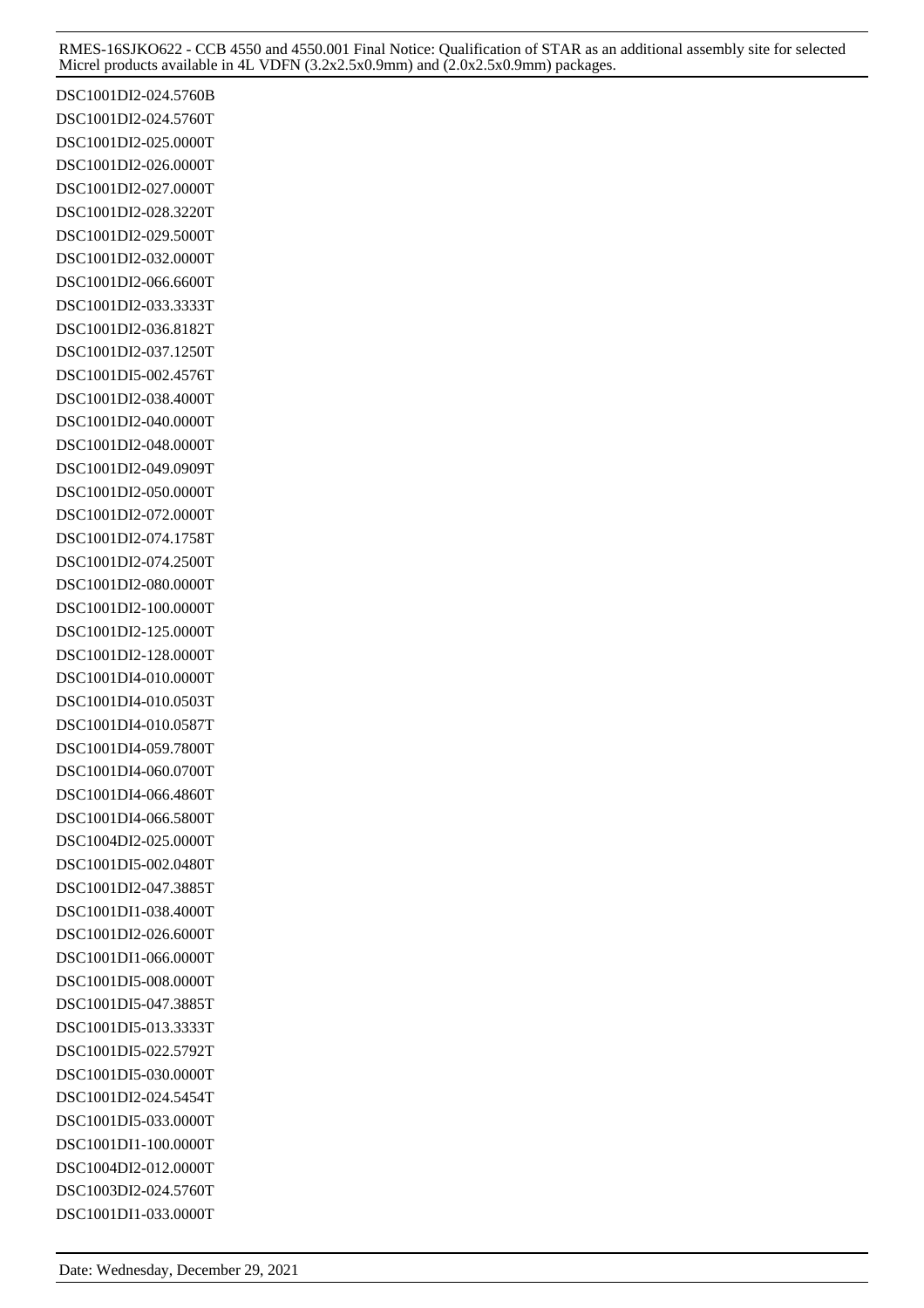DSC1001DI1-072.0000T DSC1001DI1-030.0000T DSC1001DI1-050.0000B DSC1001DI5-150.0000T DSC1004DI2-010.0000T DSC1001DI1-032.0000T DSC1001DI2-014.7456T DSC1003DI2-100.0000T DSC1001DI2-028.6363T DSC1001DI2-031.2500T DSC1004DI2-016.0000T DSC8003DI2T DSC1001DI5-003.6864T DSC1001DI5-004.0000T DSC1001DI5-006.0000T DSC1001DI5-007.3728T DSC1001DI5-008.0174T DSC1001DI5-008.1920T DSC1001DI5-010.0000T DSC1001DI5-012.0000T DSC1001DI5-016.0000T DSC1001DI5-019.2000T DSC1001DI5-020.0000T DSC1001DI5-024.0000T DSC1001DI5-024.5760T DSC1001DI5-025.0000T DSC1001DI5-026.0000T DSC1001DI5-027.0000T DSC1001DI5-028.6363T DSC1001DI5-029.4912T DSC1001DI5-032.0000T DSC1001DI5-033.3330T DSC1001DI5-001.8432T DSC1001DI2-018.0000T DSC1001DI5-044.0000T DSC1001DI5-048.0000T DSC1001DI5-050.0000T DSC1001DI5-060.0000T DSC1001DI5-075.0000T DSC1001DI5-080.0000T DSC1001DI5-100.0000T DSC1001DI5-125.0000T DSC1001DI1-074.2500T DSC1004DI1-024.0000T DSC1001DL5-032.0000T DSC1004DI2-072.0000T DSC1004DI5-010.0000T DSC1001DI1-054.0000T DSC1004DI5-066.4860T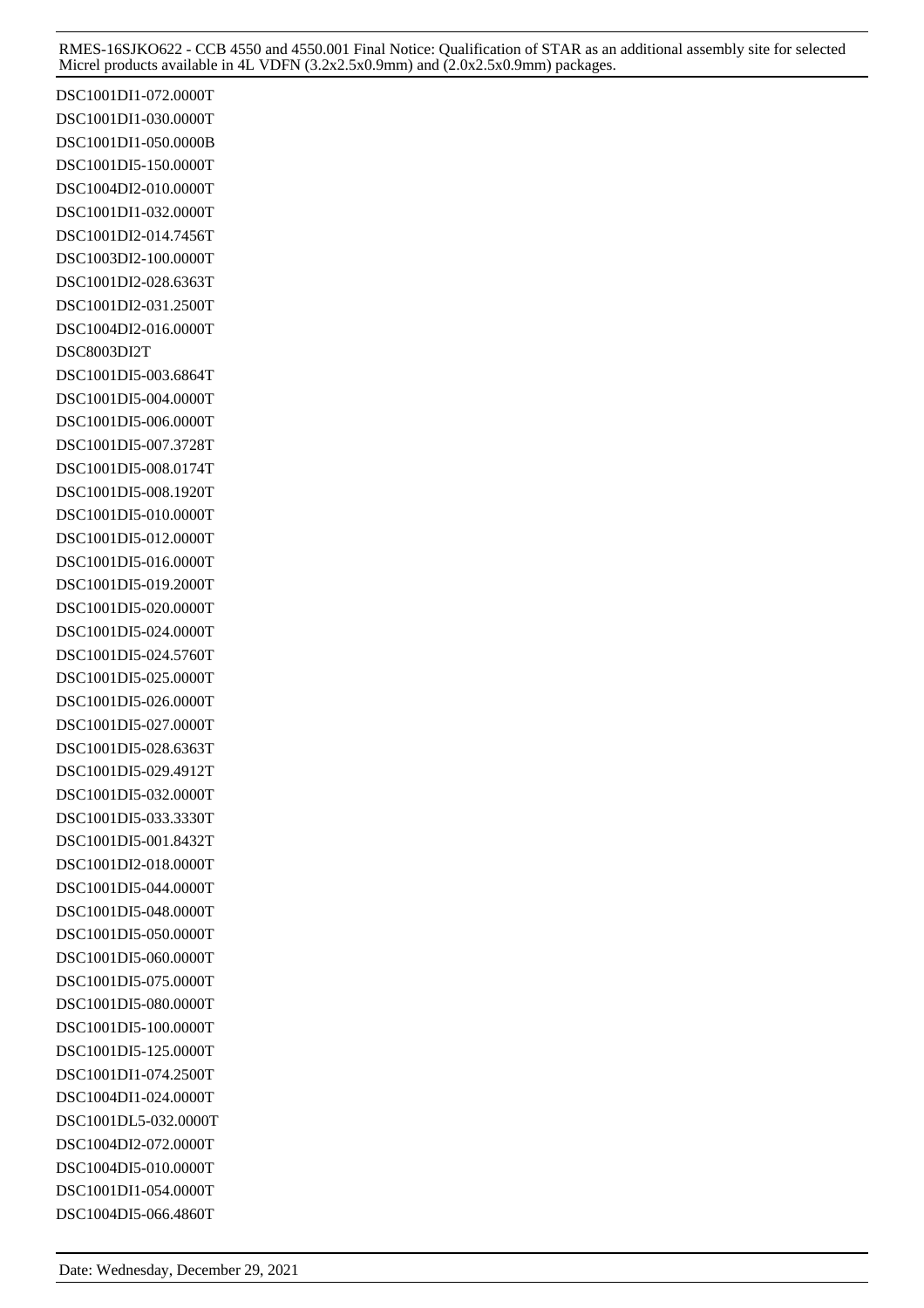DSC1004DI5-066.5800T DSC8001DI2T DSC1001DI2-006.7800T DSC1001DI2-054.0000T DSC1001DI5-047.3385T DSC1001DI5-038.4000T DSC1001DI1-060.0000T DSC1001DI2-030.0000T DSC1001DI2-001.8432T DSC1001DI5-033.3333T DSC1001DI2-066.0000T DSC1001DI5-133.3330T DSC1004DI1-006.7800T DSC1001DI5-018.4320T DSC1001DI1-018.4320T DSC1001DI2-004.0000T DSC1001DI1-004.9152T DSC1001DI2-045.1584T DSC1001DI2-049.1520T DSC1001DI2-011.0592T DSC1003DI2-027.1200T DSC1001DI2-032.7680T DSC1001DI1-016.6666T DSC1001DI5-087.0655T DSC1001DI1-045.1584T DSC1001DI5-025.6000T DSC1001DI1-045.5840T DSC1001DI1-013.3300T DSC1001DI2-003.0720T DSC1001DI2-057.2727T DSC1003DI2-013.5288T DSC1001DI2-096.0000T DSC1001DI2-023.0000T DSC1001DI5-054.0000T DSC1001DI1-029.4912T DSC1001DI5-013.5288T DSC1004DI2-133.0000T DSC1004DI1-050.0000T DSC1001DI1-007.3728T DSC1001DI1-080.0000T DSC1001DI1-002.0000T DSC1001DI2-064.0000T DSC1001DI3-024.0000T DSC1003DI2-024.5670T DSC1001DI5-032.7680T DSC1001DI1-011.0592T DSC1001DI3-012.0000T DSC1001DI2-033.0000T DSC1003DI5-025.0000T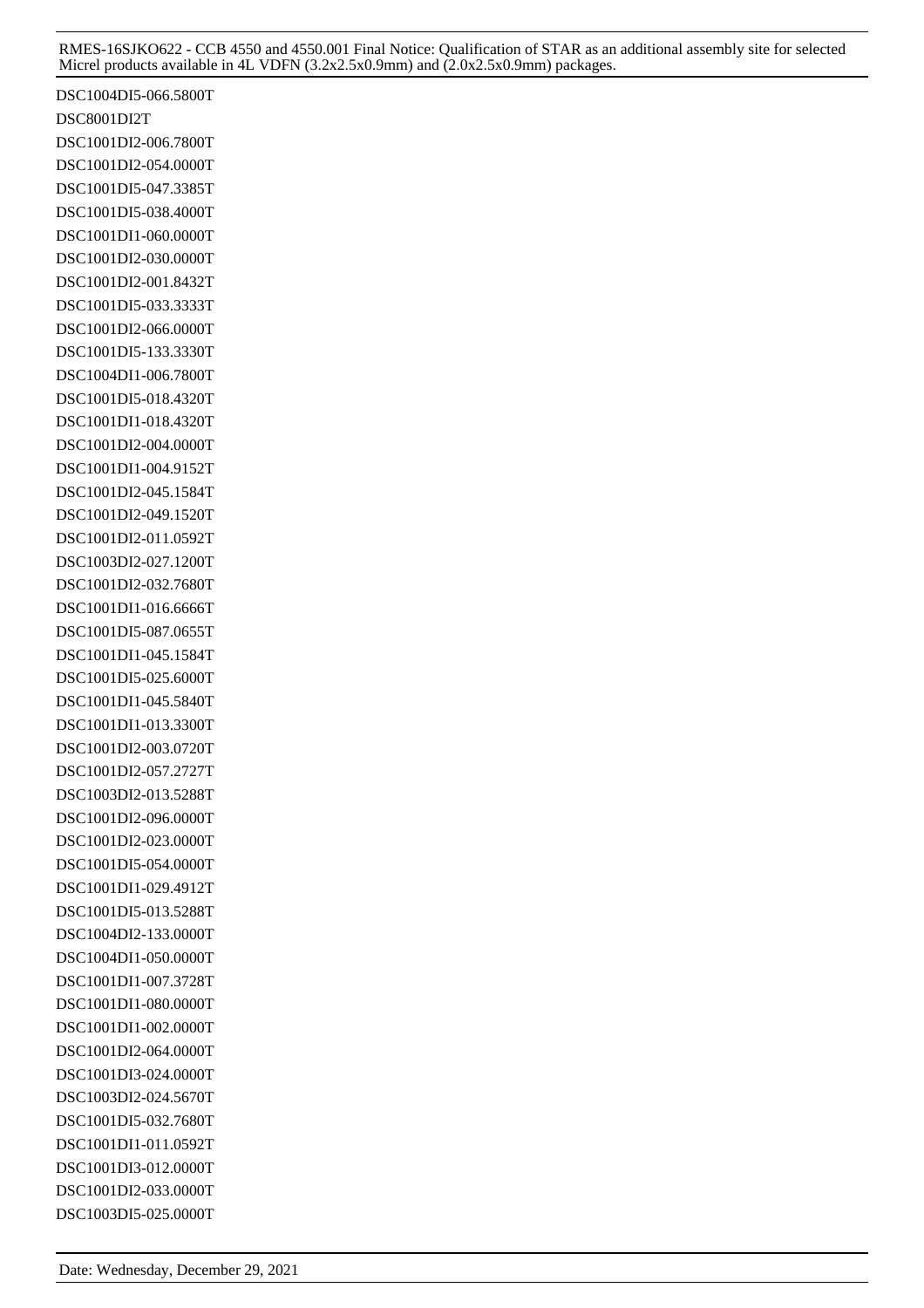DSC1001DI5-011.0592T DSC1001DI2-133.0000T DSC1003DI1-012.0000T DSC1001DI2-002.0970T DSC1001DI3-100.0000T DSC1001DI3-133.0000T DSC1001DI1-064.0000T DSC1001DI5-019.6800T DSC1001DI1-025.0008T DSC1001DI5-090.0000T DSC1001DI5-014.3181T DSC1001DI1-116.6666T DSC1001DI2-066.6670T DSC1003DI2-050.0000T DSC1004DI2-050.0000T DSC1003DI1-052.0000T DSC1001DI5-009.2160T DSC1001DI2-060.0000T DSC1001DI5-005.0196T DSC1001DI5-037.4000T DSC1001DI1-028.6363T DSC1001DI3-012.2880T DSC1004DI5-024.0000T DSC1004DI5-016.0000T DSC1001DI3-040.0000T DSC1004DI1-026.0000T DSC1001DI2-070.0000T DSC1001DI3-060.0000T DSC1001DI5-057.5580T DSC1003DI2-024.0000T DSC1001CL5-013.5800T DSC1001CL5-050.3500T DSC1001CL5-001.6000T DSC1001CL5-025.6000T DSC1001CL5-011.0592T DSC1001CE2-018.4320T DSC1001CL5-012.8000T DSC1001CL2-100.0000T DSC1001CL2-054.0000T DSC1004CE1-033.3333T DSC1003CL2-025.0000T DSC1001CE5-016.0000T DSC1001CE1-008.0000T DSC1001CE5-025.0000T DSC1001CL5-048.0000T DSC1001CE1-080.0000T DSC1004CL5-016.0000T DSC1001CE1-033.3300T DSC1001CL2-024.5760T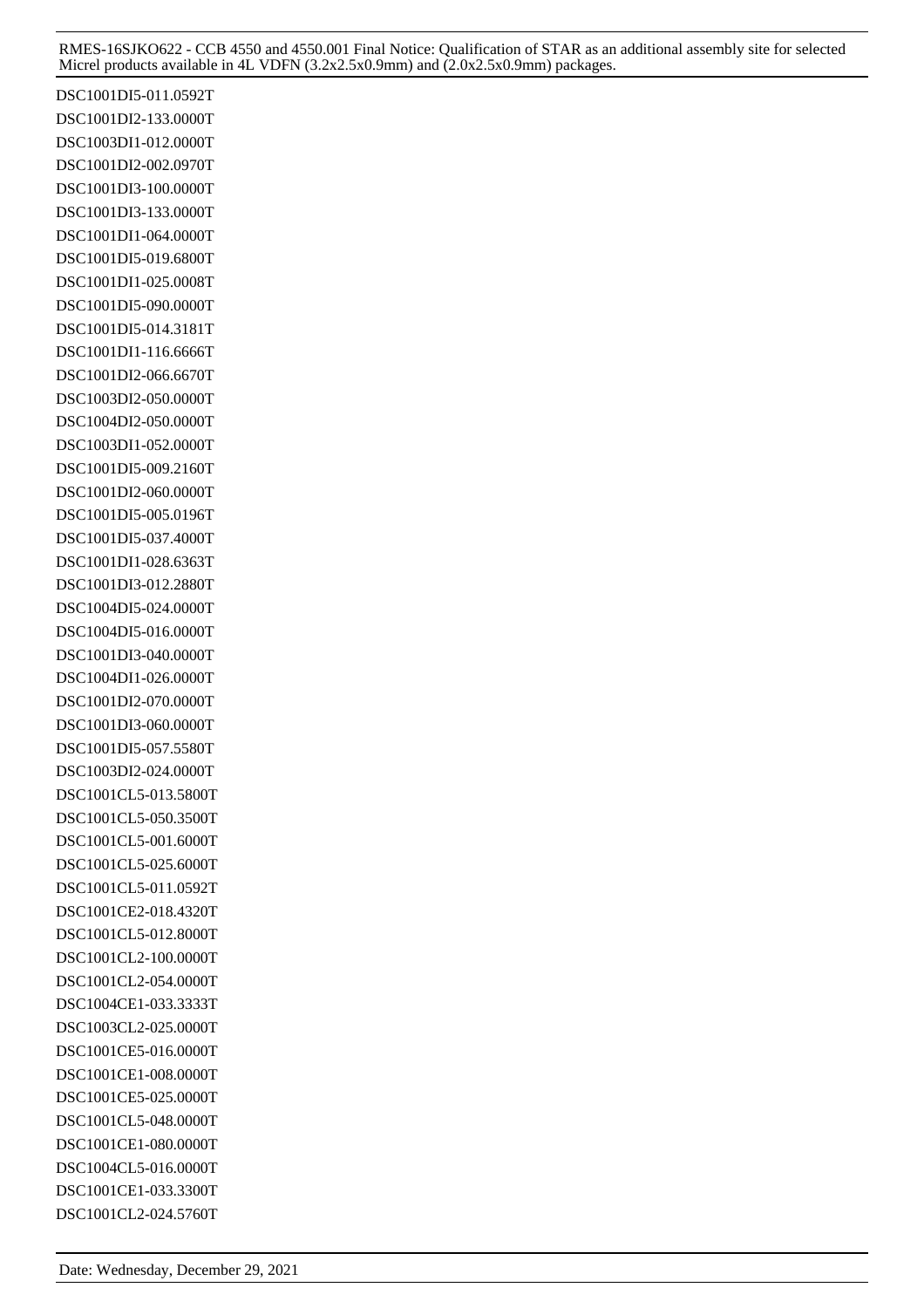DSC1001CL1-050.0000T DSC1001CL2-014.7456T DSC1001CL2-148.5000T DSC1001CL2-016.0000T DSC1001CE5-012.2880T DSC1003CL2-027.0000T DSC1004CL2-027.0000T DSC1001CL5-016.3840T DSC1001CE5-002.0000T DSC1001CE5-008.0000T DSC1001CE1-026.0000T DSC1004CE1-025.6000T DSC1001CL2-032.0000T DSC1001CL2-033.3300T DSC1001CL5-004.0000T DSC1001CE1-033.3333T DSC1001CL5-075.0000T DSC1003CL5-050.0000T DSC1003CL2-024.0000T DSC1001CE1-006.1760T DSC1001CE1-007.3728T DSC1001CE1-008.1920T DSC1001CE2-060.0000T DSC1001CL1-002.0000T DSC1000CL3-PROGT DSC1000CL5-PROGT DSC1001CL5-018.4320T DSC1001CL3-012.2880T DSC1001CL5-029.4912T DSC1001CL2-064.0000T DSC1001CL2-003.1250T DSC1001CL2-029.4912T DSC1001CL2-066.6660T DSC1001CL2-125.0000T DSC1001CL5-003.6864T DSC1001CL3-080.0000T DSC1001CL3-033.0000T DSC1001CE1-004.0960T DSC1001CL5-044.0000T DSC1001CL1-016.6400T DSC1003CL2-050.0000T DSC1001CE1-100.0000T DSC1001CE1-110.0000T DSC1001CE1-032.0000T DSC1001CL3-024.0000T DSC1001CL3-072.0000T DSC1001CE2-019.2000T DSC1001CE2-108.0000T DSC1001CE3-005.0000T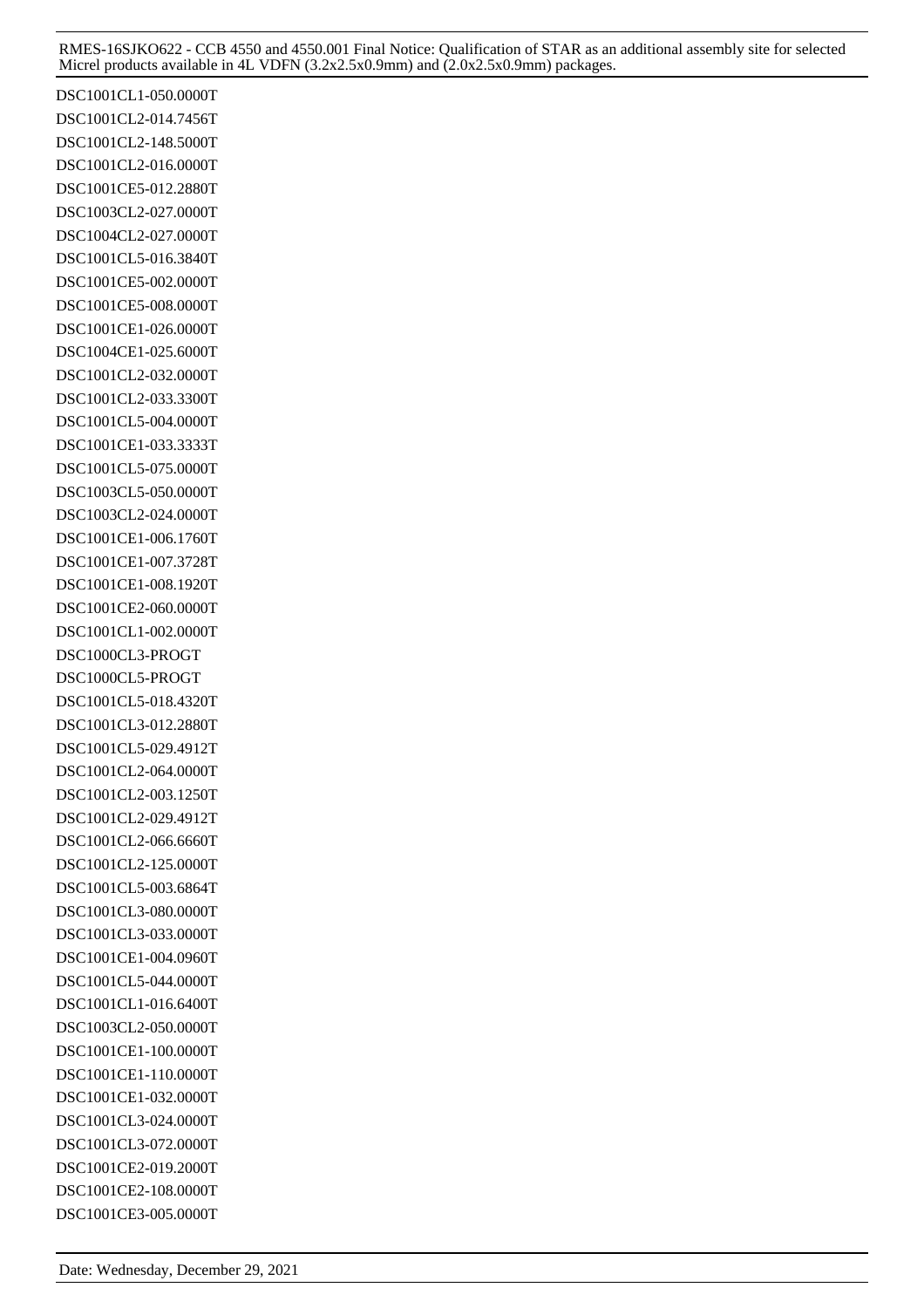DSC1001CL2-048.0000T DSC1001CL2-090.0000T DSC1001CE2-064.0000T DSC1001CL3-008.0000T DSC1001CL1-012.0000T DSC1001CL2-022.5792T DSC1001CL5-007.3728T DSC1001CL5-028.0000T DSC1004CL2-003.2768T DSC1001CL1-008.0000T DSC1001CL2-026.0000T DSC1001CL5-064.0000T DSC1001CE2-013.5600T DSC1001CE5-032.2123T DSC1001CL2-006.0052T DSC1001CL1-040.0000T DSC1003CL1-020.0000T DSC1001CL1-006.0053T DSC1001CL3-025.0000T DSC1001CL2-006.0053T DSC1001CE2-033.3333T DSC1001CL3-040.0000T DSC1004CL2-030.0000T DSC1001CE1-004.8500T DSC1001CE3-032.0000T DSC1001CE3-064.0000T DSC1001CE1-002.0800T DSC1001CI5-015.0000 DSC1001CI5-144.0000 DSC1001CI5-029.4912 DSC1001CI2-133.3330 DSC1001CI3-100.0000 DSC1001CI2-074.1750 DSC1001CI5-003.6864 DSC1004CI2-024.5760 DSC1001CI3-003.5790 DSC1001CI1-018.4320 DSC1001CI1-040.0000 DSC1001CI2-066.0000 DSC1001CI2-026.6363 DSC1001CI1-064.0000 DSC1001CI2-003.8000 DSC1001CI3-012.0000 DSC1001CI3-033.0000 DSC1003CI5-080.0000 DSC1001CI1-005.0000 DSC1001CI3-019.2000 DSC1001CI3-050.0000 DSC1001CI1-004.9152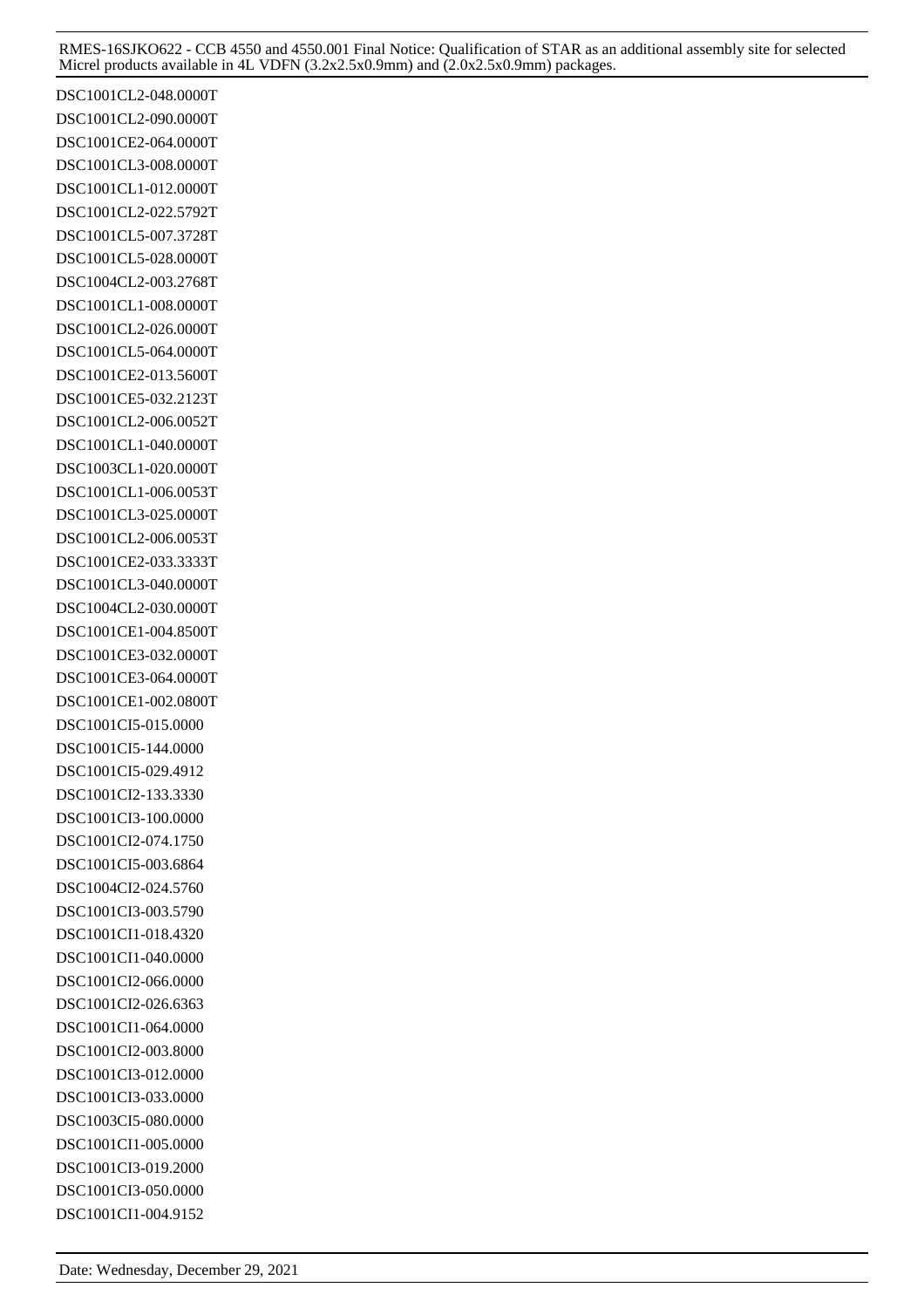DSC1003CI2-010.0000 DSC1004CI5-121.5000 DSC1001CI2-034.0000 DSC1001CI5-037.4000 DSC1004CI2-060.0000 DSC1001CI2-004.0960 DSC1001CI5-037.0879 DSC1001CI2-013.0000 DSC1001CE2-074.2500 DSC1004CI1-016.0000 DSC1001CI1-028.6363 DSC1001CI3-013.5000 DSC1001CI1-008.1920 DSC1001CI2-038.0000 DSC1001CI3-004.0000 DSC1004CI5-100.0000 DSC1001CI5-013.5000 DSC1001CI2-020.7500 DSC1003CI5-040.0000 DSC1001CI5-013.3300 DSC1003CI2-020.0000 DSC1001CI2-088.0000 DSC1001CI2-020.0036 DSC1001CI2-020.0037 DSC1001CI1-001.5000 DSC1001CI1-003.5800 DSC1001CI1-125.0000 DSC1001CI2-029.5000 DSC1001CI5-026.6000 DSC1004CI5-025.0000 DSC1004CI5-026.6000 DSC1001CI5-099.9990 DSC1001CI2-024.9600 DSC1003CI1-025.0000 DSC1001CI2-015.3600 DSC1001CI1-012.8000 DSC1001CI3-048.0000 DSC1001CI3-114.2850 DSC1001CI2-062.5000 DSC1001CI1-032.0000 DSC1001CI1-014.3181 DSC1001CI5-075.0000 DSC1003CI2-008.0000 DSC1001CI3-148.5000 DSC1001CI5-045.1584 DSC1001CI5-049.1520 DSC1001CI1-038.4000 DSC1001CI3-033.3333 DSC1003CI3-125.0063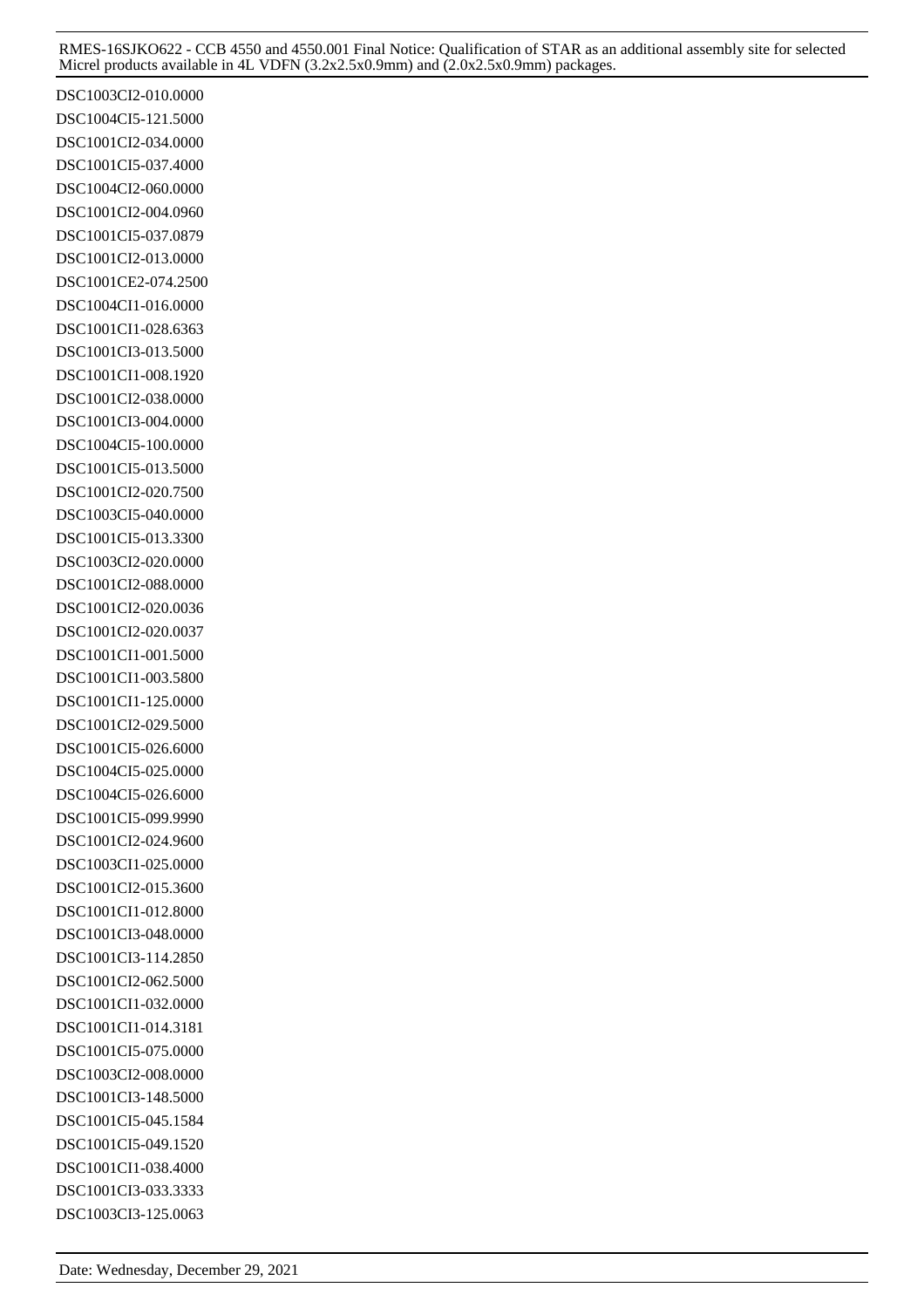DSC1001CI3-125.0063 DSC1001CI5-045.1850 DSC1001CI2-010.0000 DSC1001CI1-029.4912 DSC1001CI5-005.0000 DSC1001CI5-045.1854 DSC1001CI2-009.6000 DSC1004CI1-063.2200 DSC1001CI1-033.3300 DSC1001CE1-004.0000 DSC1001CE1-012.2880 DSC1001CE1-012.0000 DSC1001CE1-014.3182 DSC1001CE1-019.6608 DSC1001CE1-024.0000 DSC1001CE1-024.5760 DSC1001CE1-025.0000 DSC1001CE1-033.8688 DSC1001CE1-037.1250 DSC1001CE1-060.0000 DSC1001CE1-064.8000 DSC1001CE1-069.2480 DSC8003CL5 DSC1001CE2-001.8432 DSC1001CE2-006.0000 DSC1001CE2-010.0000 DSC1001CE2-020.0000 DSC1001CE2-024.0000 DSC1001CE2-024.5760 DSC1001CE2-025.0000 DSC1001CE2-027.0000 DSC1001CE2-034.0000 DSC1001CE2-040.0000 DSC1001CE2-048.0000 DSC1001CE2-050.0000 DSC1001CL1-001.8432 DSC1001CL1-016.0000 DSC1001CL1-020.0000 DSC1001CL1-025.0000 DSC1001CL1-030.0000 DSC1001CL1-032.0000 DSC1001CE2-100.0000 DSC1001CL1-066.0000 DSC1001CL1-125.0000 DSC1001CL2-009.5290 DSC1001CL2-012.0000 DSC1001CL2-020.0000 DSC1001CL2-022.5972 DSC1001CL2-024.0000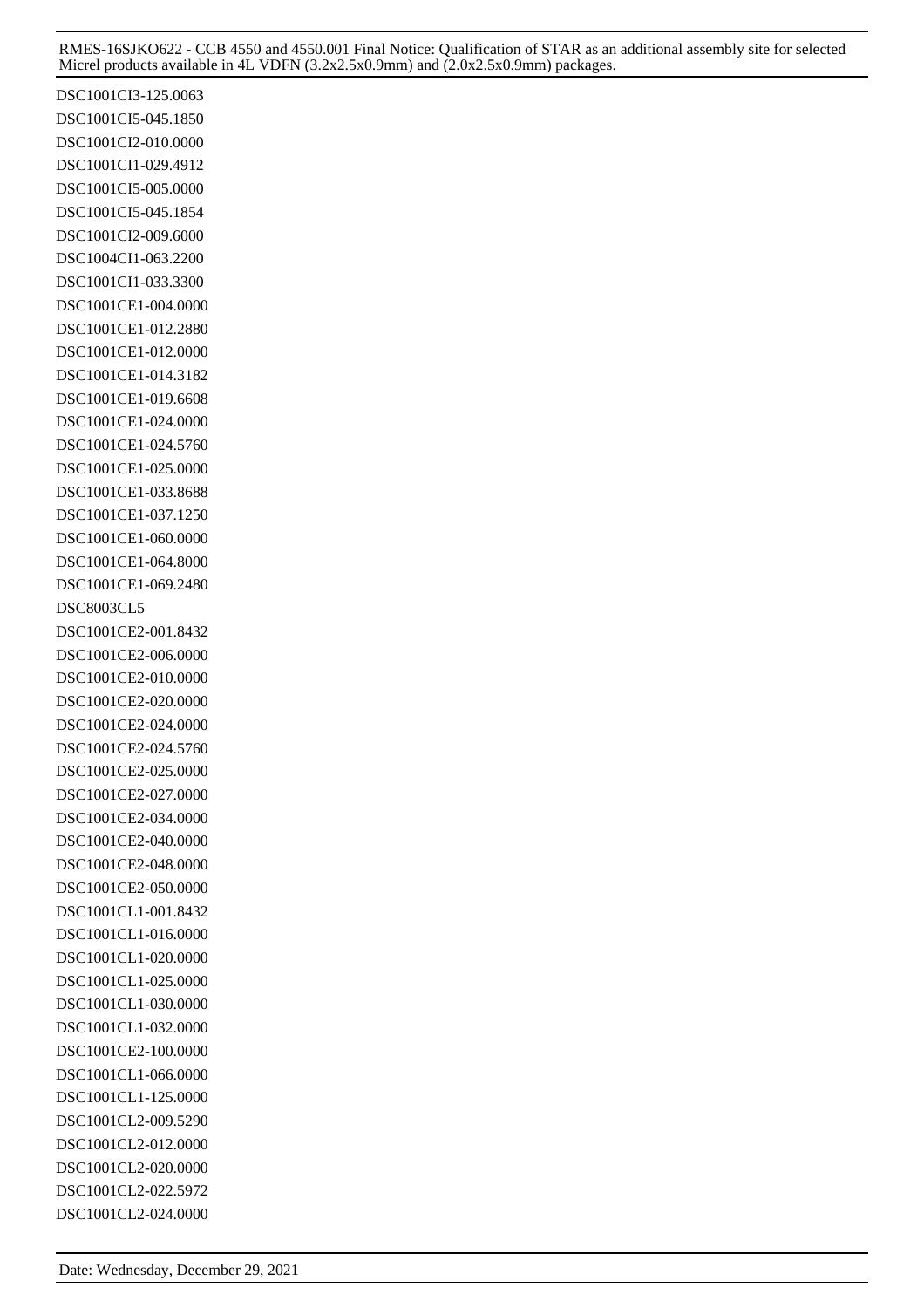DSC1001CL2-025.0000 DSC1001CL1-033.0000 DSC1001CL2-027.0000 DSC1001CL2-033.3333 DSC1001CL2-037.1250 DSC1001CL2-050.0000 DSC1001CE1-016.0000T DSC1001CE1-120.0000T DSC1003CL3-133.3330T DSC1001CL2-080.0000T DSC1001CE1-003.5000T DSC1001CL2-120.0000T DSC1001CE2-075.0000T DSC1001CE3-024.0000T DSC1001CL2-066.6666T DSC1001CL2-060.0000T DSC1001CL3-006.1440T DSC1001CL1-027.0000T DSC1001CL2-066.0000T DSC1001CC1-010.0000T DSC1001CC1-047.3333T DSC1001CC1-076.0686T DSC1001CC1-125.0000T DSC1001CC5-008.5920T DSC1001CC2-025.0000T DSC1001CC5-004.1943T DSC1001CC5-024.5760T DSC1001CI1-132.0000T DSC1001CC2-012.2880T DSC1001CC1-008.0000T DSC1001CC2-033.0000T DSC1001CC2-024.0000T DSC1001CI1-001.8432T DSC1003DL5-148.5000T DSC1001DL5-004.0000T DSC1001DE1-025.0000T DSC1001DL5-133.3330T DSC1001DL1-010.0000T DSC1001DL2-072.0000T DSC1003DL2-100.0000T DSC1001DL2-087.0655T DSC1001DL5-060.0000T DSC1001DL1-037.1250 DSC1001DL1-080.0000T DSC1001DL2-074.2500T DSC1001DL5-014.7456T DSC1003DE1-050.0000T DSC1003DL1-125.0000T DSC1003DL2-025.0000T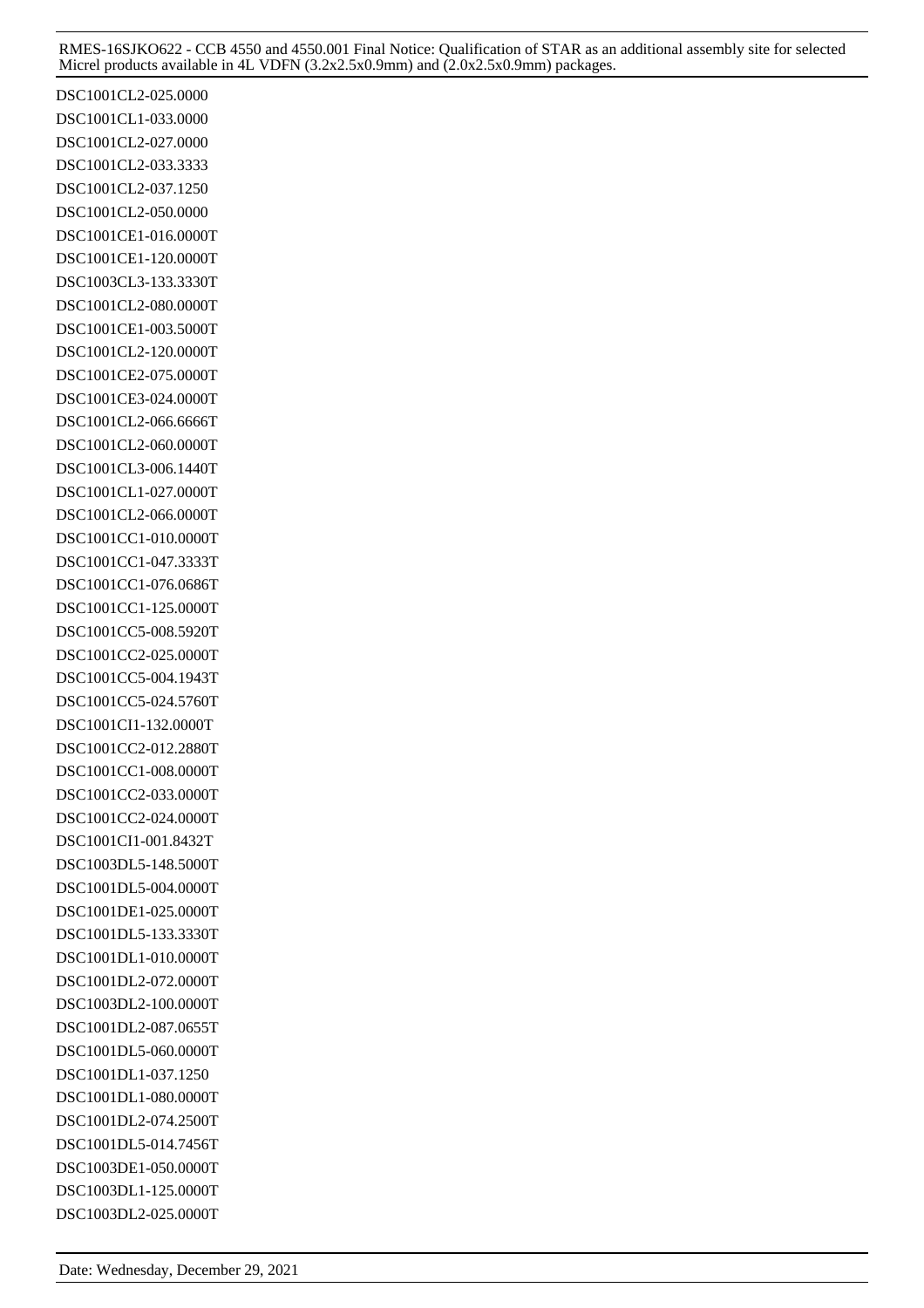DSC1003DL5-025.0000T DSC1001DL1-024.0000T DSC1001DL2-040.0000T DSC1001DL1-001.8432T DSC1001DL2-001.8432T DSC1001DL2-033.3333T DSC1001DL1-033.3333T DSC1001DE1-075.0000T DSC8001DL5T DSC1001DE2-100.0000T DSC1001DL2-016.0000T DSC1001DL1-025.2000T DSC1004DL5-040.0000T DSC1001DE1-033.3333T DSC1001CI2-026.8000T DSC1001CI2-010.4858T DSC1004CI2-098.3040T DSC1001CI1-031.9488T DSC1003CI5-099.7200T DSC1001CI1-004.0000T DSC1001CI5-014.7456T DSC1001CI5-008.1920T DSC1001CI2-003.0720T DSC1003CI2-024.0000T DSC1003CI2-080.0000T DSC1003CI1-070.0000T DSC1001CI1-080.0000T DSC1001CI5-022.0000T DSC1001CI2-100.8000T DSC1003CI2-027.0000T DSC1001CI5-022.5792T DSC1001CI2-024.3050T DSC1001CI1-004.0960T DSC1001CI5-003.2768T DSC1001CI5-007.3728T DSC1001CI2-003.2768T DSC1001CI3-024.0000T DSC1001CI3-025.0000T DSC1001CI3-027.0000T DSC1001CI3-013.8240T DSC1001CI5-015.0000T DSC1001CI5-144.0000T DSC1001CI5-029.4912T DSC1001CI2-133.3330T DSC1001CI3-100.0000T DSC1001CI2-074.1750T DSC1001CI5-003.6864T DSC1004CI2-024.5760T DSC1001CI3-003.5790T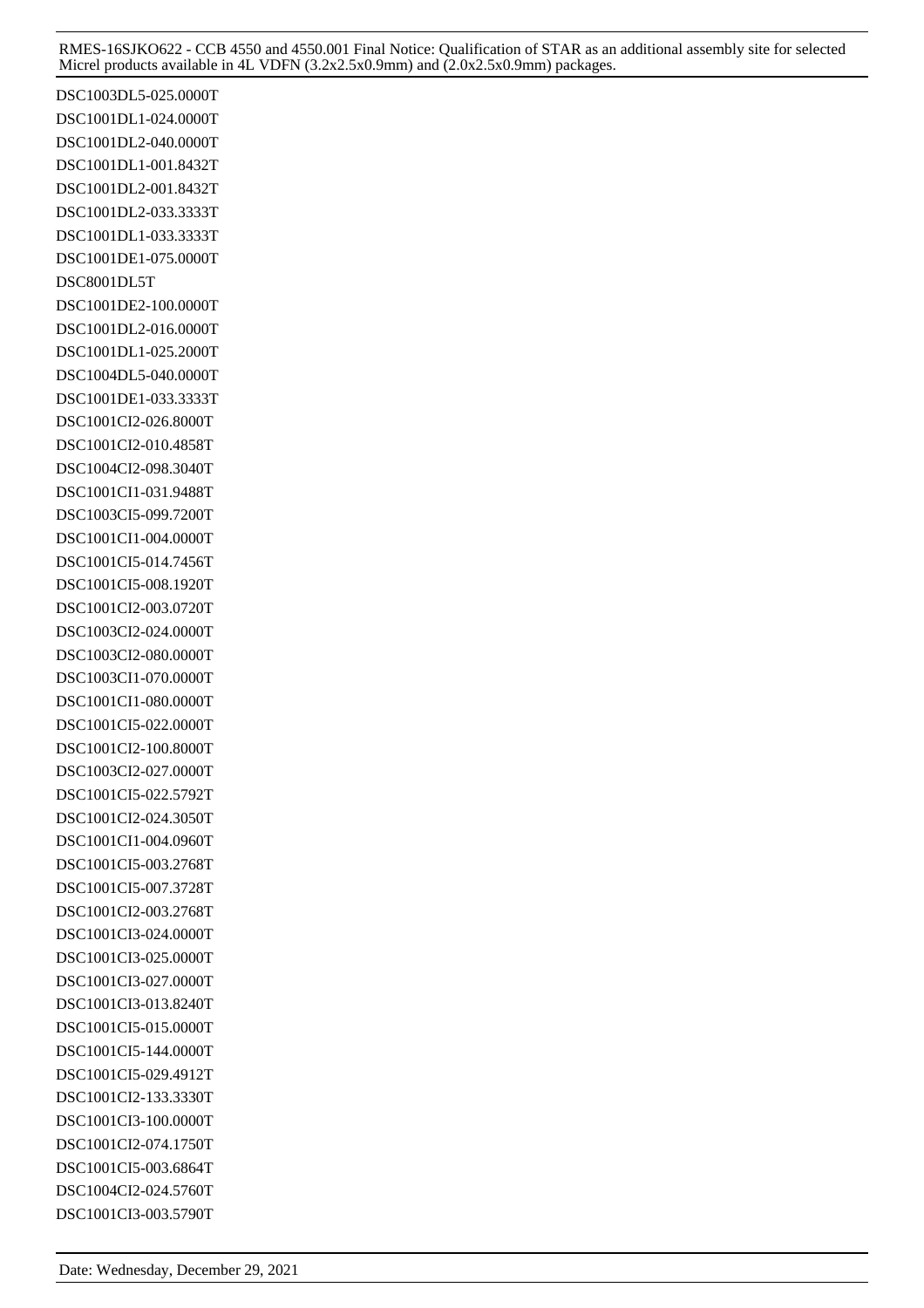DSC1001CI1-018.4320T DSC1001CI1-040.0000T DSC1001CI2-066.0000T DSC1001CI2-026.6363T DSC1001CI1-064.0000T DSC1001CI2-003.8000T DSC1001CI3-012.0000T DSC1001CI3-033.0000T DSC1003CI5-080.0000T DSC1001CI1-005.0000T DSC1001CI3-019.2000T DSC1001CI3-050.0000T DSC1001CI1-004.9152T DSC1003CI2-010.0000T DSC1004CI5-121.5000T DSC1001CI2-034.0000T DSC1001CI5-037.4000T DSC1004CI2-060.0000T DSC1001CI2-004.0960T DSC1001CI5-037.0879T DSC1001CI2-013.0000T DSC1004CI1-016.0000T DSC1001CI1-028.6363T DSC1001CI3-013.5000T DSC1001CI1-008.1920T DSC1001CI2-038.0000T DSC1001CI3-004.0000T DSC1004CI5-100.0000T DSC1001CI5-013.5000T DSC1001CI2-020.7500T DSC1003CI5-040.0000T DSC1001CI5-013.3300T DSC1003CI2-020.0000T DSC1001CI2-088.0000T DSC1001CI2-020.0036T DSC1001CI2-020.0037T DSC1001CI1-001.5000T DSC1001CI1-003.5800T DSC1001CI1-125.0000T DSC1001CI2-029.5000T DSC1001CI5-026.6000T DSC1004CI5-025.0000T DSC1004CI5-026.6000T DSC1001CI5-099.9990T DSC1001CI2-024.9600T DSC1003CI1-025.0000T DSC1001CI2-015.3600T DSC1001CI1-012.8000T DSC1001CI3-048.0000T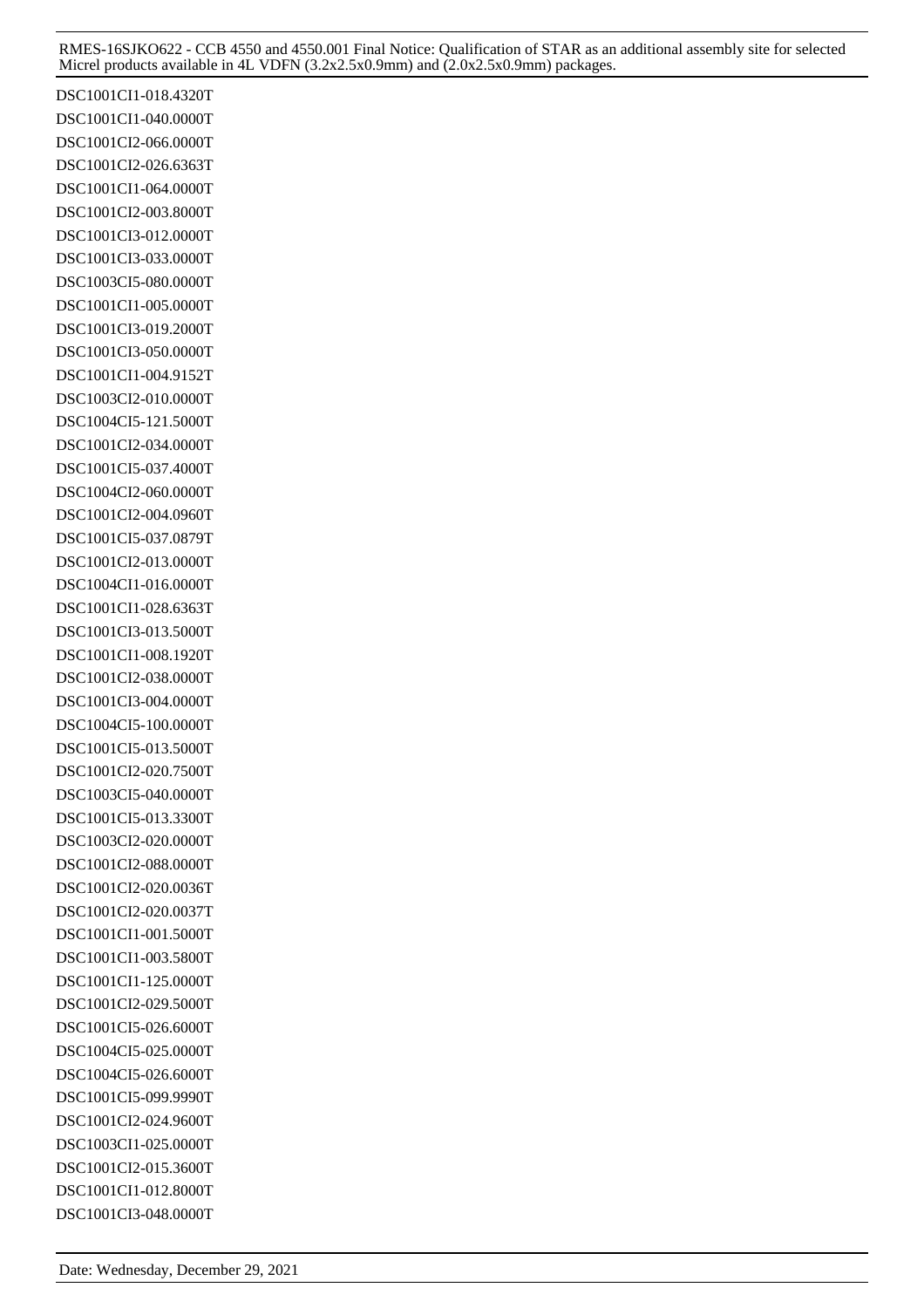DSC1001CI3-114.2850T DSC1001CI2-062.5000T DSC1001CI1-032.0000T DSC1001CI1-014.3181T DSC1001CI5-075.0000T DSC1003CI2-008.0000T DSC1001CI3-148.5000T DSC1001CI5-045.1584T DSC1001CI5-049.1520T DSC1001CI1-038.4000T DSC1001CI3-033.3333T DSC1003CI3-125.0063T DSC1001CI3-125.0063T DSC1001CI5-045.1850T DSC1001CI2-010.0000T DSC1001CI1-029.4912T DSC1001CI5-005.0000T DSC1001CI5-045.1854T DSC1001CI2-009.6000T DSC1004CI1-063.2200T DSC1001CI1-033.3300T DSC1001DC1-004.9152 DSC1001DC1-025.0000 DSC1001DC1-027.0000 DSC1001DC1-050.0000 DSC1001DC2-004.9152 DSC1001DC2-025.0000 DSC1001DC2-027.0000 DSC1001DC5-012.0000 DSC1001DC5-024.5760 DSC1001DC5-038.8800 DSC1001DC5-040.0000 DSC1004DC1-020.0000 DSC1001DC5-037.4000 DSC1001DC5-012.8000 DSC1001DC1-100.0000 DSC1001DI5-133.0000T DSC1001DI1-001.8432 DSC1001DI1-003.6864 DSC1001CE1-004.8500 DSC1001CE3-032.0000 DSC1001CE3-064.0000 DSC1001CE1-002.0800 DSC1001CE1-016.0000 DSC1001CE1-120.0000 DSC1003CL3-133.3330 DSC1001CL2-080.0000 DSC1001CE1-003.5000 DSC1001CL2-120.0000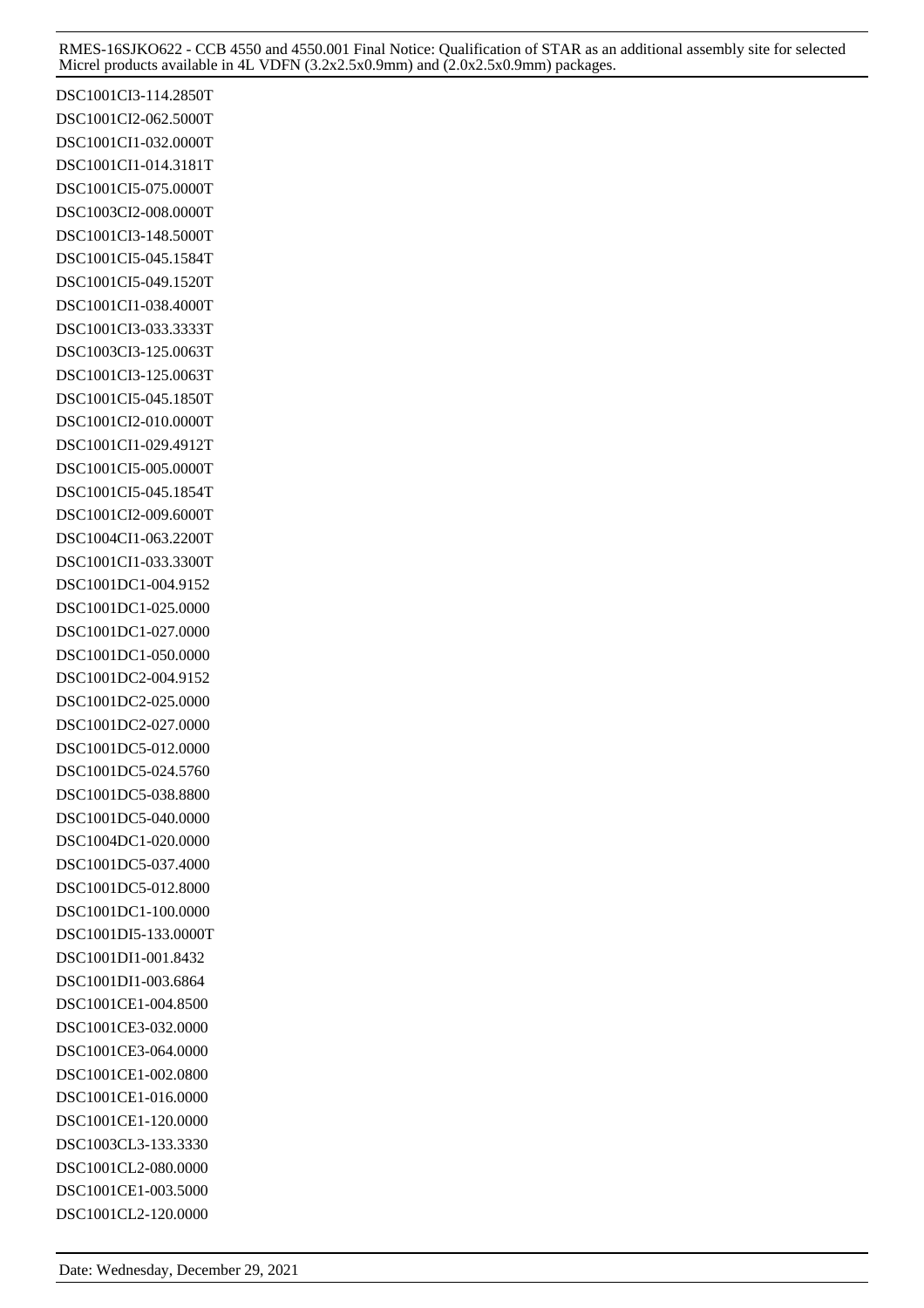DSC1001CE2-075.0000 DSC1001CE3-024.0000 DSC1001CL2-066.6666 DSC1001CL2-060.0000 DSC1001CL3-006.1440 DSC1001CL1-027.0000 DSC1001CL2-066.0000 DSC1001CE1-004.0000T DSC1001CE1-006.0000T DSC1001CE1-012.0000T DSC1001CE1-012.2880T DSC1001CE1-015.3600T DSC1001CE1-016.5000T DSC1001CE1-020.0000T DSC1001CE1-020.8300T DSC1001CE1-024.0000T DSC1001CE1-024.5760T DSC1001CE1-025.0000T DSC1001CE2-001.8432T DSC1001CE1-033.8688T DSC1001CE1-048.0000T DSC1001CE2-024.0000T DSC1001CE1-069.2480T DSC1001CE1-086.5600T DSC1001CE2-025.0000T DSC1001CE2-011.2896T DSC1001CE2-050.0000T DSC1001CE2-026.0000T DSC1001CE2-027.0000T DSC1001CE2-032.1100T DSC1001CE2-033.0000T DSC1001CL1-020.0000T DSC1001CE2-037.1250T DSC1001CE2-040.0000T DSC1001CL1-016.0000T DSC1001CL1-025.0000T DSC1001CE2-054.0000T DSC1001CE2-074.2500T DSC1001CE2-100.0000T DSC1001CL1-125.0000T DSC1001CL2-012.0000T DSC1001CL2-020.0000T DSC1001CL2-022.5972T DSC1001CL1-030.0000T DSC1001CL1-033.0000T DSC1001CL2-037.1250T DSC1001CL2-033.3333T DSC1001CL1-066.0000T DSC1001CL2-050.0000T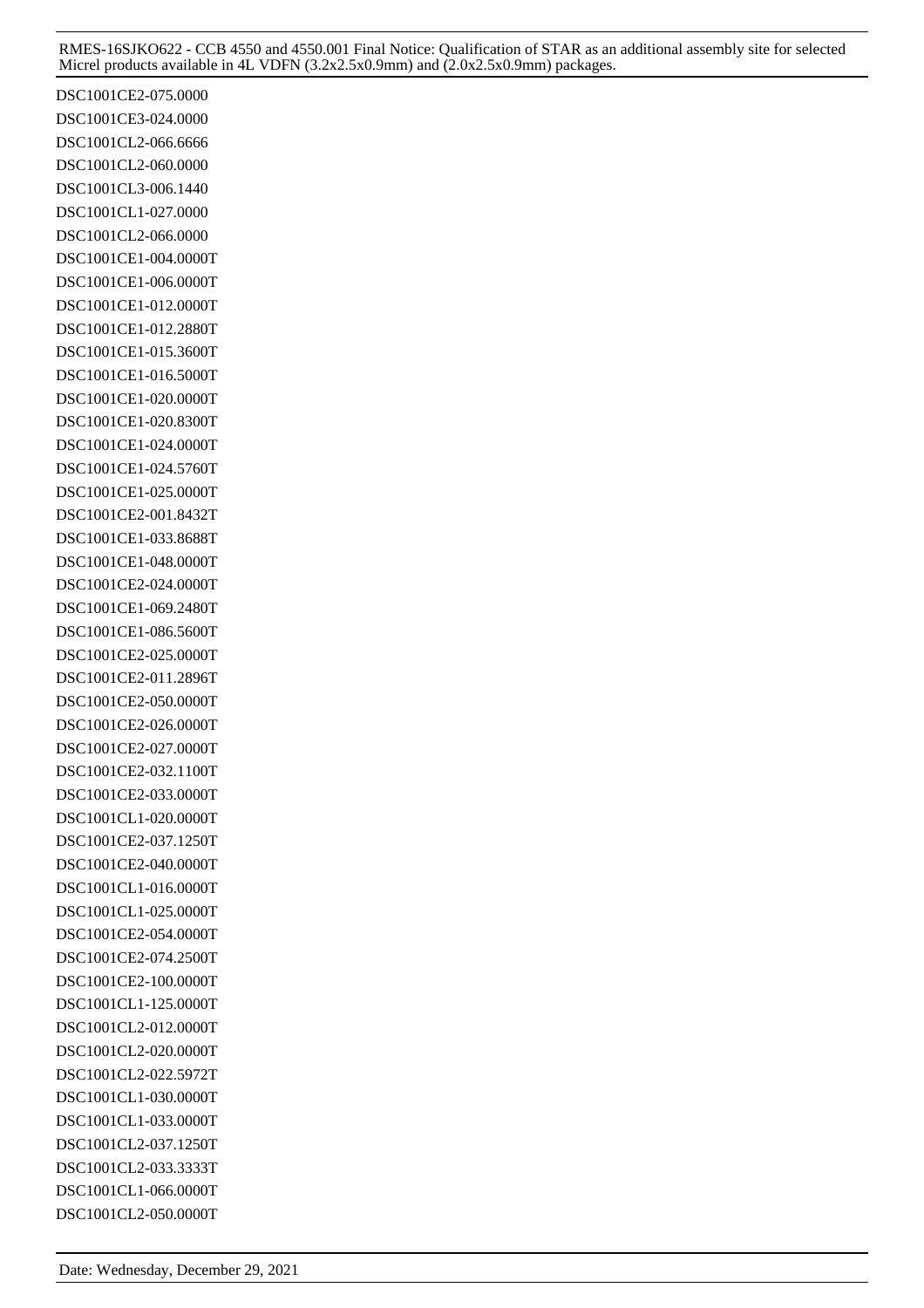DSC1001CL2-004.0000T DSC1001CL2-025.0000T DSC1001CL2-027.0000T DSC1001CL2-033.3000T DSC1001CL5-040.0000T DSC1001CL5-001.8432T DSC1001CL5-008.0000T DSC1001CL5-150.0000T DSC1001CL5-012.0000T DSC1001CL5-019.2000T DSC1001CL5-020.0000T DSC1001CL5-024.0000T DSC1001CL5-024.5760T DSC1001CL5-025.0000T DSC1001CL5-026.0000T DSC1001CL5-027.0000T DSC1001CL5-030.0000T DSC1001CL5-032.0000T DSC1001CL5-033.3330T DSC1001CL5-050.0000T DSC1001CL5-033.0000T DSC1001CL5-060.0000T DSC1001CE1-037.1250T DSC1001CL5-114.0000T DSC1001CL1-100.0000T DSC8001CL5T DSC1001CL5-014.7456T DSC1001CL5-016.0000T DSC1001CL5-014.3181T DSC1001CL5-010.0000T DSC1001CE1-125.0000T DSC1001CE1-022.1184T DSC1001CL5-080.0000T DSC1001CL5-100.0000T DSC1001CL5-125.0000T DSC1001CL5-133.3330T DSC1001CL5-012.0000TABR DSC1003CL1-048.0000T DSC1003CL1-095.0000T DSC1001CL1-001.8432T DSC1001CE2-012.2880T DSC1001CE2-003.5800T DSC1001CL1-001.6000T DSC1001CE1-027.0000T DSC1001CL2-024.0000T DSC1001CE5-148.5000T DSC1001CE1-014.3182T DSC1001CE2-022.5792T DSC1001CL1-033.3333T